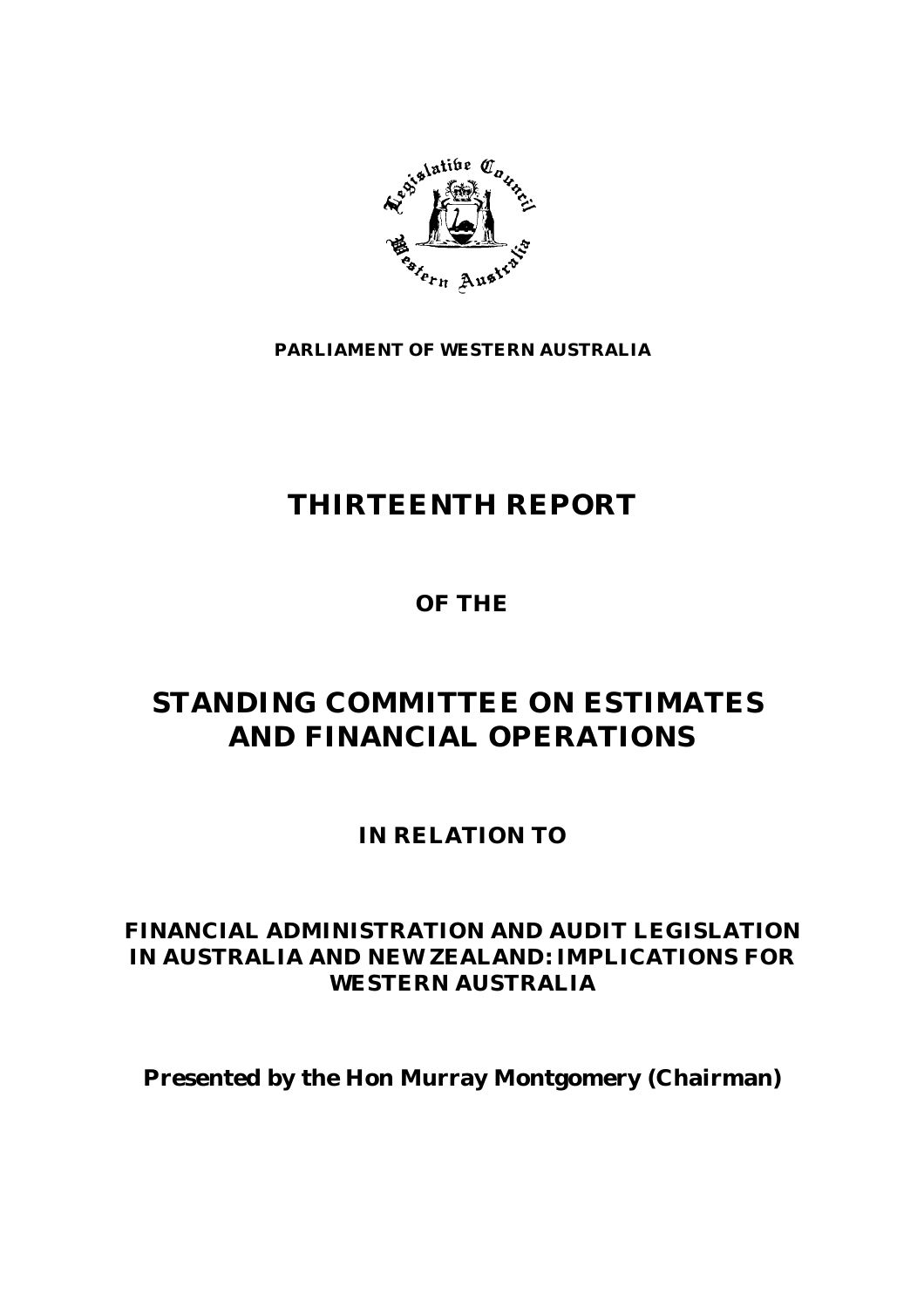The Standing Committee was established on December 21 1989 with the following terms of reference:

- 1. There is hereby appointed a Standing Committee to be known as the *Estimates and Financial Operations Committee.*
- 2. The committee consists of 5 members.
- 3. The functions of the Committee are to consider and report on:
	- (a) the estimates of expenditure laid before the Council each year; and
	- (b) any matter relating to the financial administration of the State.
- 4. The Committee shall report on the estimates referred under clause 3 by or within one sitting day of the day on which the second reading of the *Appropriation (Consolidated Revenue Fund) Bill* is moved.
- 5. For the purposes of clause 3(a), the House may appoint not more than 6 members at any stage of its examination.
- 6. A reference in clause 3 to "estimates of expenditure" includes continuing appropriations, however expressed, that do not require annual appropriations.
- 7. The Committee may initiate investigations under clause 3(b) without prejudice to the right of the Council to refer any such matter.

#### **Members of the Committee:**

Hon Murray Montgomery (Chairman) Hon Bob Thomas Hon Muriel Patterson Hon Mark Nevill Hon Iain MacLean

#### **Staff of the Committee:**

Ms Karen Schmidt (Advisory/Research Officer) Mr Christopher Richards (Clerk)

#### **Previous Reports of the Committee:**

See Appendix V

#### **Address:**

Parliament House, Perth WA 6000, Telephone 222 7222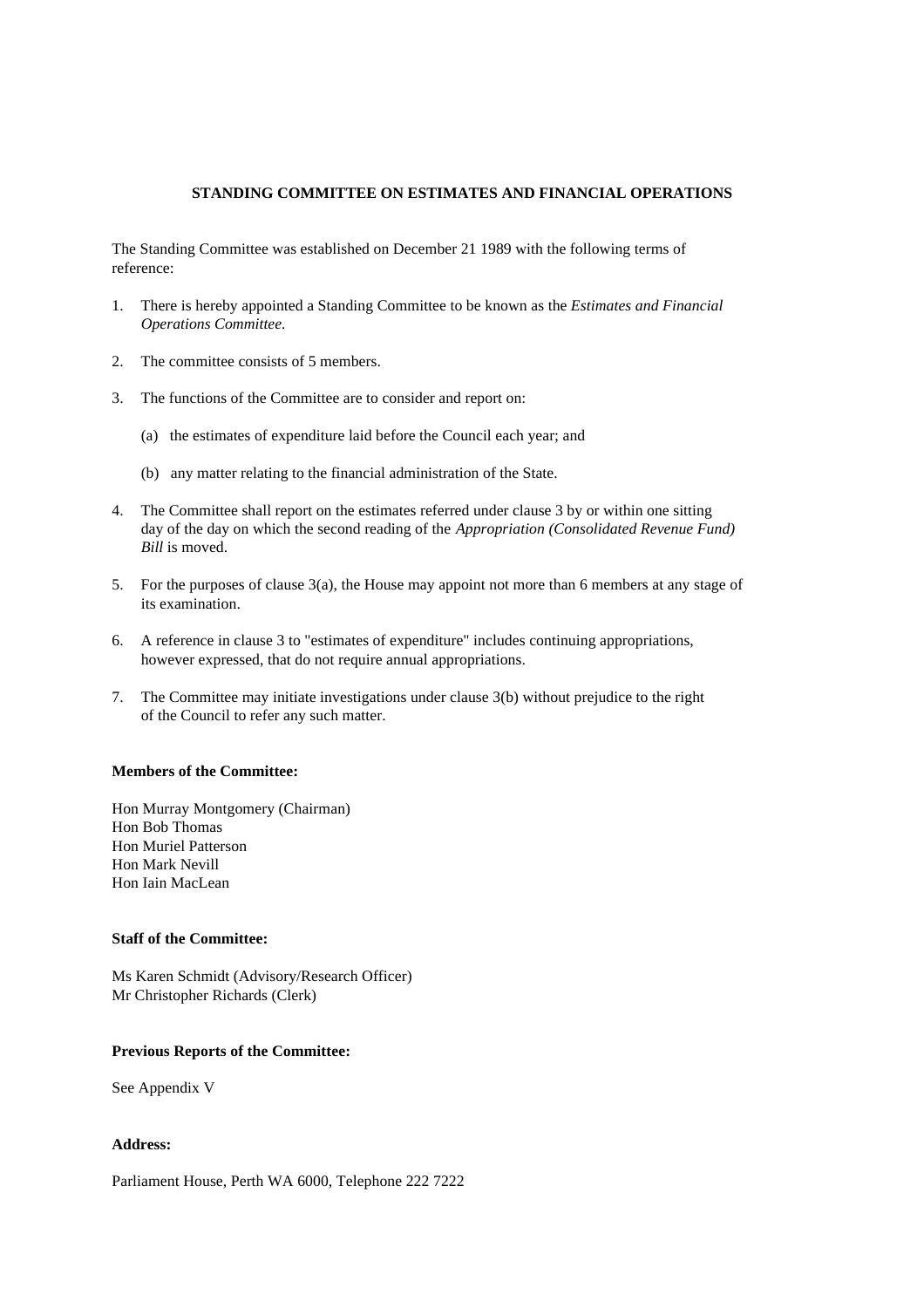#### **ACKNOWLEDGMENT**

The Committee expresses its gratitude to the many people who contributed to the development of this paper. Parliamentarians, Parliamentary staff, and public sector officials across Australia and New Zealand were generous with their time and provided frank comment regarding developments in their own jurisdictions. The Committee is particularly indebted, however, to officers of the Western Australian Department of Treasury and Office of the Auditor General for reviewing advanced drafts of this paper and providing valuable feedback.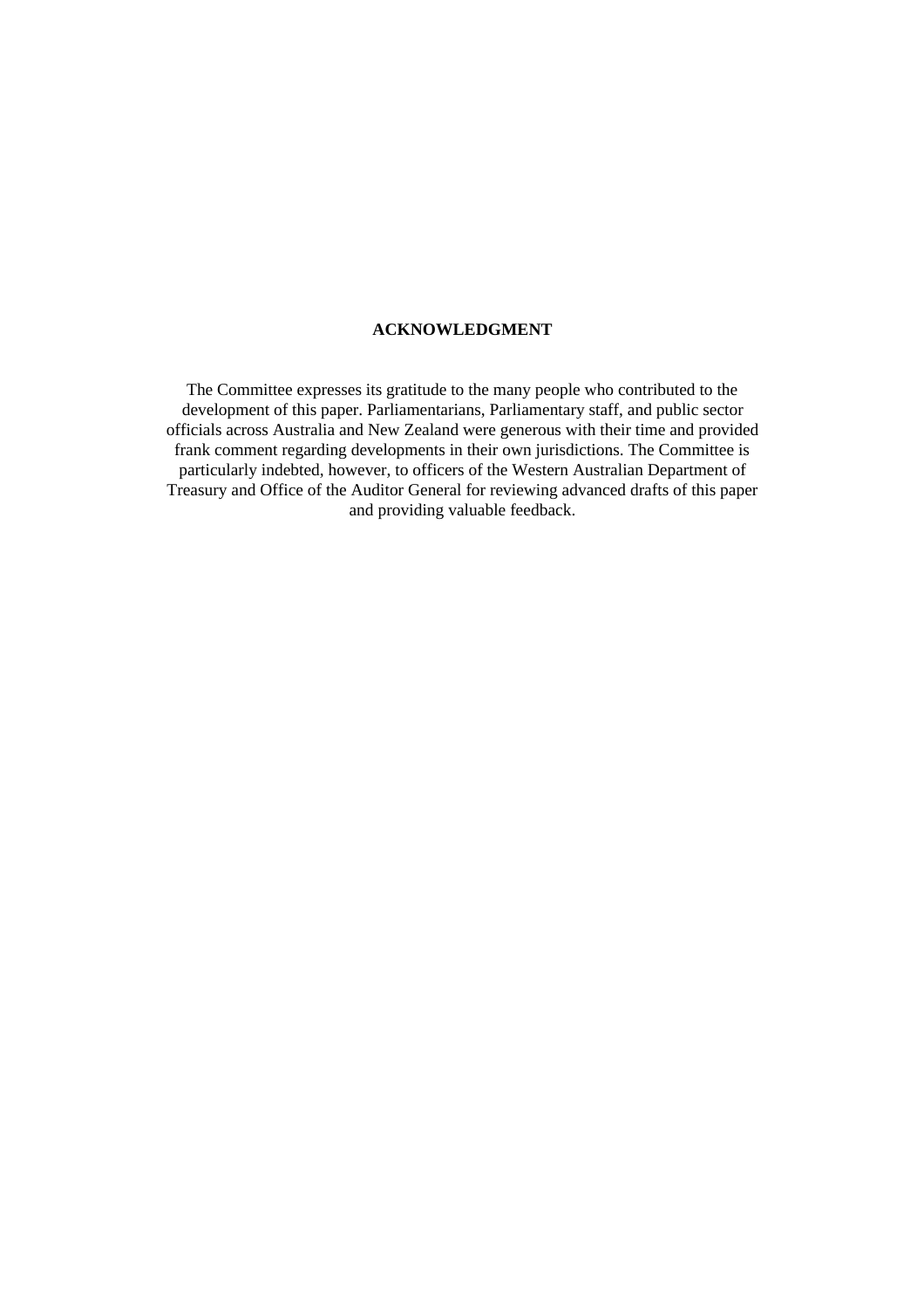# **CONTENTS**

| 1.               |                                                        |                                              |  |
|------------------|--------------------------------------------------------|----------------------------------------------|--|
| 2.               | <b>BACKGROUND</b>                                      |                                              |  |
| 3.               |                                                        | <b>COMMITTEE'S APPROACH TO THE REVIEW 11</b> |  |
| $\overline{4}$ . |                                                        | FINANCIAL ADMINISTRATION REFORM  11          |  |
|                  | 4.1<br>4.2<br>4.3<br>4.4<br><b>AUDER</b><br>4.5<br>4.6 |                                              |  |
| 5.               |                                                        |                                              |  |
|                  |                                                        |                                              |  |
|                  |                                                        |                                              |  |
|                  |                                                        |                                              |  |
|                  |                                                        |                                              |  |
|                  |                                                        |                                              |  |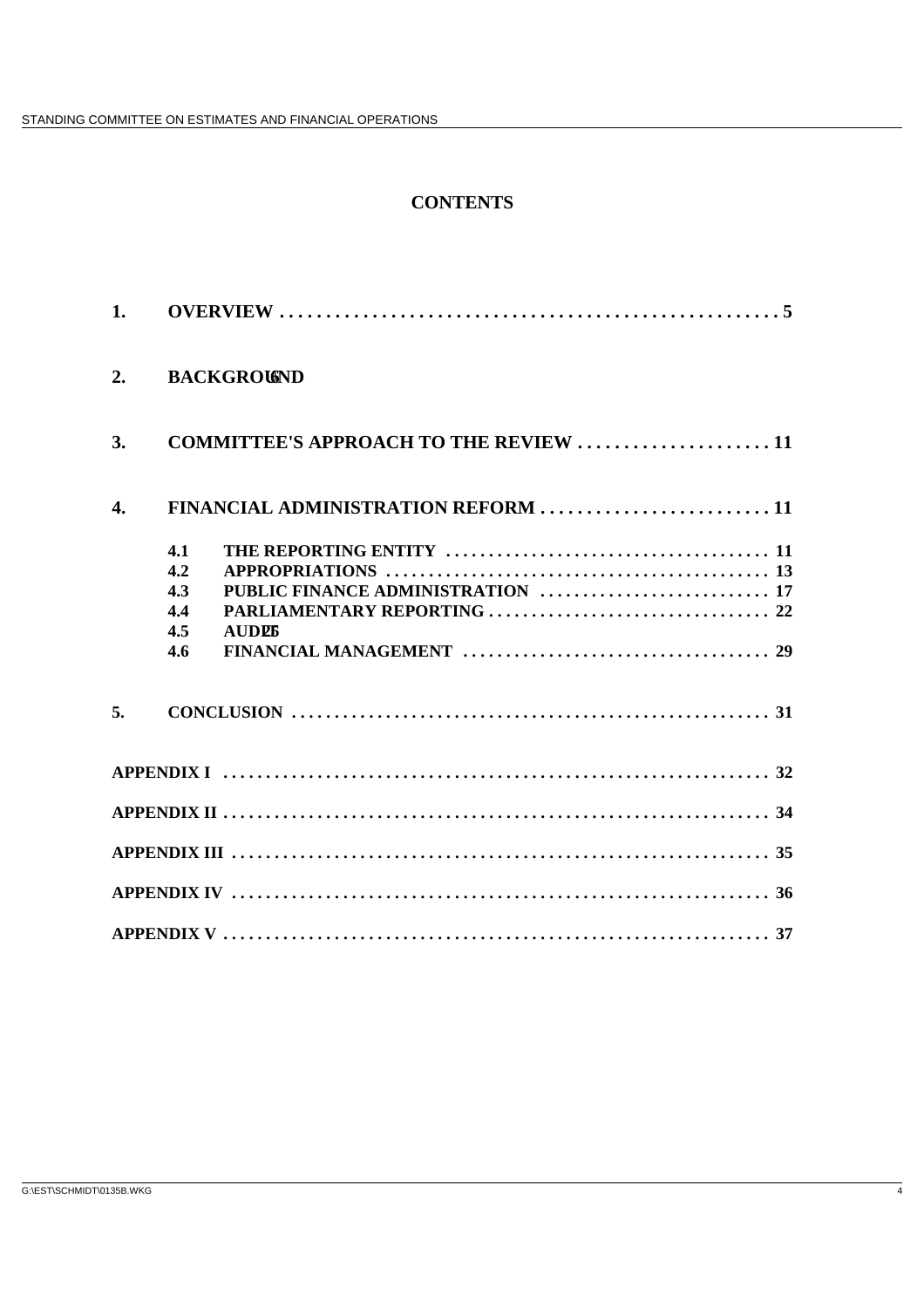## **1. OVERVIEW**

During the past decade, governments in a number of jurisdictions have re-evaluated the role and structure of the public sector. Public sectors at state and national level in a number of industrialised countries have subsequently undertaken a series of similar and significant reforms. In essence, the reforms direct the administrative effort to focus on outputs and outcomes, as opposed to traditional public sector concern with inputs and processes. This outputs orientation has provided for alternatives to traditional inhouse delivery, including contracting out of public services, corporatisation of government agencies, internal benchmarking and contestability, and privatisation. These reforms represent the most fundamental changes to public sector administration since the introduction of bureaucratic discipline early this century.

Such fundamental organisational change has ramifications for the financial management structures and processes which underpin the administration of public resources. Indeed, a number of jurisdictions in Australia and New Zealand have either recently or are currently reviewing their financial administration and audit frameworks in the context of prevailing public administration trends. While respective Western Australian governments have also demonstrated initiative in implementing such reforms, particularly the programme management initiative of recent years, it remains that the existing public sector financial administration structure in Western Australia is predicated on the traditional internal provision of public goods and services. The Committee is of the opinion that the concurrent reform of public financial administration is central to the success of public sector reform and believes that the state would benefit from a comprehensive review of the current framework.

To this end, the Committee has reviewed financial administration frameworks in jurisdictions in Australia and New Zealand that represent different stages of progress in implementing public sector reform. The Committee noted a number of common areas of change addressed by different jurisdictions. These areas guide the structure of this paper. The paper is not intended as a definitive statement of the direction and content of future financial administration legislation in this state, nor does it presume to provide an exhaustive critique of the issues that might be addressed by legislative review. Rather, the paper addresses broad issues that illustrate the impact of prevailing public sector reforms on the financial administration structure. The Committee hopes that the paper will stimulate discussion regarding reform of the state's existing legislative framework, and intends to meet with interested parties in both the public and private spheres to facilitate this discussion.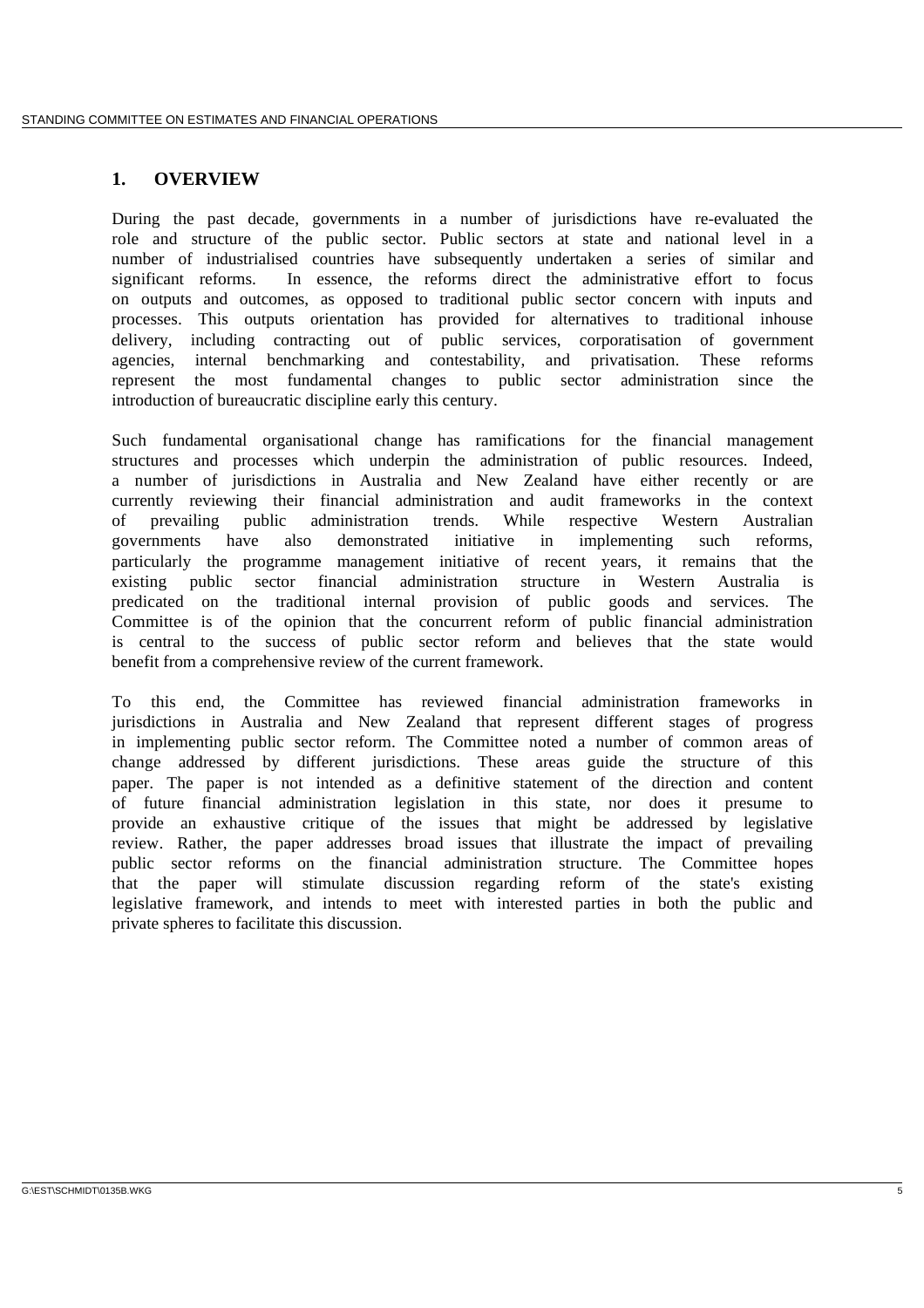# **2. BACKGROUND**

# **2.1 PUBLIC SECTOR REFORM**

The Committee's review is predicated on the assumption that organisational support functions, such as personnel management and financial administration, must be appropriately structured to meet an organisation's needs. In the case of financial administration, an absence of "fit" may result in an organisation either being tied down by inappropriately bureaucratic controls, or having inadequate mechanisms to account for expenditure. Changes in the public sector over this century provide an important background to understanding the public sector's current financial administration needs.

### *The Public Sector in the 20th Century*

The method of organisational control that has dominated both public and private sector administration during the latter part of this century is the bureaucratic model developed by the German sociologist Max Weber (Weber, 1947). Together with technical forms of control, the model provided the basis for the giant industrial and public bureaucracies that developed during the period of post-war growth in western capitalist countries (Hoggett, 1991). Weber patterned the model at the turn of the century after the vaunted Prussian army, using principles of rationality and efficiency, and held that four factors - division of labour; hierarchy of authority; a framework of rules; and administrative impersonality (Kreitner and Kinicki, 1989) - would contribute to organisational efficiency.

Such mechanised systems are, by nature and intent, resistant to change. The large, slowmoving bureaucracies that developed in the post-war period proved unable to respond and adapt quickly as the pace of political, economic, market, and technological change increased in the 1970s (Hoggett, 1991). The inadequacy of the bureaucratic model was particularly visible in the public sector, which faced dual pressures to both reduce national debt and service an increasingly complex political environment (Marsh, 1994). By the late 1980s, a distinctive new form of public sector administrative control had begun to emerge in a number of western industrialised jurisdictions, including the United Kingdom, the United States, Canada, and New Zealand. These reforms have been variously titled "entrepreneurial government", "government by the market", "the contract state", and "post-bureaucratic", and are seen to represent a new phase in the organisation and management of the public sector.

### *"Post-Bureaucracy"*

While Weber's bureaucratic reforms focussed on internal procedures, contemporary public sector reforms focus outwards, on the role of government and the purpose and performance of the public sector. The question of how much can be produced, how well, and at what cost has become more central to the public administration equation than the traditional concern with how public expenditure is controlled.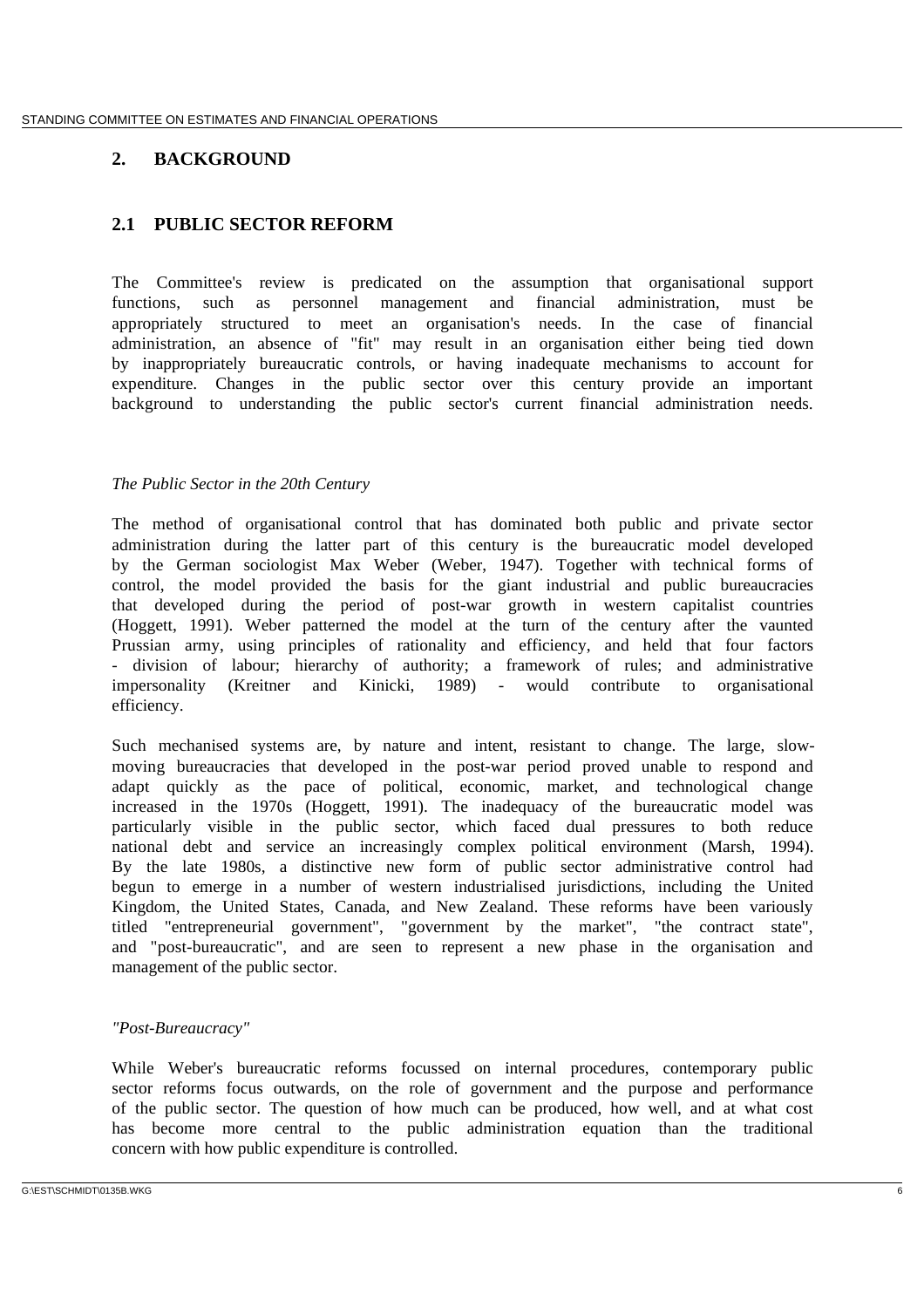The implications of this redirected focus have been three-fold. First, work is organised on the basis of outputs as opposed to the traditional vertical integration of various functions within one department. Data processing operations, for example, may be treated as a separate entity and cost-centre. Second, the traditional vertical chain of command is decentralised. The separate identification of output areas provides for decentralised control to middle management by specifying the outputs to be produced and allowing management autonomy over the means of production. Separate identification also facilitates further forms of decentralisation, including contestability, contracting out of services, and privatisation. However, while responsibility for operational activities is decentralised to middle management or sub-contractors, policy control tends to remain with (a vastly reduced) head office (Hoggett, 1991). The creation of a "training market" through the decentralisation of operational control to TAFE colleges and the concurrent nationalisation of post-compulsory training curricula is an example of this policy-provider split.

The third feature of the post-bureaucratic model is the use of contracts. The separation of policy and operational functions requires the relationship between these two areas to be specified and controlled, most often through performance agreements or contracts that specify the outputs to be produced and the criteria by which they will be measured. These formal agreements replace the traditional bureaucratic framework of rules governing inputs and procedures as a means of control. The policy centre, or public "purchaser" of operational services, specifies desired results and performance targets, and develops frameworks for monitoring and evaluation (Hoggett, 1991). The service "providers", whether they are internal operational divisions or external sub-contractors, are, to varying extents, free to manage budgets, allocate staff, and determine how to provide the services required.

The above changes have been implemented to varying degrees in the Western Australian public sector, most notably in the Health and Transport ministerial portfolios. They also reflect the essence of the United Kingdom's "Next Steps" reforms, the principles of "reinventing government" in the United States, the massive public sector reform programme undertaken by New Zealand in the 1980s, and the recent changes implemented by the Kennett government in Victoria (See Alford and O'Neill, 1994; Boston *et. al.*, 1991; Jenkins *et. al.*, 1987; and Osborne and Gaebler, 1992).

### *Benefits and Risks of Contemporary Public Sector Reforms*

The claimed economic benefits of the post-bureaucratic model are impressive. The Western Australian Commission to Review Public Sector Finances (McCarrey, 1993) cites the following savings:

- $\bullet$  In 1989, the Business Council of Australia reviewed empirical evidence of cost savings from competitive tendering various functions and concluded that efficiency could be improved by 20% with no loss in quality, even if the winning tender came from the public sector.
- $\bullet$  Studies of the benefits of competitive tendering in the United States throughout the 1970s and 1980s have revealed cost savings averaging between 30% and 40%.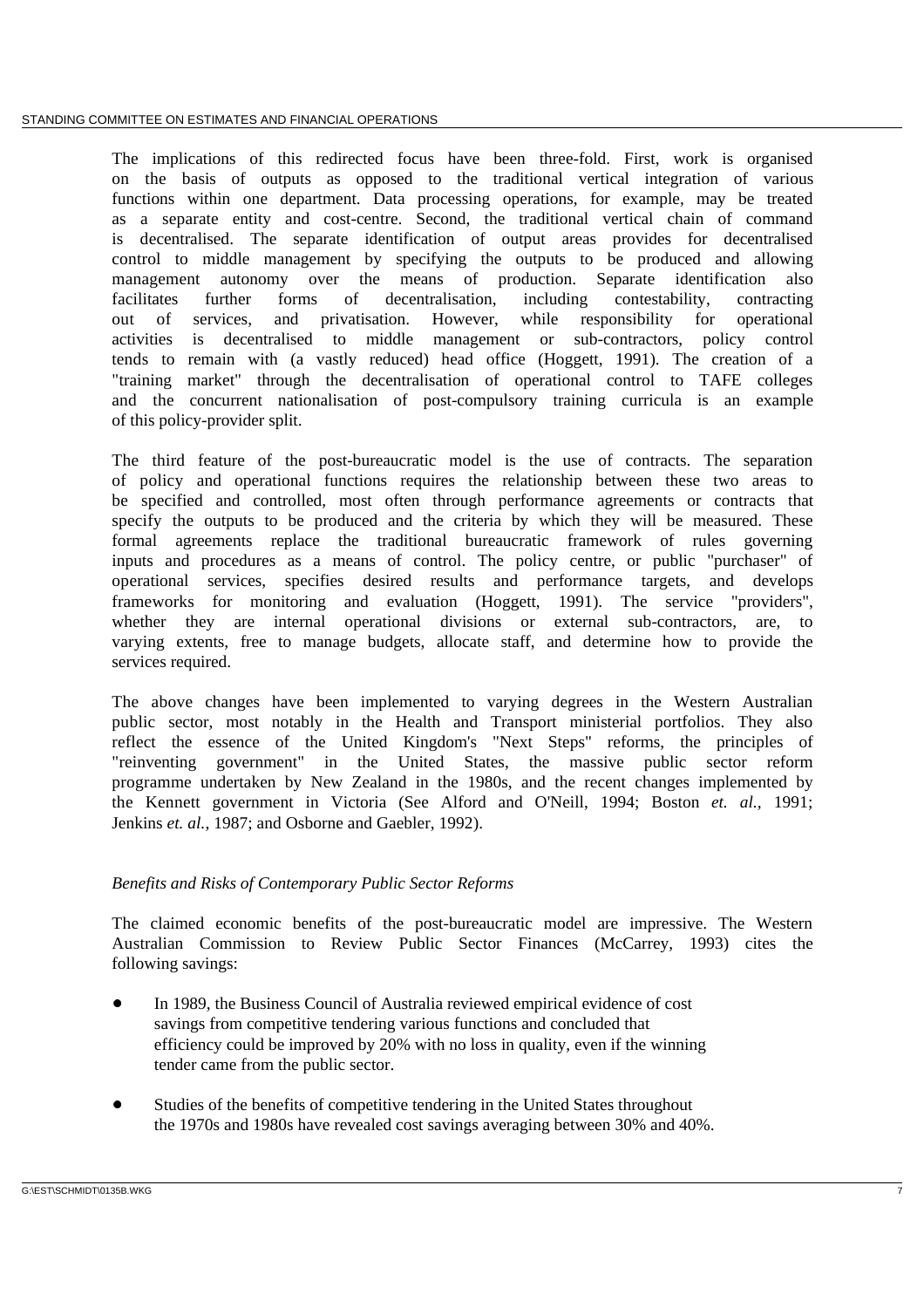- $\bullet$  Quantitative analysis in the late 1980s of a sample of 2000 hospitals in the United Kingdom has shown that competitive tendering and contracting reduced the cost of domestic services by an average of 30%.
- $\bullet$  A range of independent studies have confirmed cost savings from competitive tendering and contracting averaging 20% across the government sector.

The McCarrey Commission estimated that savings in excess of \$300m per year could be realised through competitive tendering in the Western Australian public sector. In his circular to Ministers (Court; 1993), the Premier adds to these efficiency claims a) improved accountability, b) improved quality, and c) increased economic development.

Certainly, such claims are not infeasible. Improved accountability may be realised out of the transparency of the contract process. Clear contractual links between purchasers and providers, output-based organisational structures, cost centres, and interagency charging can also improve accountability by linking costs to outputs. Specifying outcomes and outputs as the means of organisational control, particularly where this also involves identification of client preferences, can assist in improving the quality of goods and services. Opening up the provision of public goods and services to the private sector may enable the government to benefit from lower cost structures, new technologies, and skills, thereby facilitating the delivery of public services or the development of infrastructure that might previously have not been available. Increased opportunities for the private sector may stimulate growth and a smaller public sector may place less pressure on government finances.

Experience, however, suggests that efficiency, accountability, and quality benefits do not automatically follow implementation of the post-bureaucratic model. Recent and well publicised experience in Western Australia would suggest that the contract process does not necessarily lend itself to increased transparency and accountability. Such benefits may not automatically be realised for a variety of reasons, including the (valid) need to acknowledge some degree of commercial confidentiality. Also with respect to claims for improved accountability, New Zealand's Comptroller and Auditor-General has repeatedly warned the New Zealand government that the accountability framework established for State-Owned Enterprises does not provide sufficient information to meet legislative requirements and that "the SOEs are consequently falling short in their obligations of accountability to Parliament and to the wider public" (Controller and Auditor General, 1990). This observation is particularly relevant in view of the Western Australian Commission on Government's mandate to investigate the establishment of a similar legislative framework. Australian commentators including the Commonwealth Ombudsman, Commonwealth Auditor General, and the Chair of the House of Representatives Public Accounts Committee have joined in a veritable chorus of concerns that the postbureaucratic model inherently undermines the administration's accountability relationship with Parliament (Uhr, 1989. See, for example, Pearce, 1989, 1989a; Taylor, 1989; Tickner, 1989). Similarly in the United Kingdom, concerns have been raised that the burgeoning growth of ministerially appointed agencies within the Next Steps programme is resulting in "a crisis of accountability" and a growing "democratic deficit" (Beavis and Nicholson, 1993).

Neither has public sector reform automatically produced efficiency benefits. The separation of the New Zealand Department of Education into policy and operational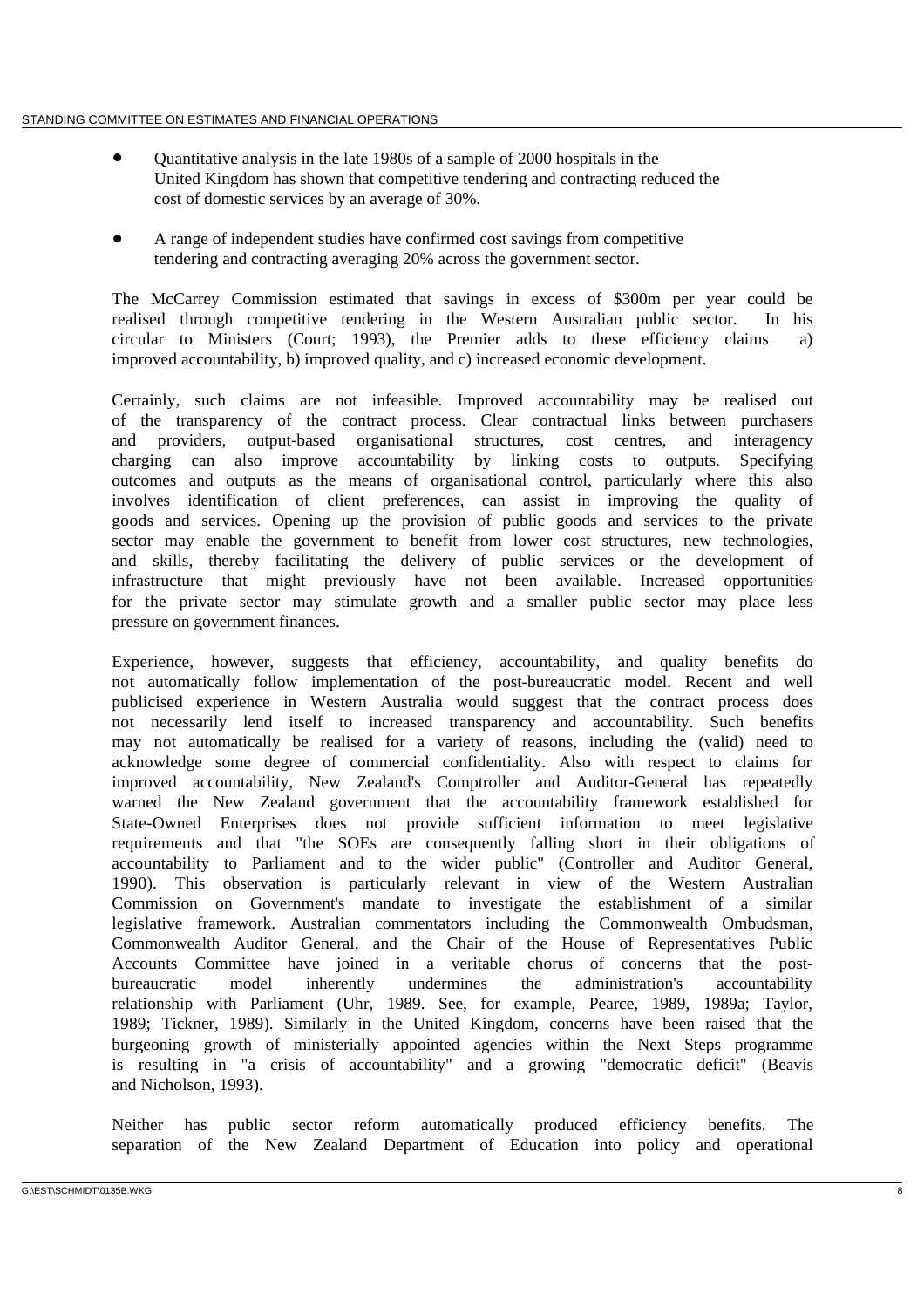agencies, for example, was intended to save \$100m, largely through the downsizing of the central bureaucracy. The actual results were so poor that a major review was initiated within months of the changes coming into effect (Boston, 1991).

The Committee has noted previously (Standing Committee on Estimates and Financial Operations, 1994) the importance of feasibility examination and performance monitoring in relation to the private delivery of public services. In this regard, the Committee considers comments that the superior performance of the private sector be accepted *prima facie* to be irresponsible (See, for example, Pryer, 1995). A sound financial administration framework that is appropriate to the wider administrative structure is necessary to ensure that the requisite information is available to enable the Parliament and the Executive to report confidently to the public on the expenditure of the public's funds.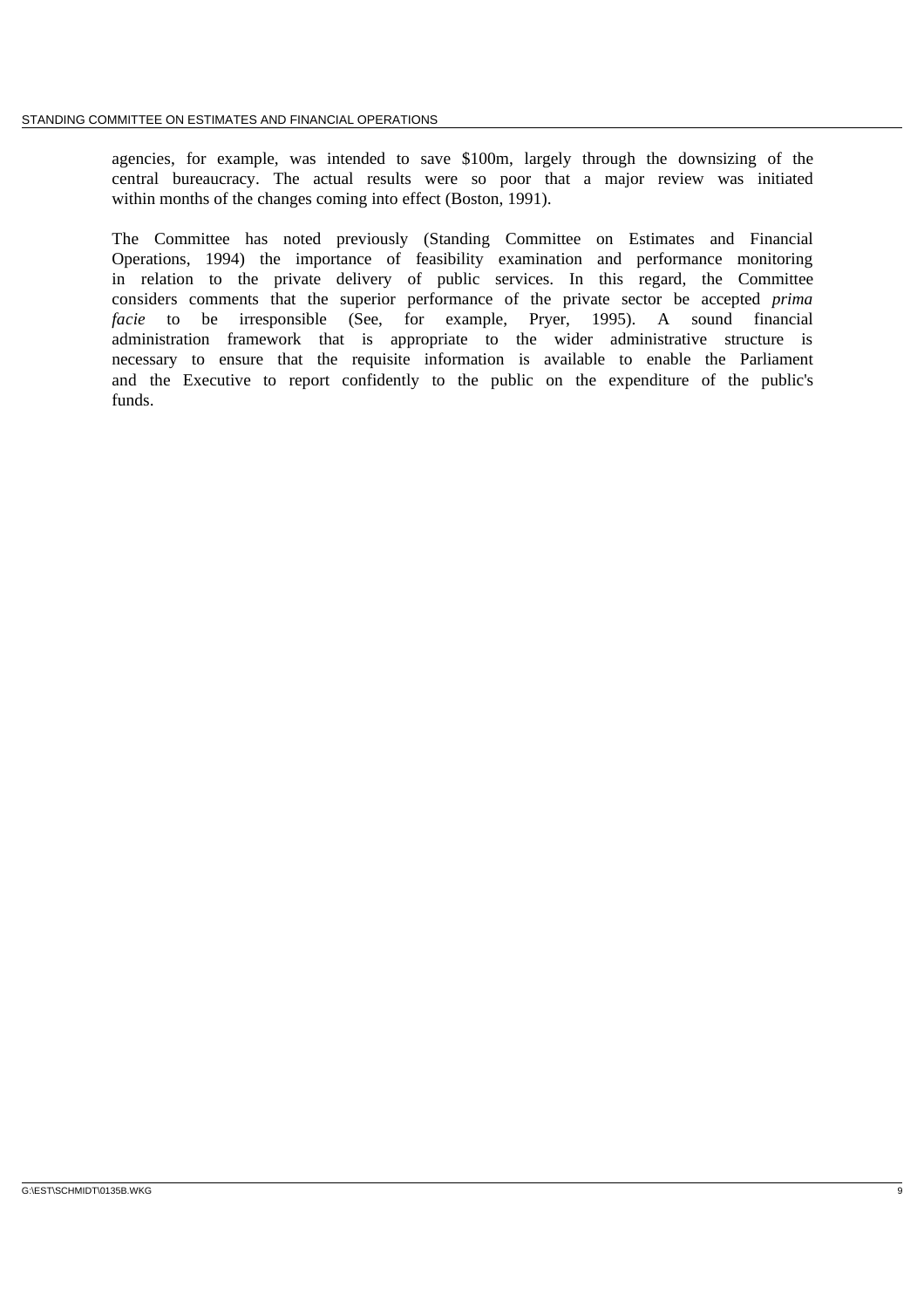## **2.2 THE FINANCIAL ADMINISTRATION AND AUDIT ACT 1985**

In Western Australia, the *Financial Administration and Audit Act 1985* (*FAAA*) underpins the state's administration by providing a framework for the expenditure and control of public money. The *FAAA* was introduced in 1985 as a result of a comprehensive review of the *Audit Act 1904*. The review concluded that the *Audit Act 1904* did not adequately provide for the modern accounting, audit, and financial management practices requisite to a high level of public sector accountability. The subsequent *Financial Administration and Audit Bill 1985* aimed to "make substantial improvements to the Law relating to financial management and year end reporting within the public sector and the role of the Auditor General with respect to the audit of departments, statutory authorities and the Treasurer's accounts" (Department of Treasury, 1985).

Self-evidently, the *FAAA* provides a framework for the administration and audit of the state's finances. The Act establishes and governs the operation of government accounts, recognises the annual supply and appropriation of public money, governs the investment of public money, creates and details the responsibilities of accountable officers and authorities, details the parliamentary reporting requirements of the Treasurer and government agencies, and establishes an Auditor General and provides for the Auditor General's responsibilities and powers.

The *FAAA* is structured on a three tier basis. Matters of principle, *e.g.*, that departments and statutory authorities keep records of an agency's financial position, are included within the Act itself. The regulations contain matters of principle below the level appropriate for primary legislation, *e.g.*, the content of the Treasurer's annual statements. Directions regarding financial practices and procedures required of departments and statutory authorities are contained in the Treasurer's Instructions. This third tier includes the specification of accounting and annual reporting standards and is intended to permit response to changes in prevailing standards without necessitating legislative amendment.

Prior legislation provided for a Consolidated Revenue Fund (*Constitution Act 1889*), a General Loan Fund, and a Trust Fund (*Audit Act 1904*). The *FAAA* broadened and re-titled the General Loan Fund to include revenue sources, other than loan funds, that are applied to capital works, with the intention of ensuring that all capital expenditure is appropriated by Parliament. The Act also introduced specifications for the creation and reporting of accounts forming part of the Trust Fund. A fourth Treasurer's account, the Treasurer's Advance Account, was also introduced. The account is operated in accordance with the *Treasurer's Advance Authorisation Act* for the relevant year. The Act specifies a monetary limit up to which the Treasurer can draw moneys from the Public Bank Account and details the purposes for which the money can be applied. Automatic authorisation of three quarters of the previous year's monetary limit for a period of two months is provided in the event of failure to proclaim a *Treasurer's Advance Authorisation Act* before 1 July.

The *FAAA* also introduced the concept of permanent heads of departments and boards of management of statutory authorities as "accountable officers" and "accountable authorities" respectively. The Act charges these accountable officers and authorities with responsibility for the services under their control and requires them to prepare and submit an annual report on the finances, efficiency, effectiveness, and operations of their organisations. Standards and time constraints for the content and presentation of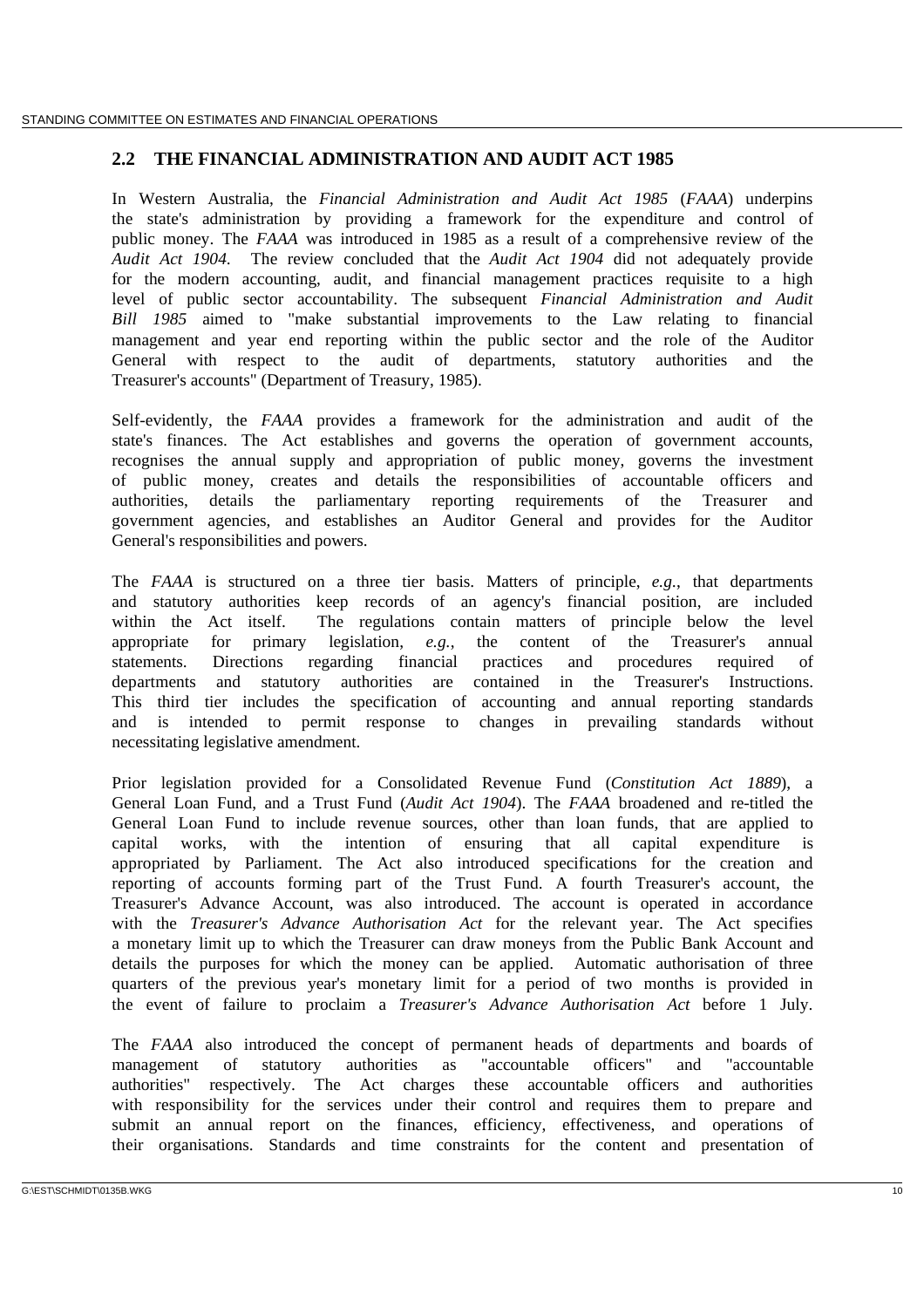annual reports and financial statements are also specified.

Other features of the Act included incorporation of the *Public Moneys Investment Act* and extension of the Auditor General's functions to performance audits, all statutory authorities specified in Schedule One of the Act, and, where required by the Treasurer, the accounts of persons or bodies which have received grants from the Government for a specific purpose.

The *FAAA* was amended in 1986, 1990, and 1993. The 1986 amendments added and deleted statutory authorities from Schedule One in recognition of other legislative changes either creating or abolishing these authorities. The amendments also provided for direct reporting to Parliament for the administrative departments of Parliament, the Parliamentary Commissioner for Administrative Investigations, and the Office of the Auditor General. The distinction between money and property of the State as opposed to that held by statutory authorities was also clarified with a view to ensuring that statutory authorities are covered by the principal Act.

In 1990, the Act was amended to give effect to the recommendations of the Burt Commission on Accountability, provide for global appropriations, and make a number of minor amendments to reporting timeframes and criteria, definitions, and terminology. The amendments addressed two areas of concern to the Burt Commission. First, in response to concerns regarding the proliferation of entities operating under the control of departments and statutory authorities, "related" and "affiliated" bodies were defined and obligations placed on accountable officers and authorities to report on these bodies in accordance with the Treasurer's Instructions. Second, the amendments gave effect to the Commission's recommendation preventing secrecy of departmental or statutory authority operations. Under s58C, no department or statutory authority may undertake any action or contractual or other obligation which would prevent the Minister from providing to Parliament information on any conduct or operations of the department or statutory authority.

The 1990 amendments also empowered the Treasurer to approve the transfer of a central appropriation for a general purpose to another appropriation item to complement the introduction of "one line" appropriations and introducing a measure of management flexibility. Other provisions include the reporting arrangements for departments which have been abolished, the treatment of investment proceeds from the Public Bank Account, and revised reporting dates for annual reports and audit opinions.

The 1993 amendment allowed for the establishment of the Consolidated Fund, the introduction of net appropriations, and the annual reporting of certain hypothecated revenues. The creation of a single fund out of the Consolidated Revenue Fund and the General Loan and Capital Works Fund was intended to shift the focus from balancing of the recurrent budget to the total budget position. Separate Appropriation Bills are introduced for recurrent and capital expenditure out of the Consolidated Fund. The introduction of net appropriations allows for agencies to enter into agreements with the Treasurer to retain certain departmental revenues which will be credited against expenditure. The third feature of the 1993 amendments involves the reporting of general Government revenue which has been permanently appropriated to trust accounts for specified purposes. The inclusion of this hypothecated revenue is intended to provide a more extensive coverage of revenue and expenditure in the annual Estimates.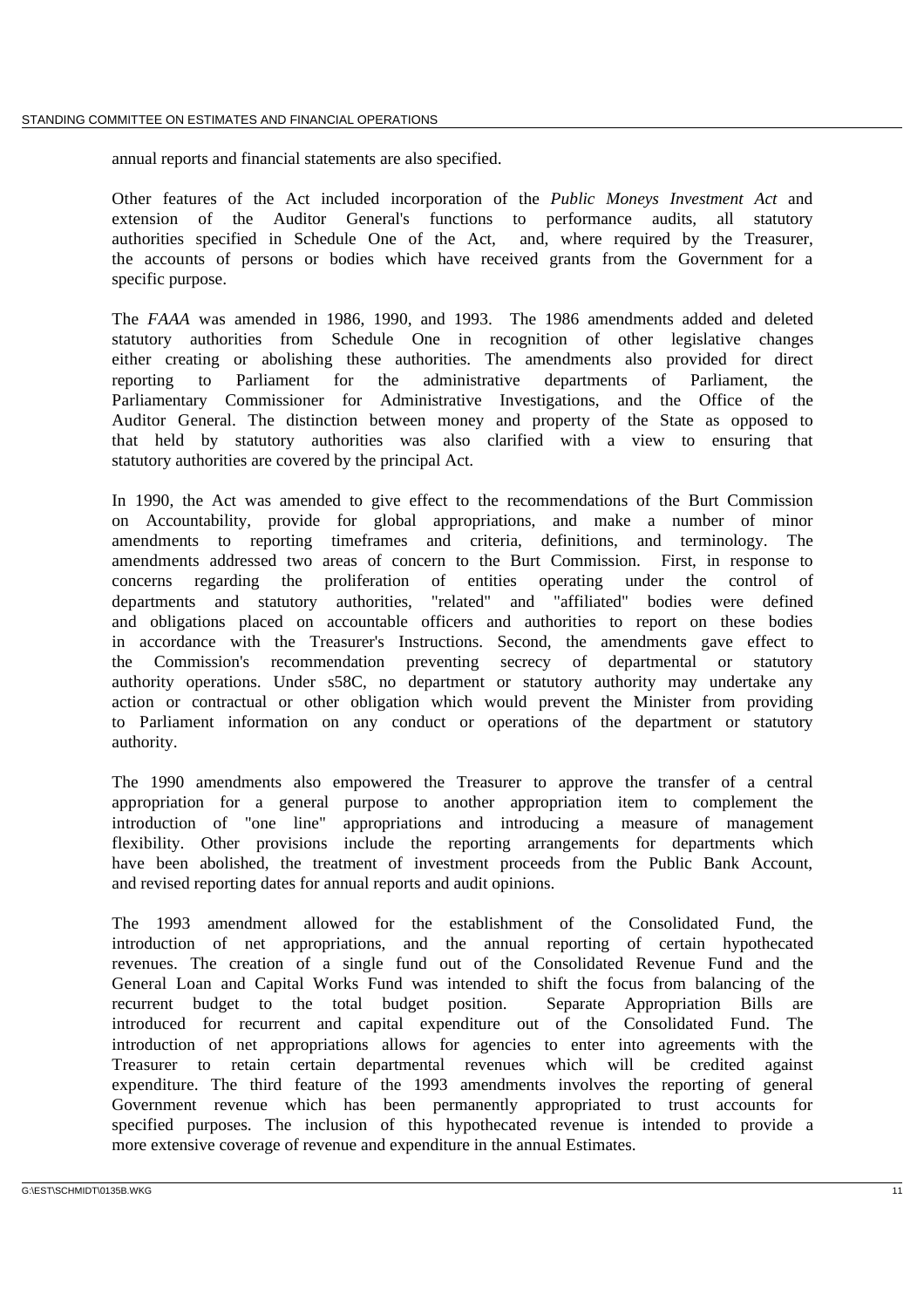The *FAAA* is currently subject to some scrutiny within the terms of reference of the Commission on Government. The Commission was established in response to recommendations of the Royal Commission into the Commercial Activities of Government and Other Matters. The *Commission on Government Act 1994* specifies twenty four specified matters of inquiry, including five specified matters of specific relevance to the administration of public finances. These are reproduced at Appendix II. Some of these specified matters are noted in this paper. Where this is the case, particularly in relation to issues regarding the Office of the Auditor General, the Committee has not sought to duplicate the work of the Commission and has restricted its discussion accordingly.

# **3. THE COMMITTEE'S APPROACH TO THE REVIEW**

The Committee has approached the current review by first examining public sector reforms in various jurisdictions and their varied successes and failures. In particular, the Committee noted the impact of the reforms on public sector accountability structures and the implications for financial administration legislation. The Committee sought advice on the scope of its review from the Western Australian Auditor General and the Treasury Department. The Committee has also visited a number of jurisdictions within Australia and New Zealand.

This paper encompasses the central areas and issues of review as the Committee sees them. The Committee has not attempted to draw any conclusions regarding the future direction and content of future financial administration and management legislation in this state, rather the Committee intends this paper to be used as a discussion document. To this end, the Committee has included a number of specific discussion questions at the close of each of the following sections of the paper.

# **4. FINANCIAL ADMINISTRATION REFORM**

# **4.1 THE REPORTING ENTITY**

Meeting [the needs of users of financial information] will require the financial reporting framework to be strong enough to handle the wide variety of detailed organisational forms now found in the public sector, and the numerous changes in these organisational forms, and in the boundaries of the public sector, that have occurred in recent years.

(Mayston, 1992)

It is generally accepted that the government reporting entity is bounded by those resources over which the government has control (McCalliff *et al*, 1994). The increasing "deregulation" of the public sector, however, has facilitated a proliferation of organisations including departments, statutory authorities, subsidiary organisations, quasi-autonomous units within departments, government owned companies, government contractors, and contractors to government. These organisations are created through a number of mechanisms, including legislative authority (both umbrella, as in the case of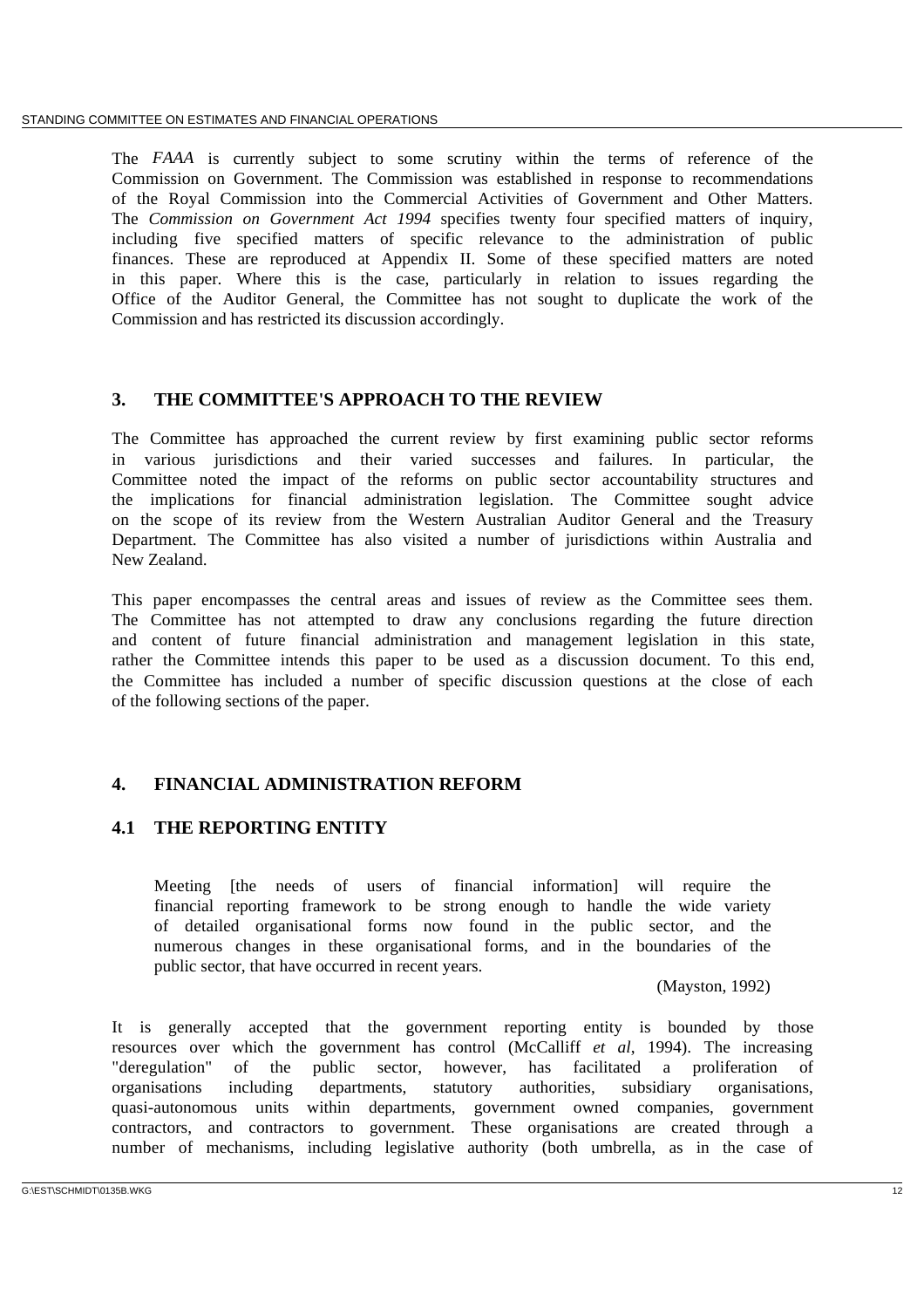the Victorian and New Zealand State Owned Enterprises Acts, and specific, for example the raft of legislation authorising the restructuring of SECWA), organisational restructure, and ministerial fiat, and may or may not be separately identified in the annual estimates of expenditure. It is becoming increasingly difficult to define where government or parliamentary control extends and where, indeed, the boundaries of the public sector lie.

The absence of a clear scheme of public sector organisations and their respective powers and responsibilities has implications for compliance with financial controls, reporting relationships with the Parliament, the extent of the responsibilities of statutory offices such as the Auditor General, and the scope of consolidated reports. It is apparent to the Committee that a primary task in examining the public sector financial administration framework is, therefore, the identification of public sector organisations and their various reporting responsibilities. In the words of the New Zealand Finance and Expenditure Committee (1991), "the Crown cannot be effectively held to account if it is not clear what it is accountable for".

The Legislative Council Standing Committee on Government Agencies addresses this issue in its report "State Agencies: Their Nature and Function" (Standing Committee on Government Agencies, 1994). The Committee noted the "amorphous mass of organisations participating in public administration" and subsequently proposed a *State Agencies Act* enabling the creation of agencies by regulation and providing for certain powers and responsibilities. The Committee's proposal is not dissimilar in intent to the New Zealand and Victorian Parliaments' *State Owned Enterprises Acts* passed in 1986 and 1992 respectively and the Queensland *Government Owned Corporations Act 1993*. These Acts provide for the establishment, operation, and accountability requirements of particular forms of state owned organisations. In New South Wales, the classification of government agencies is guided by the 1989 policy document "The Classification and Control of State Organisations" (NSW Task Force, 1989). At the Australian Commonwealth level, the *Commonwealth Authorities and Companies Bill 1994* distinguishes between agencies which "own" money in their own right and those which manage funds which remain under the control of the Commonwealth. The latter will be subject to the provisions of the *Financial Management and Accountability Bill* and required to establish processes which secure the efficient, effective, and ethical use of public resources.

The above frameworks vary in the extent to which they address the entirety of the public sector. Indeed, the Committee noted an absence across many jurisdictions of a readily accessible description of the public sector which accounted for the variety of agencies that utilise public funds. In many cases, parliamentary committees responsible for public accounts mandates were unable to clearly articulate which organisations constitute the public sector.

It is noted above that umbrella legislation for the creation of agencies has been used by a number of jurisdictions. This has, however, most often been limited to certain types of agencies, most notably commercial or trading enterprises. Other agencies, for example, New Zealand "Crown agencies", are defined within public administration legislation and listed in the schedules to that legislation. The Committee understands that the South Australian government is currently considering the proposed Commonwealth framework as a model for agency creation umbrella legislation. Similarly, the Western Australian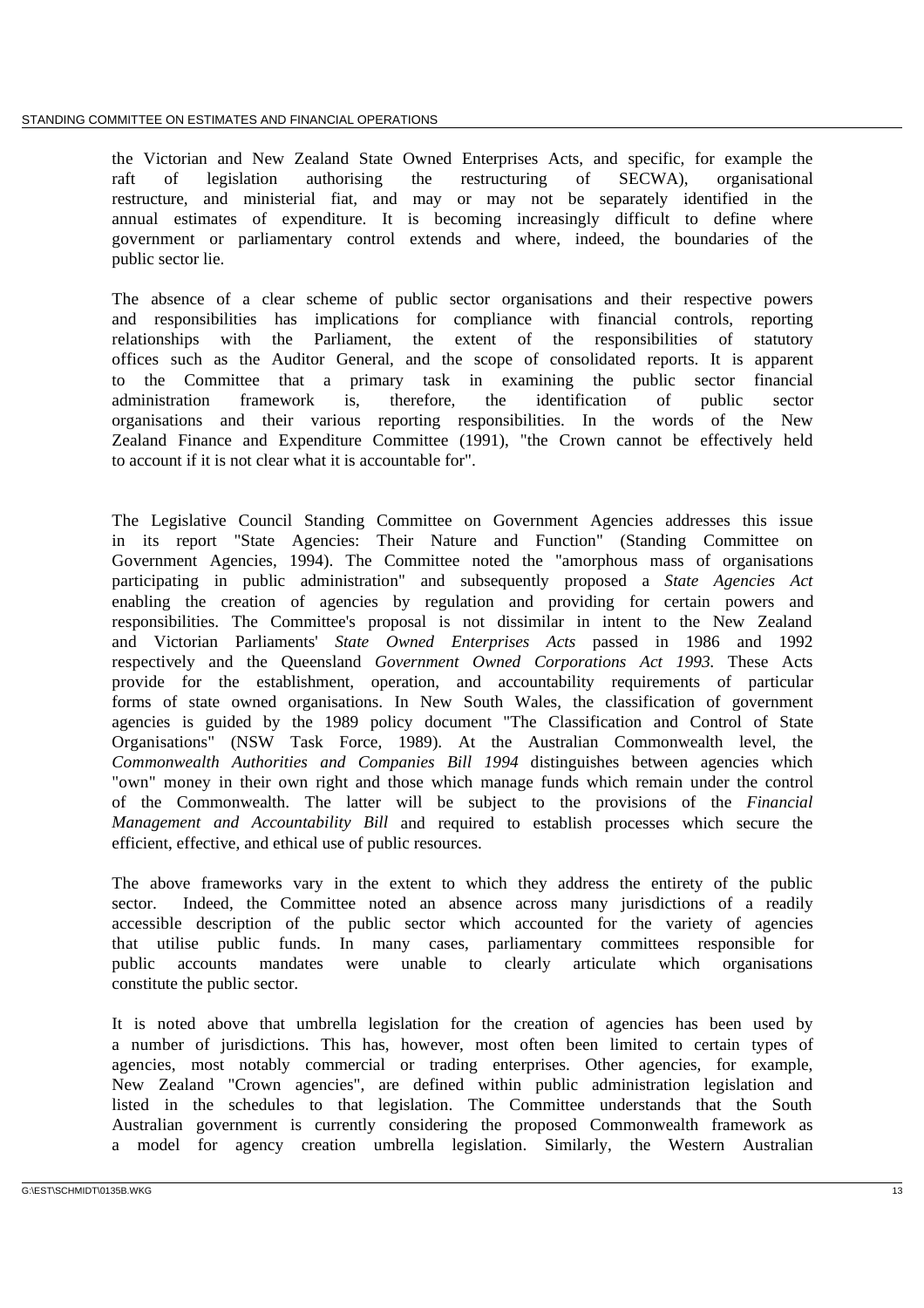Royal Commission into the Activities of Government and Other Matters (1992) recommended that the establishment of umbrella legislation in this regard be investigated. The Committee also notes that the recently issued Minimum Obligatory Information Requirements (Department of Treasury, 1995) utilises the Australian Bureau of Statistics Government Finance Statistics classification of government agencies. This classification is based on the financial, financing, and market nature of agencies.

*Irrespective of the mechanism selected to identify the public sector, the Committee considers that the following issues need to be pursued:*

- *(i) How should the agencies operating within the public sector be identified for reporting and accountability purposes?*
- *(ii) Should such a classification scheme incorporate mechanisms for the creation of various types of agencies?*

# **4.2 APPROPRIATIONS**

In Western Australia, public sector expenditure is, in general, appropriated on an annual basis subject to the granting of supply and under appropriation made by an Act. It has been the practice for appropriations to be authorised by two Appropriation Acts providing for recurrent services and capital works respectively. The effect of this arrangement in terms of the *Constitution Acts Amendment Act 1899* has been the subject of continuing debate between the two Houses of Parliament. Exceptions to this process are standing or permanent appropriations. These include the appropriation of specific revenue for a specific agency or purpose, for example the Water Authority of Western Australia, and the appropriation of general revenue to a specific purpose, for example the salaries of Members of Parliament. In the first case, revenues are paid into the account of the agency concerned and do not constitute a transaction of the Consolidated Fund. In the second case, expenditure is paid from the Consolidated Fund and is included in the reporting of the Fund's transactions as "Amounts Authorised by Other Statutes".

The Committee examined four features of the appropriation process across jurisdictions. These are discussed below.

### *(i) Basis of Appropriation*

In Western Australia, the annual Appropriation Acts traditionally tie expenditure to the purposes expressed in the Schedules to the Acts and detailed in the annual Estimates of Expenditure. This requirement notwithstanding, the *FAAA* affords agencies the flexibility to shift funds under the total allocation across programmes on objects of expenditure within Votes , effectively creating "one-line" appropriations.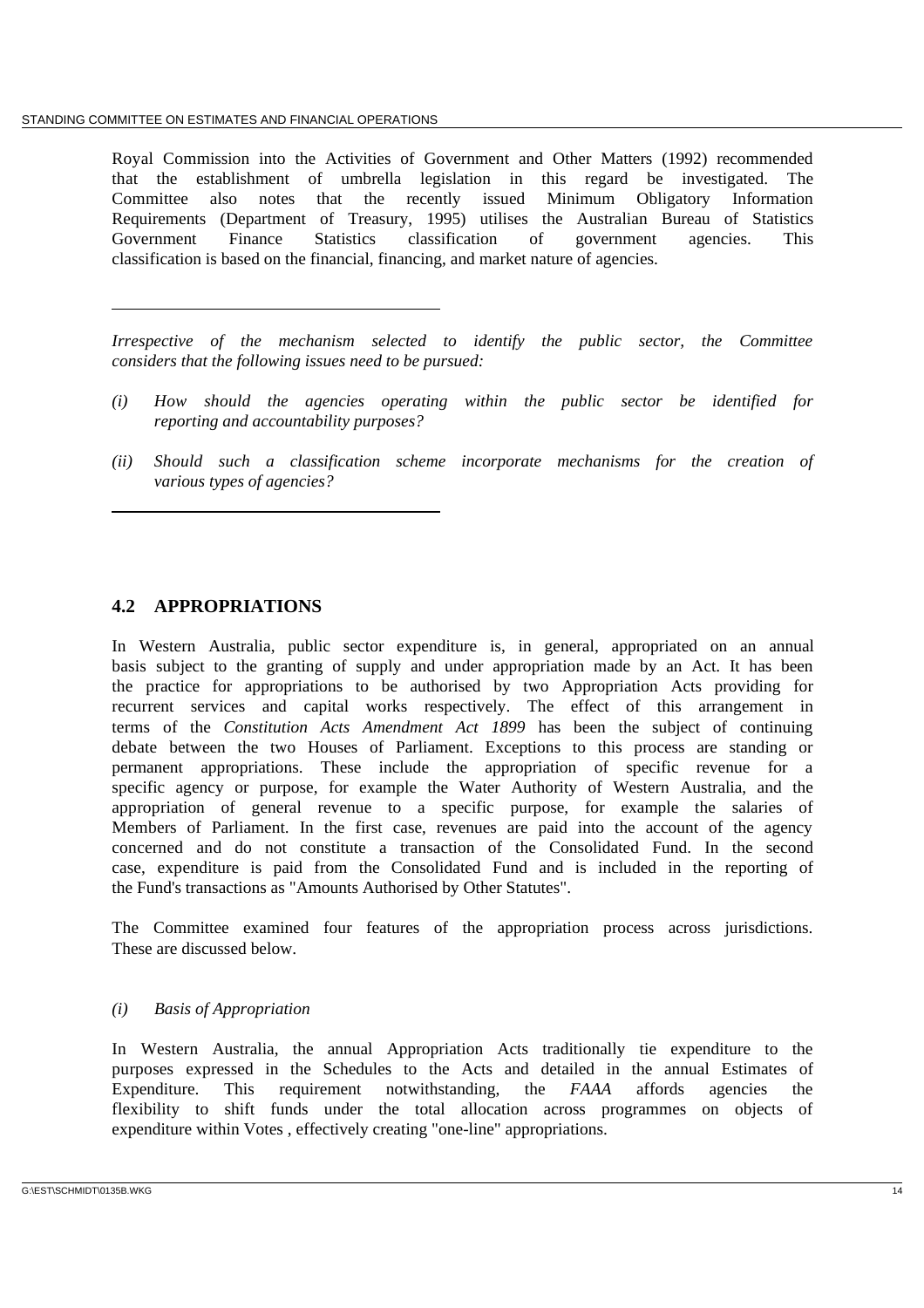Australian jurisdictions generally appropriate funds on a global or programme basis. Similar to Western Australia, in Victoria and the Commonwealth funds are appropriated for each agency as two separate items of capital and recurrent expenditure. In New South Wales, appropriations are made on a programme basis, although agencies are able to shift funds between programmes. The New Zealand *Public Finance Act 1989* represents a significant departure from these models, requiring that appropriations be made on the basis of specified outputs. The Act requires separate appropriations for

- a) each group of goods and services (class of outputs) to be produced by a department;
- b) any capital contribution being made by the Government to a department; and
- c) payments of benefits or grants by a department on behalf of the Crown.

In this way, a distinction is made between current production, capital contributions, and transfer payments on behalf of the Crown (Finance and Expenditure Committee, 1989). The Act also provides for three different types or "modes" of appropriation (See Appendix III). These represent a progression towards appropriating funds in the context of the State's changing role from a provider to a purchaser of public goods and services. That is, from the traditional appropriation method for the cash cost of inputs, to appropriation for the full cost of purchasing goods and services. Agencies were to have in place the necessary management, information, and accounting systems to enable all appropriations to be made under Mode B or C by 1 July 1991.

The New Zealand model is currently being examined by Australian governments. The South Australian Treasury is considering an output/accrual based appropriation process, and in Victoria departments and ministers are moving toward a contract appropriation model that reflects the charter of each organisation. At a meeting held in December 1994, the Heads of Australian State/Territory Treasuries discussed the issue of contract-based budgeting (or output-based budgeting) and resolved to establish a working group to further examine this issue. A report identifying the key features of contract based budgeting was considered at a State' heads of treasuries meeting held in July 1995.

The Committee notes that tying appropriations to specific classes of output provides for less operational flexibility than the outcomes basis currently used in Western Australia. Similar to Western Australia, the New Zealand model incorporates some flexibility by providing for funds to be shifted across allocations. The New Zealand Governor General may direct that funds be transferred between specified classes of outputs within a statutory limit. Further, during the course of the financial year, the Minister of Finance may approve expenditure in excess of an appropriation and to a statutory limit. Such expenditure is included in the Crown's financial statement and the relevant agency's financial statements for the relevant year and in an Appropriation Bill for the following financial year.

### *(ii) Length and Frequency of Appropriations*

A number of jurisdictions in Australia and New Zealand have introduced provisions for expenditure outside of the traditional annually-based appropriation. These encompass provisions to carryover unspent funds into the following financial year, borrowing against the following year's appropriation, and appropriations for multiple years.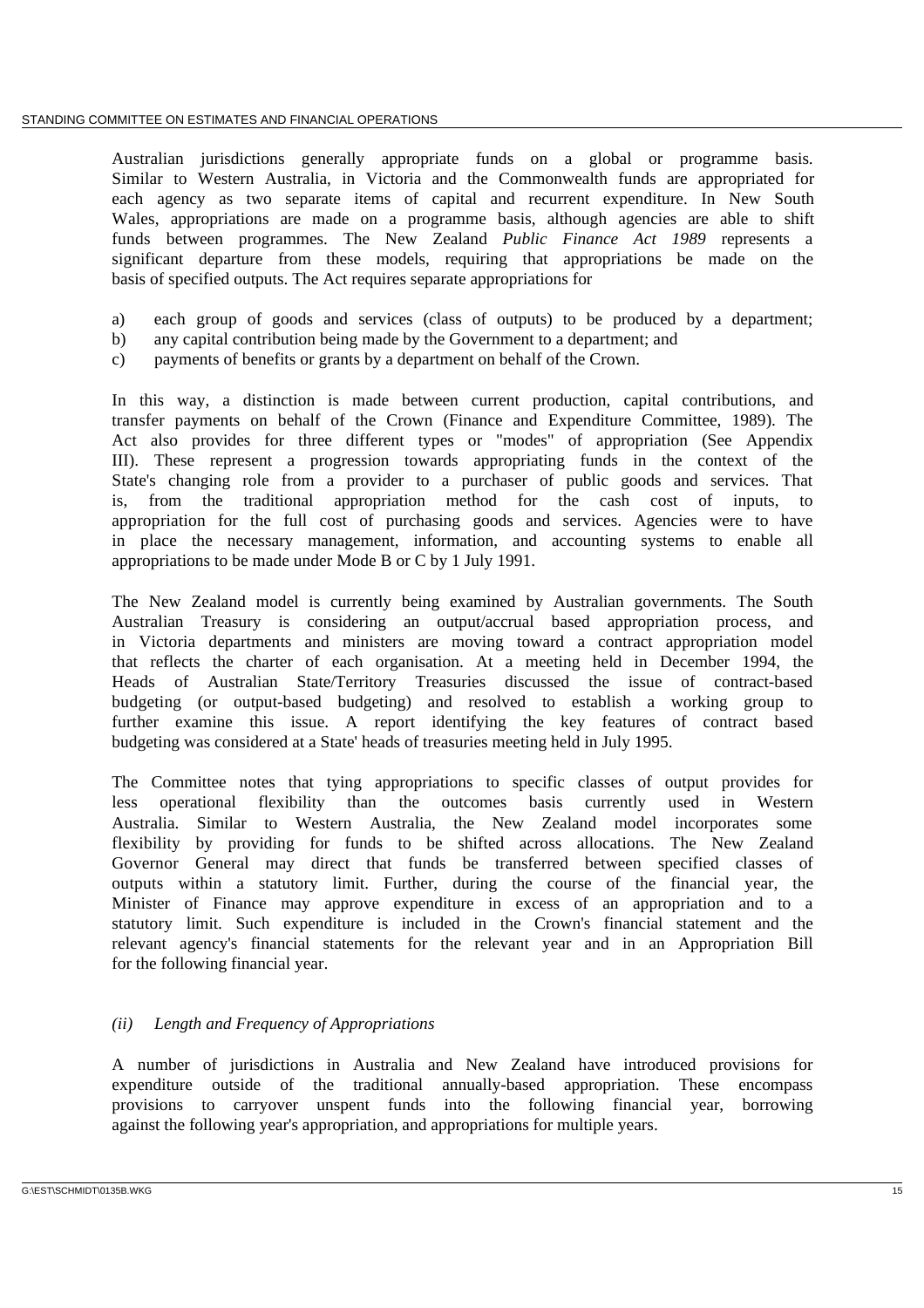In New South Wales, carryover of unspent funds amounts to an administrative carryover of savings to certain limits (2%). At the Commonwealth level, a carryover provision of up to 10% must similarly be "reappropriated" each year. The Victorian *Financial Management Act 1994* allows for unspent appropriations to be carried forward into the succeeding financial year, as determined by the Minister. Such expenditure is carried forward either directly or by way of payment into a Trust Account, and must be shown in the statement of expenditure for the succeeding financial year. Unspent appropriations in this case do not include services and purposes that remain unpaid at the end of the financial year: similar to Western Australian practice (s27, *FAAA*; TI323), funds required for such payments may be transferred to a suspense account within the Trust Fund for that purpose and are subsequently deemed to have been a payment from the Consolidated Fund in that year.

The Victorian *Financial Management Act 1994* also authorises the Governor in Council to approve departmental borrowings against future appropriations. Such borrowings must not exceed 3% of the amount appropriated to the department in the current year and must, to the Minister's satisfaction,

- a) be for the purpose of expenditure considered prudent and advantageous in the current financial year; and
- b) accrue or continue benefits in the next financial year.

The New South Wales Treasurer is afforded broader powers in this regard. Section 22 of the *Public Finance and Audit Act 1983* empowers the Treasurer to make payments from the Consolidated Fund, notwithstanding appropriations already approved by the Parliament, and to include such payments in the appropriation for the succeeding year. This does not, however, effectively constitute a borrowing against the succeeding financial year as no requirement exists to deduct the expenditure from that year's budget. The provision also differs from the Western Australian Treasurer's Advance Account in that the Western Australian practice is to appropriate such payments for the financial year in which the payments were made.

With regard to appropriations extending over multiple years, the Committee noted that the New Zealand *Public Finance Act 1989* provides for appropriations for a period of up to five years. In Victoria and New South Wales, although the notion of extended appropriations has not been specifically addressed, forward estimates are treated as presumptive allocations. The Committee also noted that the South Australian Treasury is considering the implementation of extended appropriations.

### *(iii) Annual Estimates of Expenditure*

The Estimates of Expenditure provide the detail of the annual appropriation for the purposes of parliamentary scrutiny of the Appropriation Bills. In Western Australia, this information is presented at a programme and sub-programme level, and is supported by the Programme Statements which state the sub/programme objectives, allocation of finances and FTEs, significant issues and trends, major achievements for the previous year, major planned achievements. The information that agencies are to include in the Estimates of Expenditure and Programme Statements is specified in annual guidelines and summarised in the Treasury Department's Minimum Obligatory Information Requirements (1995). In addition to the Budget Papers, the timing of the introduction of the budget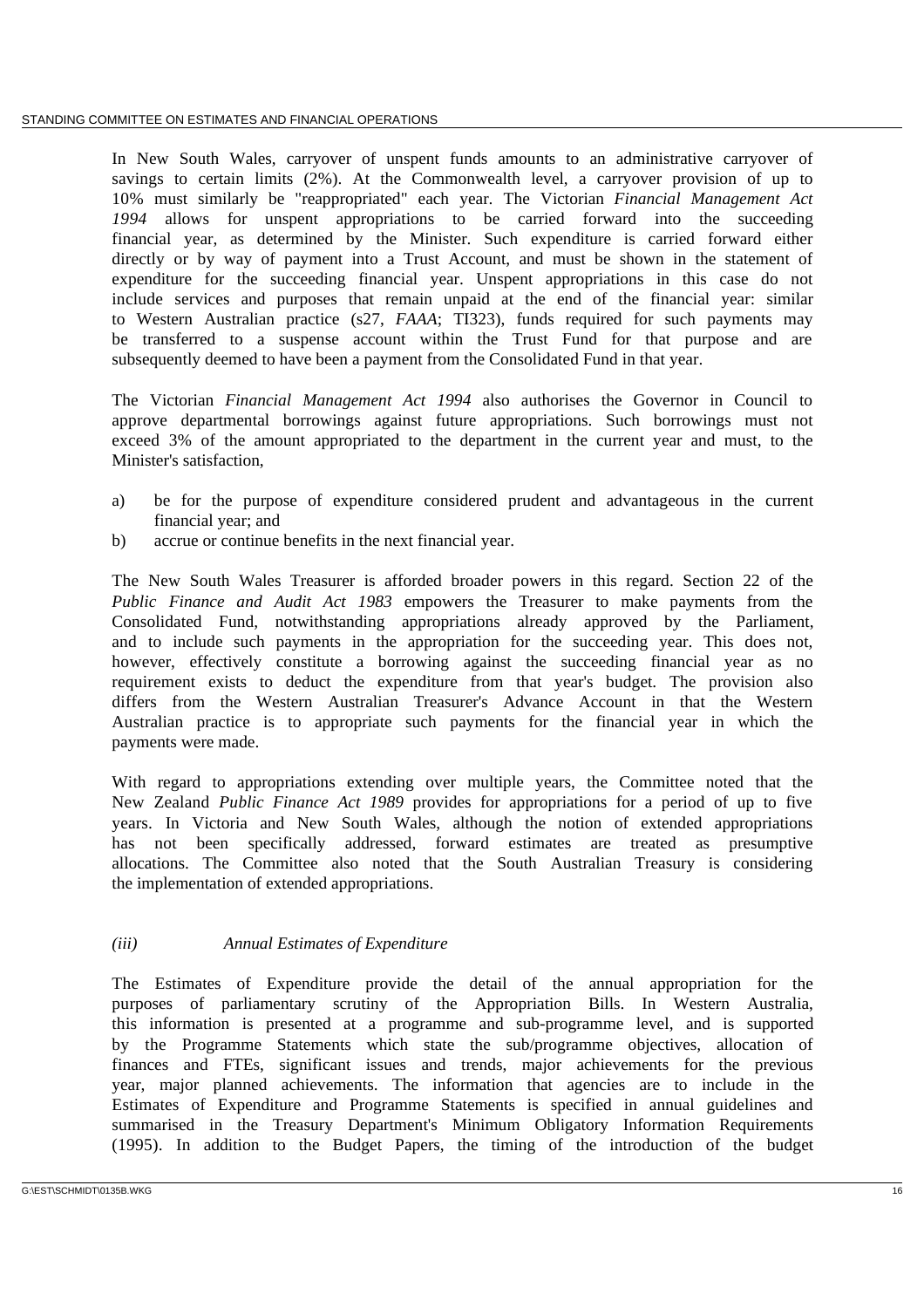into the Parliament allows for unaudited financial statements and performance indicators to be utilised by parliamentary committees in the scrutiny process.

The information requirements for the New Zealand Estimates of Expenditure are detailed in the *Public Finance Act 1989*. This information includes, among other things, the mode or modes of appropriation applicable to each vote; the classes of outputs to be supplied, their associated expenditure and expected revenue, and their link with the Government's desired outcomes; other expenditure however appropriated; comparative figures for the previous year; statements of estimated/financial position for the commencement and end of the financial year; a statement of estimated cashflows for the financial year; and the financial performance to be achieved by the department as agreed between the CEO and the responsible Minister.

The Committee noted that the South Australian Estimates hearings are conducted before the end of the financial year and without the benefit of end of year reports. The material available to the parliament for scrutinising the estimates include previous annual reports, a line by line statement of appropriations, programme papers detailing programme objectives, planned achievements, previous outcomes, and, where these are available, the performance indicators.

The Estimates material supplied to the Victorian Parliament includes programme objectives, output measures, and business and corporate plans. In the context of the purchaser-provider model, the programme statements for purchasing departments include and separately identify the related service agencies and their allocated funds. The Committee noted, however, that funds can be moved between service agencies in the same portfolio subject to the performance contract between the service agency and the head of the purchasing department.

### *(iv) Net Appropriations*

Section 23A of the *FAAA* allows the accountable officer or authority of an agency to enter into agreements with the Treasurer to use receipts from the provision of services and the sale or lease of property to finance specified expenditure. Although such agreements are indicated in the annual Estimates of Expenditure in a manner which permits debate on the expenditures, they effectively remove the requirement for annual appropriation of the revenue in question. This avoidance of Parliamentary authority is of particular concern when the majority of agency expenditure is authorised by way of net appropriation. Net appropriations can, however, provide valuable incentives to agencies by enabling agencies to directly benefit from their efficient and effective use of resources. Net appropriations have also been implemented in New Zealand, Victoria, South Australia, and the Commonwealth.

Net appropriations were introduced in South Australia in 1988 and are now utilised by all agencies. Retained revenue is managed through Special Deposit Accounts approved by the Treasurer, and can be carried over into subsequent financial years. The Government contributes to the difference between retained revenues and expenses. Net appropriations are identified in the budget estimates. In Victoria, the *Financial Management Act 1994* allows for funds received from non-compulsory service charges or by way of Commonwealth specific purpose payment to be applied without further appropriation. Such transfer of funds is subject to agreement between the Minister responsible for the department in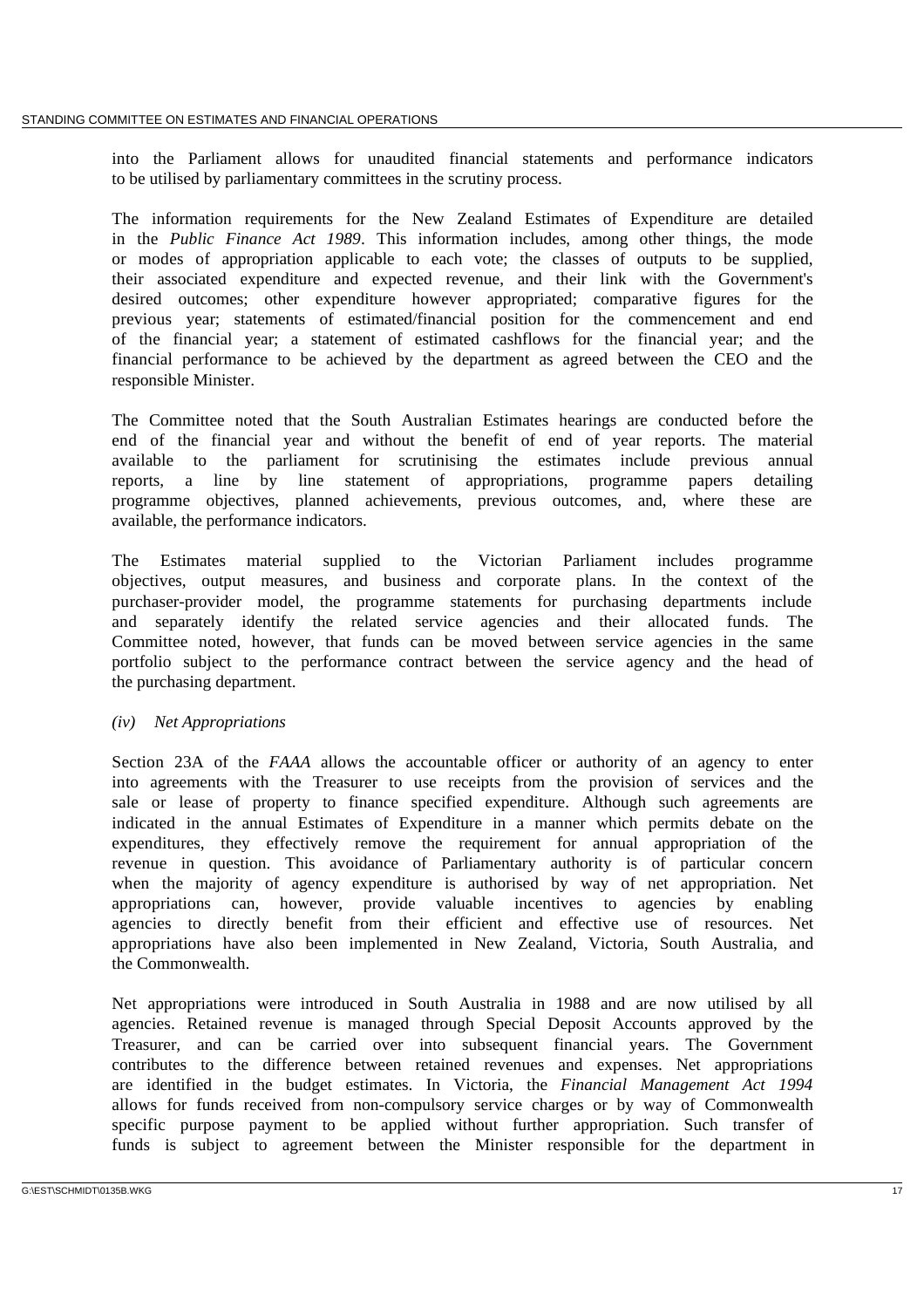question and the Minister administering the *Financial Management Act 1994*. The Commonwealth *Financial Management and Accountability Bill 1994* also permits the federal Finance Minister to enter into net appropriation agreements with the responsible Minister or, in the case of agencies for which the Finance Minister is responsible, the Chief Executive Officer of the agency.

The New Zealand *Public Finance Act 1989* allows for revenue obtained from the supply of outputs pursuant to appropriation Mode B and from the sale of capital assets to be allocated to specified classes of outputs or capital assets respectively without further appropriation. According to the type of appropriation particular to the class of outputs in question, the department may or may not be required to signal the net appropriation in the Appropriation Act for that year and may or may not be required to seek the approval of the Minister for incurring such costs.

- *(i) Should funds be appropriated on an outputs basis in Western Australia?*
- *(ii) What would be the advantages of introducing appropriation provisions for the carryover of unspent funds, borrowing against future appropriations, and multiyear appropriations? With what authority should such provisions be implemented? How and when should such practices be reported to the Parliament?*
- *(iii) What information should be made available to the Parliament for the purposes of considering the annual appropriation bills? What form should this information take? Where should this information requirement be specified?*
- *(iv) Should Parliament have a role in approving net appropriations? On what basis should such approval be made*?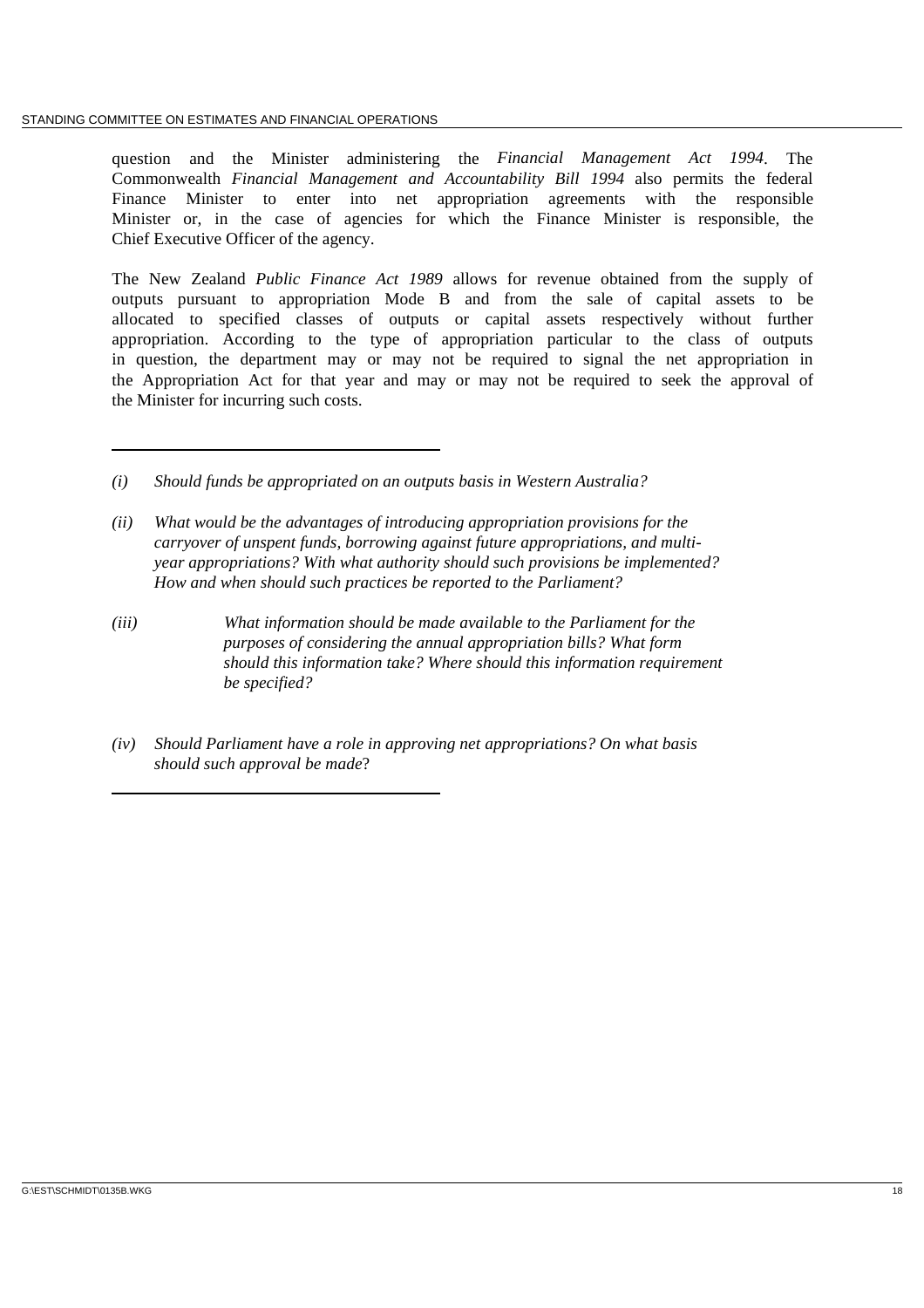# **4.3 PUBLIC FINANCE ADMINISTRATION**

The Committee noted a number of financial administration initiatives implemented across jurisdictions which underpin prevailing public sector administration trends. These included decentralisation of public accounts systems and devolution of financial management controls. These two issues are discussed in depth below. As anticipated, public officials across jurisdictions perceived the implementation of accrual accounting to be the central financial reform initiative implemented during the past decade. Most jurisdictions in Australia and New Zealand now operate on an accrual basis, with statutory authorities having introduced accrual systems in the mid-eighties and departments following suit in the late eighties and early nineties. Implementation has tended to be slower in major government departments such as the health and education sectors and some valuation issues, such as heritage buildings and works of art, remain outstanding.

## *(i) The Public Accounts*

The legislative basis for the system of public accounts in Western Australia is the *FAAA* and the *Constitution Act 1889*. All public money and money of a statutory authority in Western Australia is held in investments, the Public Bank Account, or other bank accounts opened by a department (in limited numbers) or a statutory authority as authorised by the Treasurer pursuant to an Act. The Treasurer is required to open and maintain a Public Bank Account, which incorporates moneys credited to the Consolidated Fund and the Trust Fund, but does not include bank accounts held by departments and statutory authorities. The third Treasurers' account, the Treasurer's Advance Account, represents an overdraft authority on the Public Bank Account. Money cannot be withdrawn from the Public Bank Account except after the granting of supply and under appropriation made by an Act, and in accordance with a warrant signed by the Governor.

The Committee noted that jurisdictions vary in the extent to which revenues and expenditures are recorded in centralised accounts. The federal government, under the Australian Constitution, is required to credit all money received by the Commonwealth to the Consolidated Revenue Fund. The government also retains a Trust Fund and Loan Fund. The *Financial Management and Accountability Bill 1994* currently before the Parliament recommends expanding the number of central accounts to incorporate the Consolidated Revenue Fund, a Loan Fund, a Reserved Moneys Fund (which includes genuine trustee moneys), and a Commercial Activities Fund (See Figure One). Under the proposed system, and consistent with the Constitution, all public money must be credited to the Consolidated Revenue Fund as soon as practicable unless it is subject to a Special Instruction. If the money is borrowed money (excluding credit card cash advances), it is then transferred to the Loan Fund. A component of the Reserved Money Fund may be established by the Finance Minister or by Act to enable the transfer of funds from the Consolidated Revenue Fund or the Loan Fund for specified purposes. The Finance Minister may also establish a component of the Commercial Activities Fund for agency activity that the Minister considers should be accounted for as if it were a commercial activity. This allows funds derived from a commercial activity to be transferred from the Consolidated Revenue Fund or Loan Fund to the component and to be debited from the component for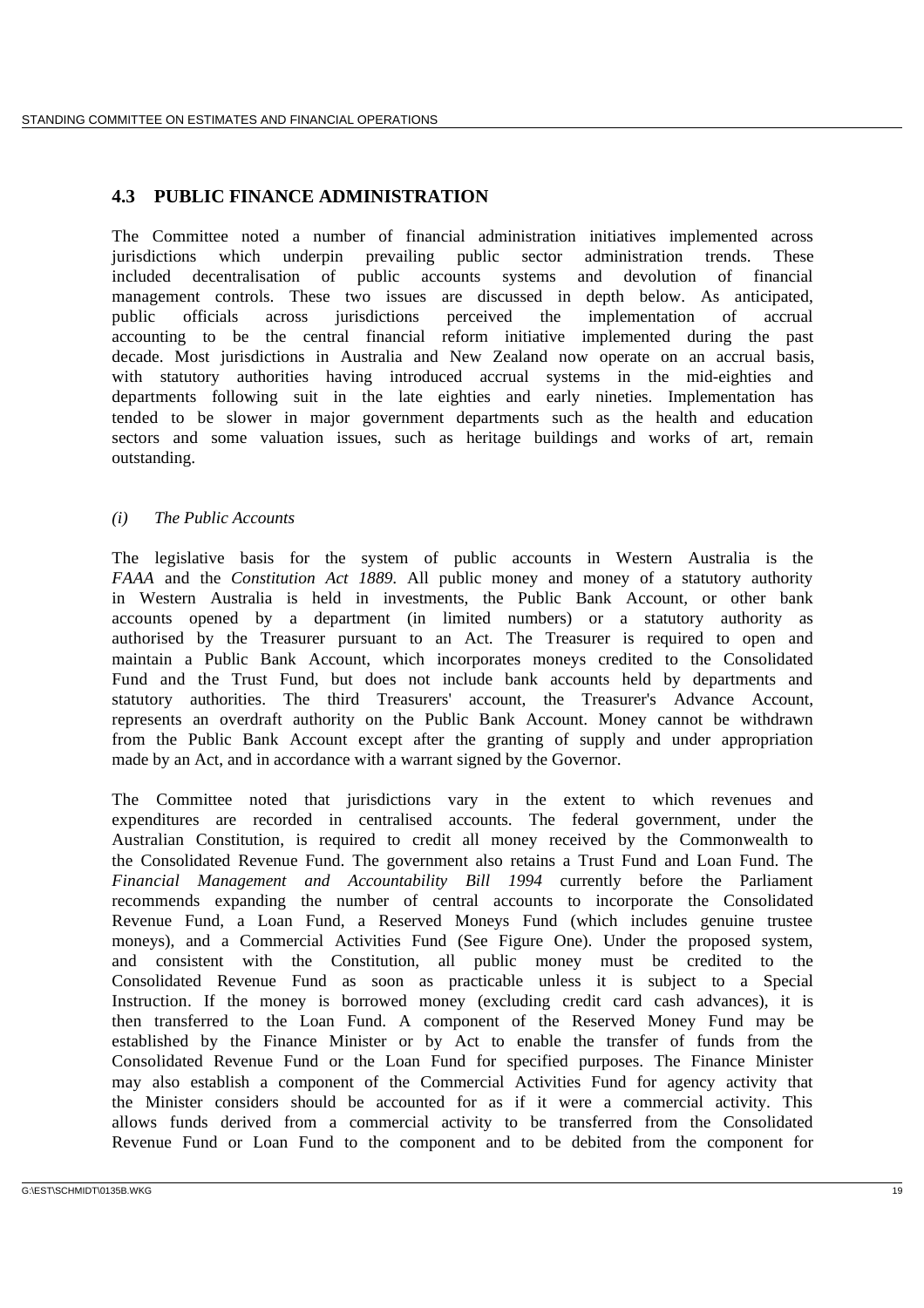specified purposes related to the activity.

Unlike the *FAAA* and the Commonwealth *Financial Management and Accountability Bill 1994*, the New Zealand *Public Finance Act 1989* makes no reference to central funds such as a Consolidated Fund or Trust Fund. Neither does the New South Wales *Public Finance and Audit Act 1983* require the New South Wales government to establish central accounts. The New Zealand Treasury, under direction from the Minister for Finance, is required only to open and operate a Crown Bank Account. Unlike Western Australian practice, all departments may open and operate Departmental Bank Accounts at the direction of the Finance Minister or Treasury. All public money is required to be credited to either the Public or Departmental Bank Accounts. Public money does not include money held by Crown agencies, which may open and operate bank accounts at their discretion. This accounts structure also differs from the provisions of the Australian federal *Financial Management and Accountability Bill 1994* in that the Bill clarifies the position of the federal Finance Minister as the custodian of all commonwealth public money by affording the Minister exclusive authority to open and operate public bank accounts. That is, unlike New Zealand agencies, Australian agencies respondent to the Bill may not hold money in their own right. Similarly in South Australia, agency accounts may only be opened by the Treasurer. The Committee noted that South Australian legislation also requires the Treasurer to notify the creation of such accounts in the Government Gazette, stating the purpose for which the account is opened.



Indicates a common type of transfer

- Indicates a less common type of transfer
- 1. All received money must be credited to the CRF as soon as practicable after receipt (unless a Special Instruction applies).
- 2. The following transfers pass through the CRF: transfers between components of the CAF or the RMF; transfers between the CAF and the RMF; transfers from the CAF or RMF to the Loan Fund.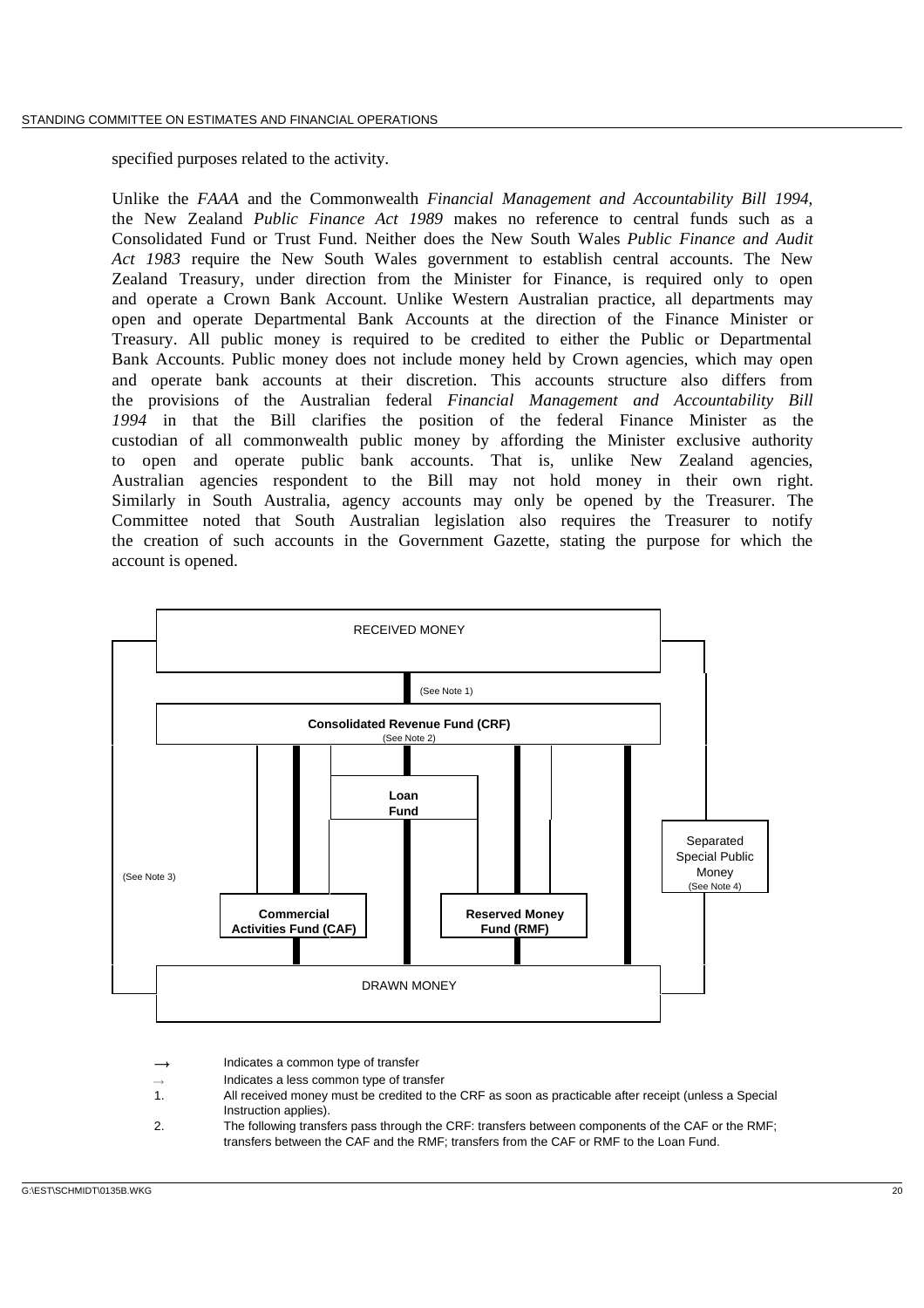3. An example of this transfer is an unused advance on expiry of the relevant appropriation.

4. Separated special public money is special public money that is subject to a Special Instruction.

Figure One: Commonwealth Fund Accounting System.

Permitting agencies to hold money in their own right has obvious advantages in a managerialist climate. A decentralised structure permits agencies to draw their own cheques as opposed to working through a central authority, and facilitates an administrative environment where the financial benefits arising from efficiencies can be directly realised by agencies. Holding public money in separate accounts limits, however, the government's scope for cashflow management and correspondingly increases the need for short term borrowings. The loss of a centralised pool of investment funds also limits the government's investment powers. In New Zealand, this is overcome by a system of "sweeping" the cash reserves in agency accounts on a daily basis for investment purposes. Devolving financial administration authority to agencies also requires that sufficient personnel with requisite skills are available in each agency. While this is likely to be the case in New South Wales, where the public sector includes only seventeen departments, the comparatively fragmented structure of the Western Australian public sector, where it is estimated that 20-50% of agencies employ less than 20 staff, is unlikely to have available and skilled personnel distributed across all agencies.

#### *(ii) Financial Administration*

The *FAAA*, its regulations, and Treasurer's Instructions include principles and specific procedures for the administration of public finances. These include the locus of accountability for each agency, agency accounts, agency accounting manuals, investment, write-offs, and recoveries. The Committee considers that, while the current provisions are sound in principle, the degree of control is not consistent with general public sector administration trends toward increased management flexibility. The following discussion centres on two aspects of financial administration controls that impact on this issue.

First, the Committee noted the extent to which different jurisdictions have incorporated accounting standards into their financial administration structure. Two of the more advanced jurisdictions in terms of public sector and financial administration reform - New Zealand and Victoria - have both adopted a purist approach to generally accepted accounting standards. Neither jurisdiction has established separate government accounting standards. The Victorian public sector observes the Australian Accounting and Audit Standards established by the Australian Accounting Research Foundation. Consistent with wider public sector reforms, this approach is intended to align the public sector with private practice. Although New South Wales incorporates Australian Accounting Standards into its reporting requirements, the Treasury may grant exemption to particular agencies. Exemptions are not disallowable by the Parliament and are reported in the Department of Treasury annual report. In Western Australia, observance of Australian Accounting Standards is incorporated into the Treasurer's Instructions. In some cases, these are adopted in modified form.

The Committee has noted the argument that direct public sector observance of Australian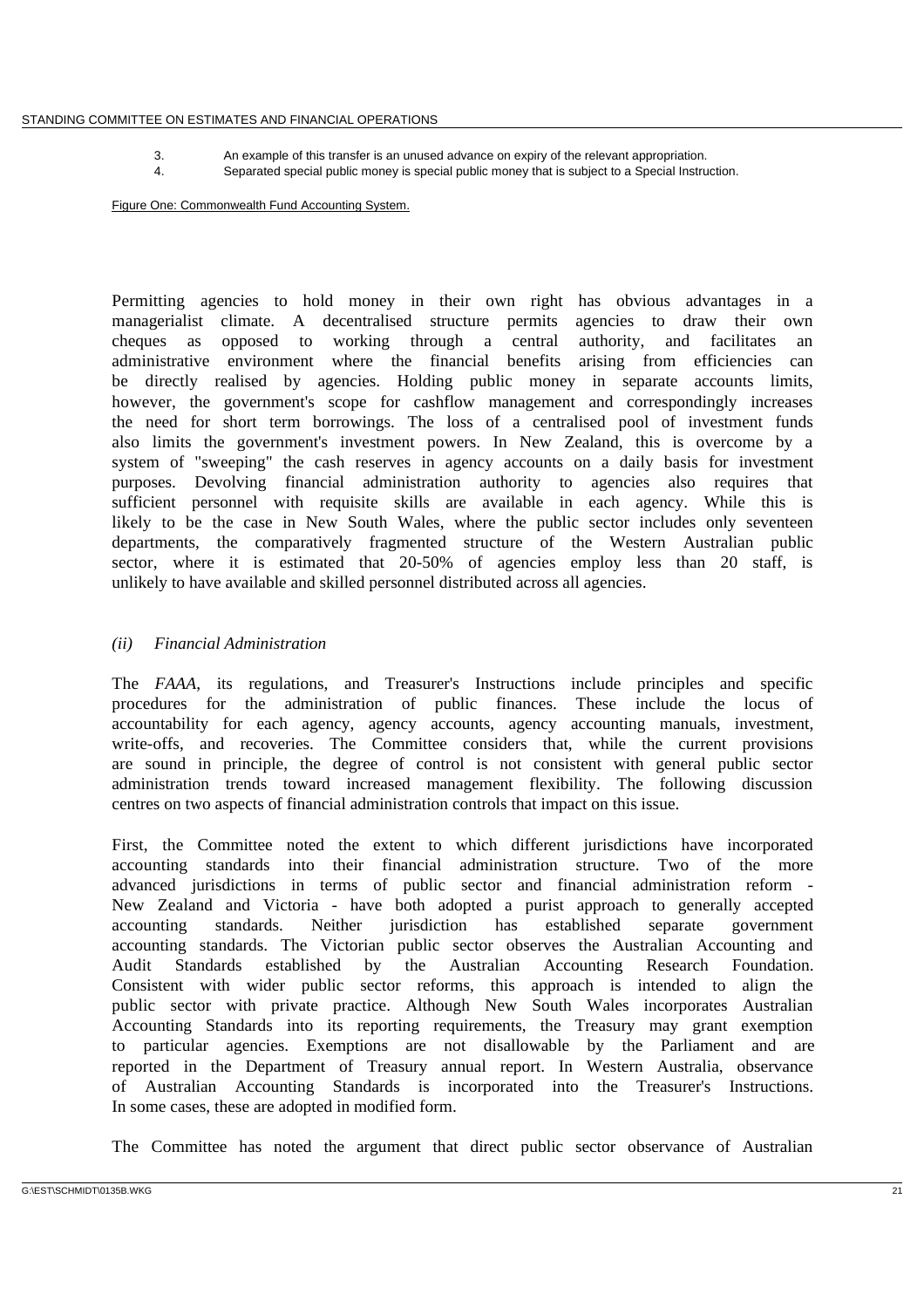Accounting Standards impinges on parliamentary sovereignty. The Australian Accounting Standards are developed by the Australian Accounting Research Foundation, a body jointly established by the Australian Society of Certified Practising Accountants (ASCPA) and the Institute of Chartered Accountants in Australia (ICAA) in 1966. The Foundation is funded by and answerable to the ASCPA and the ICAA. The Foundation also works closely with the Australian Accounting Standards Board, a commonwealth statutory authority answerable to the federal Attorney General, and is partly funded by that department. Requirements that Western Australian public sector agencies directly observe the standards constitute, it is argued, an effective delegation of the Western Australian Parliament's legislative authority.

The Committee notes, however, that by the very notion of Parliamentary sovereignty, adoption of the standards, and the means by which this is managed, is at the Parliament's discretion. The Parliament may, for example, legislate to adopt the standards as they are promulgated, but provide for exemptions and modifications which may or may not be subject to disallowance. Further, requirements with regard to the adoption of accounting standards may be placed within the regulations to the Act, enabling their timely removal if, again, the Parliament so chooses.

Second, the Committee noted the changing nature of Treasurer's Instructions and their equivalents. In Western Australia, the Treasurer's Instructions form the "third tier" of the *FAAA*. The Treasurer's Instructions provide background, direction, and guidelines to agencies regarding the administration of public money and public property, are issued by the Treasurer, and are not subject to scrutiny by Parliament as a matter of course. The Treasurer's Instructions form a comprehensive document, prescribing the administration of the receipt and payment of moneys, public property, salaries and wages, accounting and financial management systems, accounting manuals, reporting requirements, and internal audit. In some cases, the Treasurer's Instructions are highly prescriptive. For example the Treasurer's Instruction regarding the information to be included in agencies' annual reports includes direction to include the postal and street address and telephone number of an agency's principal office. The Committee has noted, however, that more recently issued Instructions have tended to reflect broader guidelines. The Instructions relating to performance indicators, for example, include explanatory notes regarding the purpose and characteristics of valid and reliable non-financial performance information. The level of direction extends to a brief statement of the indicators to be disclosed and the required qualitative characteristics of those indicators.

This change in emphasis from prescription to guidance is common to most jurisdictions visited by the Committee. The Victorian Treasurer's Instructions, for example, became the Treasurer's Directions with the enactment of the *Financial Management Act 1994* and contain less prescription in accounting procedures and other controls, including the abolition of FTE controls, with the intention of devolving managerial accountability. The South Australian Treasurer's Instructions are currently under review, and the New South Wales Best Practice Financial Initiative programme includes a review of the Finance Minster's Directions with a view to producing a statement of best practice and broad guidelines. Not all of the New South Wales statements will be compulsory. Similarly, the commonwealth *Financial Management and Accountability Bill 1994* will replace the Finance Minister's Directions with the Finance Minister's Orders. These will provide broad guidelines to be observed by agency officers. Accounting procedures will be addressed by "Chief Executive Officer's Instructions" which will be developed by individual agencies.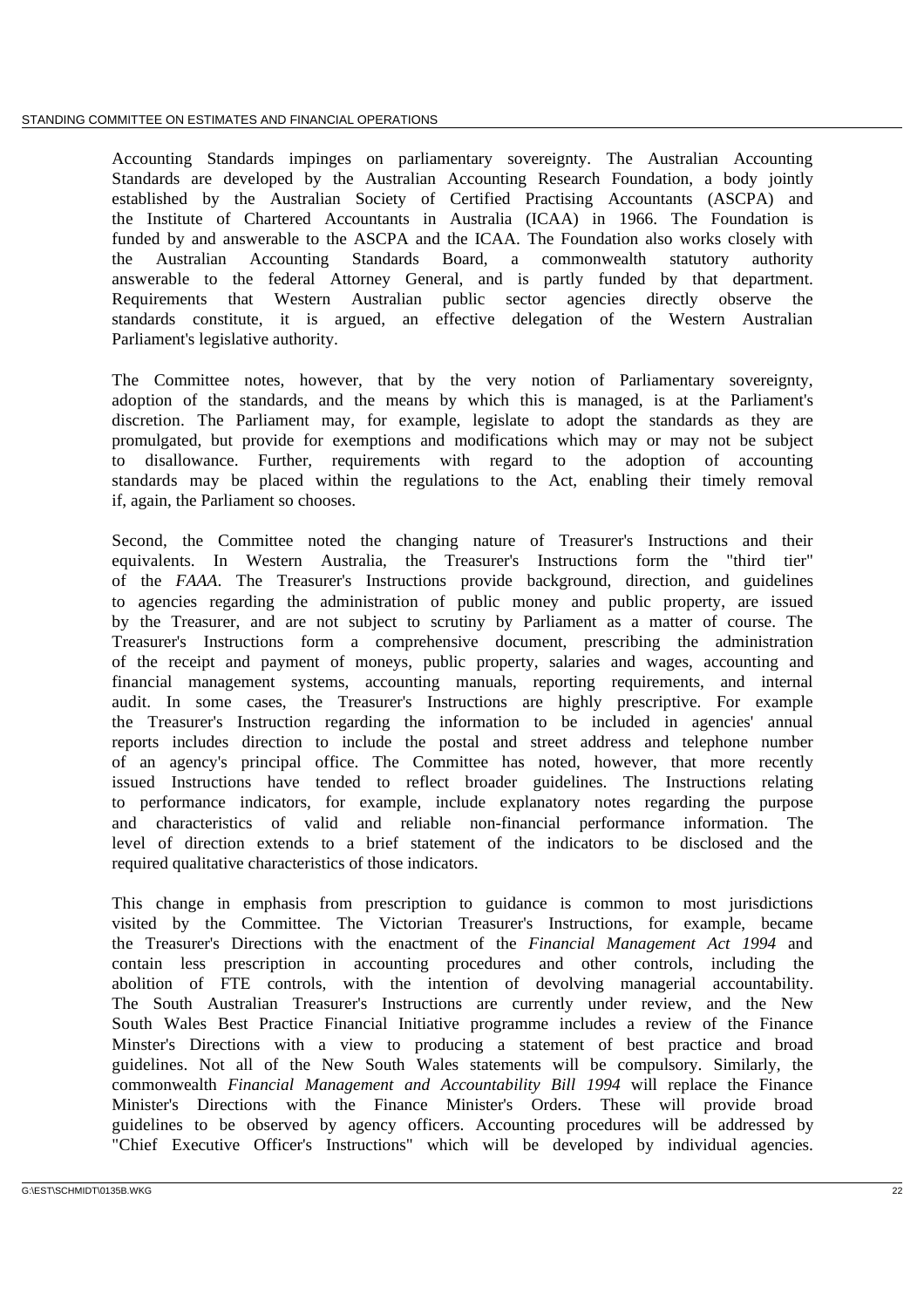The New Zealand Treasurer's Instructions have also been simplified and set at a higher level to reflect broader statements of policy. The Committee noted that the need to consolidate agency accounts was considered in the development of this delegation framework.

The Committee has also considered the role and authority of the various parliaments with respect to the Treasurer's Instructions, and the use of penalties for breaches of accounting requirements. It is noted above that the Western Australian Parliament does not scrutinise the Treasurer's Instructions as a matter of course. The Finance Minister's Orders currently proposed by the Commonwealth *Financial Management and Accountability Bill 1994* will, however, be disallowable, as will the regulations to the Act. At state level, the Treasurer's Instructions or equivalent are not disallowable in South Australia, Victoria, and New South Wales.

The *FAAA* incorporates some monetary penalties for breaches of sections of the Act relating to the powers and responsibilities of the Auditor General and the provision of information. No penalties apply to breaches of the regulations or the Treasurer's Instructions. Similarly, Victorian legislation contains no penalties for failure to comply with accounting specifications. New South Wales includes penalties for breaches of the *Public Finance Act 1983*. These do not, however, distinguish between criminal and civil offences. This distinction will be addressed in the current review of the Act. At federal level, penalties will apply to breaches of the Act only. Regulations to the Act, which are to be observed by Ministers, will include their own penalties. In New Zealand, compliance requirements are established between the Treasury and agencies via a "relationship letter". Non-compliance is reported by the Treasury to the State Services Commission.

While the Committee noted support by Auditors General for a less prescriptive environment in terms of the provision of broad accounting guidelines, it was observed across jurisdictions that this gives managers more opportunity to mismanage. The Committee also noted concerns across jurisdictions that a less prescriptive financial administration environment will have implications for human resource issues. In particular, appropriate skill development was considered to be central to the success of a more flexible managerial environment. For example, it was considered unlikely that the current review of the South Australian Treasurer's Instructions would result in a significantly less prescriptive framework as it was felt that appropriate skills are not currently available in the South Australian public sector to support a move toward broad statements of principle. The Committee also noted that the staff of the Auditor General in that state rely on the prescriptive nature of the Instructions for audit purposes. In recognition of the devolved managerial environment embodied in the Victorian *Financial Management Act 1994*, the Victorian Treasury provides information support to agencies and actively encourages accounting and financial skills training. This includes a cross-agency graduate recruitment programme for accounting and finance students. The Victorian government also recognises the unique nature of the public sector accountability requirements by limiting recruitment from the private sector to one third of all recruitments and sources heads of departments only from the public sector. The Committee was also presented with the thesis that a lack of appropriate financial management skills within the public sector can be attributed to the relative value placed on policy and managerial skills in remuneration scales. It was observed that policy positions tend to represent a larger proportion of higher public service levels than do managerial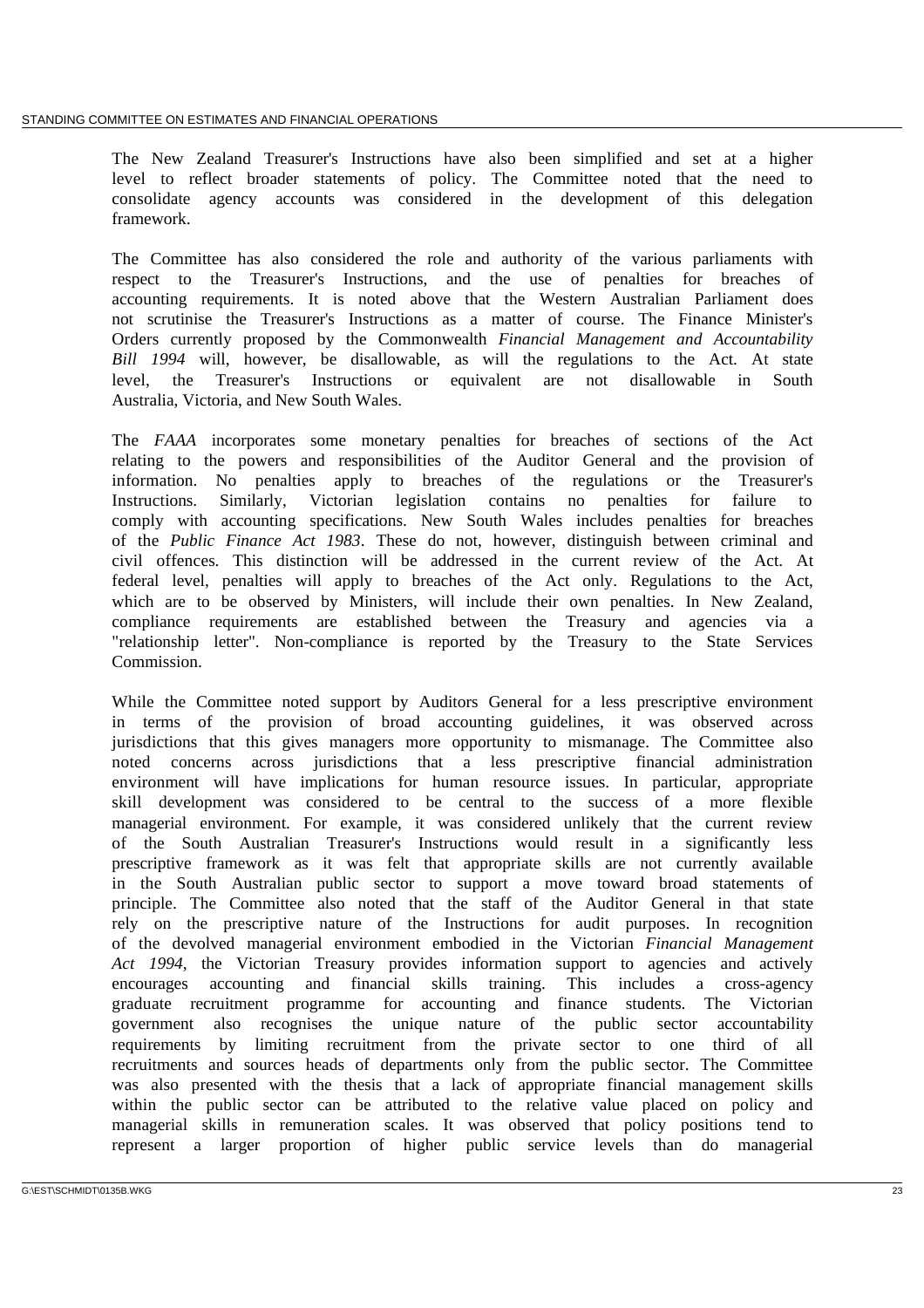positions, providing greater incentive for public servants to develop policy rather than managerial skills.

- *(i) Should the public sector observe the Australian Accounting Standards in their pure form? Are additional, sector specific requirements necessary?*
- *(ii) Should the Treasurer's Instructions be subject to comprehensive review to continue with the shift to broad guidelines across all instructions? Should such a shift be supported by agency specific instructions?*
- *(iii) What role should the Parliament assume in the ratification of the Treasurer's Instructions or equivalent?*
- *(iv) Should breaches of the Treasurer's Instructions or equivalent be subject to penalties?*

## **4.4 PARLIAMENTARY REPORTING**

The *FAAA* requires a range of financial and non-financial information to be provided to Parliament. This includes

- 1. quarterly statements of the Treasurer's accounts;
- 2. audited annual statements of the Treasurer's accounts;
- 3. audited annual financial statements of departments and statutory authorities;
- 4. audited annual performance indicators of departments and statutory authorities;
- 5. annual reports on the operations of departments and statutory authorities;
- 6. reports of the Auditor General regarding the efficiency and effectiveness of departments and statutory authorities; and
- 7. reports of significant matters under s95, which includes item 6 above.

The presentation requirements of the above information is specified in the Regulations (in the case of the statements of the Treasurer's accounts) and the Treasurer's Instructions (in the case of agency financial statements, performance indicators, and annual reports). Only two areas of the Parliament's primary source of information regarding the performance of government agencies - the annual report - are audited.

In his submission to the Commission on Government regarding the *FAAA*, the Auditor General reiterated the comments of the Public Accounts and Expenditure Review Committee (1991) regarding the need for clarification of the Executive's responsibility to ensure compliance with legislated reporting requirements (Pearson, 1995). It was noted that, first, a clearer commitment to the annual reporting process from the Parliament was required. This would include clearly defined annual reporting guidelines, monitoring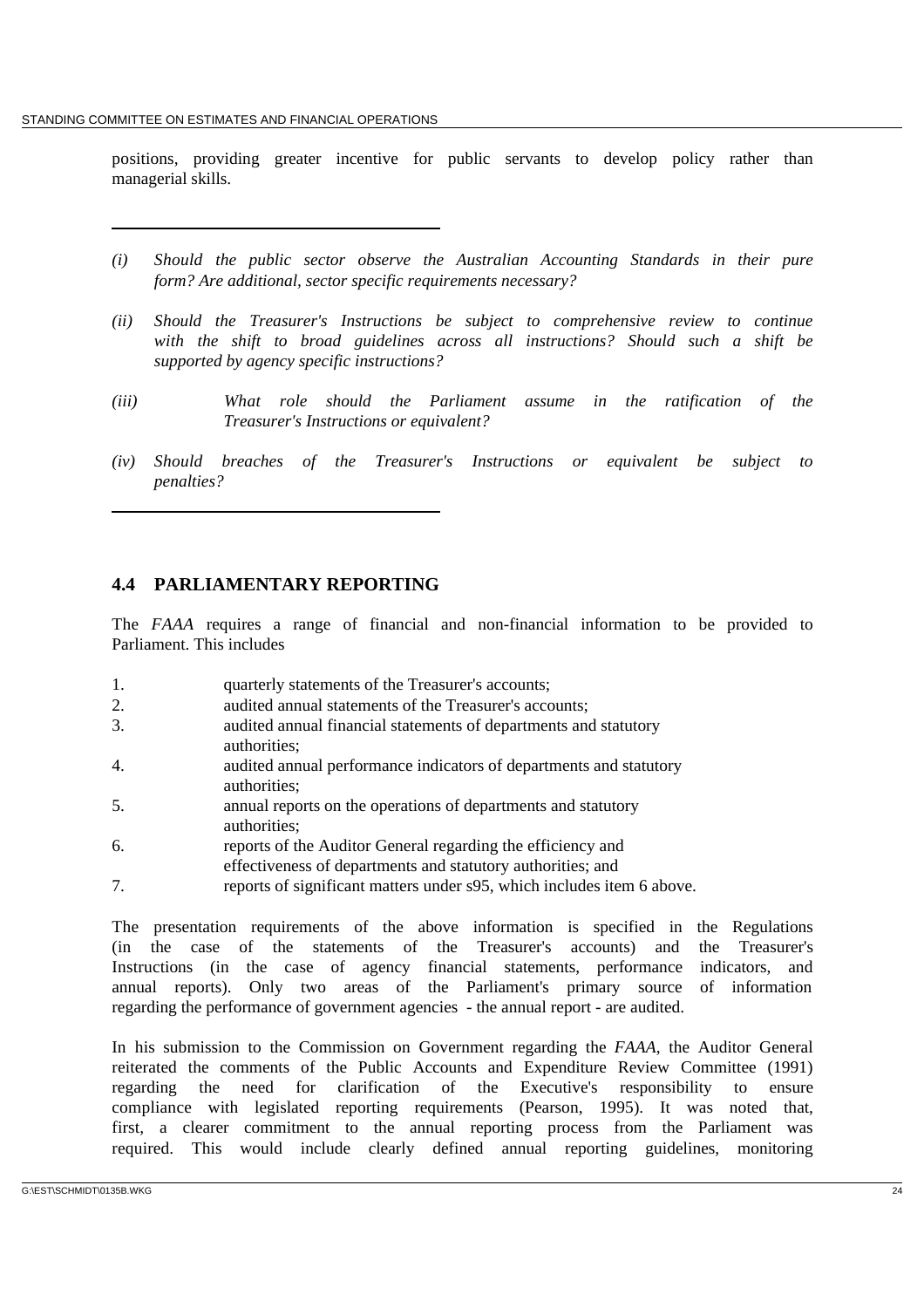systems to ensure legislative compliance, and an evaluation system to ensure the review of annual reports. Second, central agency responsibility for the reporting, monitoring, and evaluation of annual reports should be clarified. The Committee notes that in 1993, highly prescriptive requirements for the production of annual reports were introduced in the Treasurer's Instructions (TI903). The Committee is not aware, however, of any initiatives undertaken by the executive to address the Public Accounts Committee's other recommendations noted above.

Financial and non-financial reporting requirements in most jurisdictions examined by the Committee is specified in financial administration legislation, for example, Victoria's *Financial Administration Act 1994*. Currently in New South Wales, annual reporting requirements are specified in separate annual reporting acts, however the Committee understands that these requirements will be incorporated into a single financial administration act currently under review. For New South Wales government trading enterprises, contracts between an enterprise, the Treasurer, the portfolio Minister specifies the financial and non-financial information to be reported. The contract also a statement of the agency charter, business plan, and risk management procedures. A similar statement will be required of the budget sector in the near future. These statements will not be public documents, but may be reflected in summary form in the annual reports. It is not anticipated that these statements will be audited.

## *(i) Financial Information*

Financial accounting and reporting in the public sector can be seen to serve two purposes:

- a) to provide information for ex post monitoring of past performance, and
- b) to provide information for making economic, managerial, and political decisions (Mayston, 1992).

Traditionally, the purpose of financial reporting by governments has been to demonstrate departmental compliance with Parliamentary appropriations. Public sector end of year reports have, therefore, been based on cash. In recent years, as economic and political pressures have forced increased examination of the efficiency, effectiveness, and role of the public sector, governments, including Western Australia, have begun to implement accrual based reporting and accounting in order to identify the full cost of delivering goods and services. Micallef *et al* (1994) note that this is consistent with the view that governments should be accountable for all the assets (or economic resources) they control, all the liabilities they incur, and the results of activities during the period on those assets and liabilities. Further, the information provided by this level of disclosure facilitates more efficient and effective resource management, provides a longer term focus for government decisions, and underpins a growing public sector focus on a more competitive approach to the provision of services (OECD, 1993).

Conceptual frameworks for financial reporting generally appear to be predicated on the identification of users and user needs. Micallef *et al* (1994) have observed a general consensus across jurisdictions internationally that the main categories of users of public sector financial information are Members of Parliament; the public, including special interest groups; the media; and other groups including analysts, lenders, creditors, and investors. On the basis of the needs of these user groups, Micallef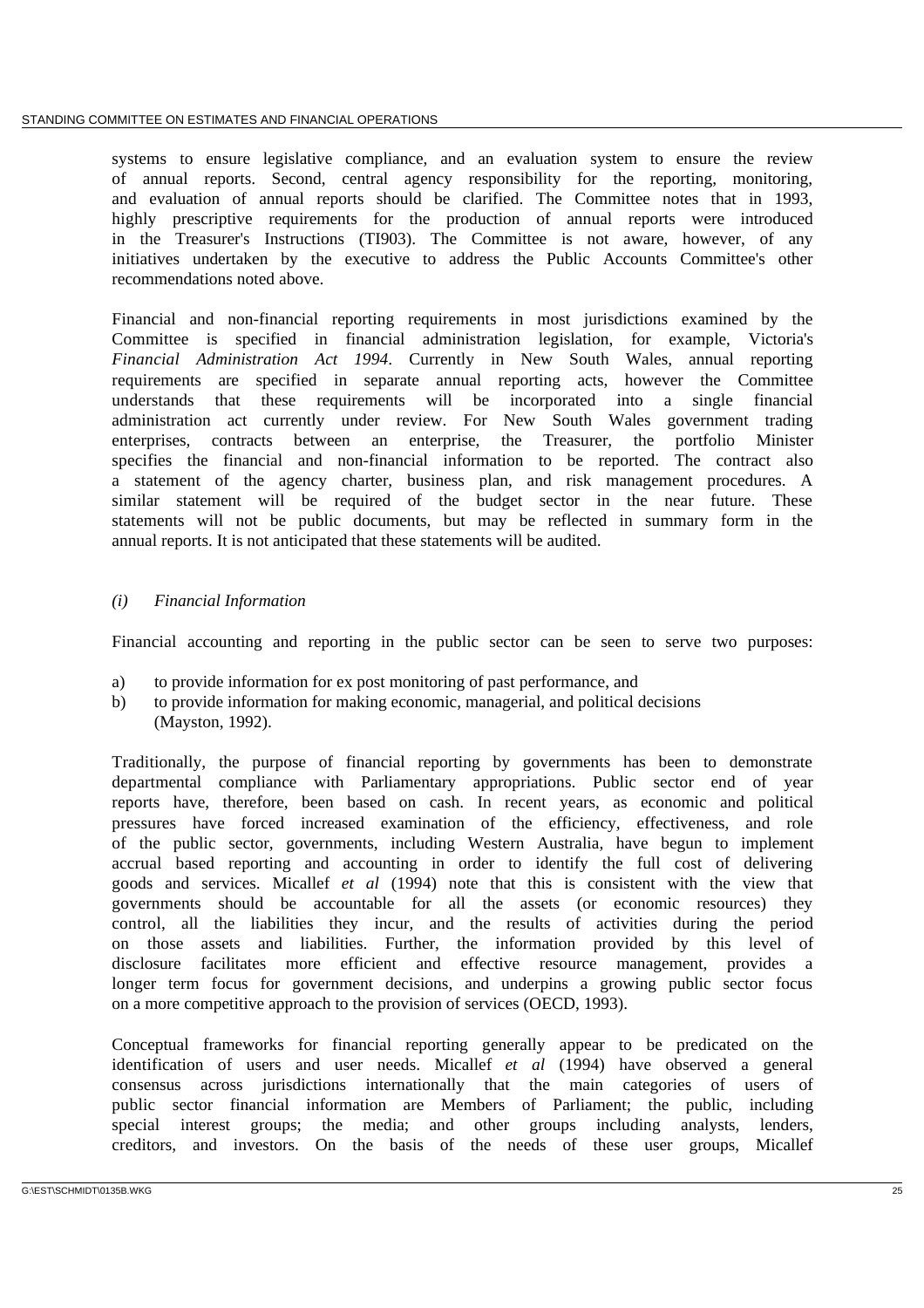concludes that public sector financial reports should be prepared in accordance with a specifically developed Australian Accounting Standard and include the following information:

- a) revenues and expenses, in aggregate and by major programme or function group;
- b) assets by major category, and changes therein, in aggregate and by major programme group;
- c) liabilities, the cost of financing those liabilities and contingencies;
- d) cash inflows and outflows; and
- e) compliance with spending and other financial mandates.

In Western Australia, departments and statutory authorities are required to present audited financial information to the Parliament on an annual basis. Unaudited cash statements of the Treasurer's Accounts are required quarterly. In addition, the Treasurer is required to table audited statements of the Treasurer's Accounts annually. It should be emphasised, however, that these statements relate only to the Treasurer's Accounts, that is, the transactions and operations against the Public Bank Account, and do not incorporate moneys held outside the Public Bank Account by some statutory authorities, but also include loan liabilities, contingencies, and the like.

Currently some private sector organisations and public sectors in other jurisdictions are moving from yearly to half yearly and quarterly reporting. In New South Wales, semiannual statements are produced for the budget sector and Government Trading Enterprises produce quarterly information. Half-yearly financial statements are produced in New Zealand. This requirement does not, however, extend to Crown agencies. The concept of truncated and unaudited half yearly financial statements is supported by the South Australian Treasury. It was noted that new financial information systems which are currently being introduced in that state would facilitate such a reporting regime. The Committee notes that the recently issued Western Australian Treasury Minimum Obligatory Information Requirements foreshadow future quarterly reporting of comprehensive balance sheet, operating statement, and statement of cashflow data from all agencies.

### *(ii) Non-Financial Information*

In the current outputs-oriented climate of public sector administration and accountability, financial information forms only part of the public sector's reporting relationship with its constituents. Flexibility in the allocation of financial inputs places greater pressure on measuring and reporting on the achievement of outputs and outcomes. Non-financial performance information indicating performance against stated objectives has become an integral component of government agency reporting requirements. The production and audit of non-financial performance indicators has been a legislated requirement in Western Australia since 1986. In Victoria, the production of nonfinancial performance information is a legislative requirement, however this information is not audited. Although non-financial performance information is not a legislative requirement of the federal or the New South Wales governments, it is produced on an annual basis by agencies in both jurisdictions.

Non-financial performance information requirements in Western Australia comprises two elements: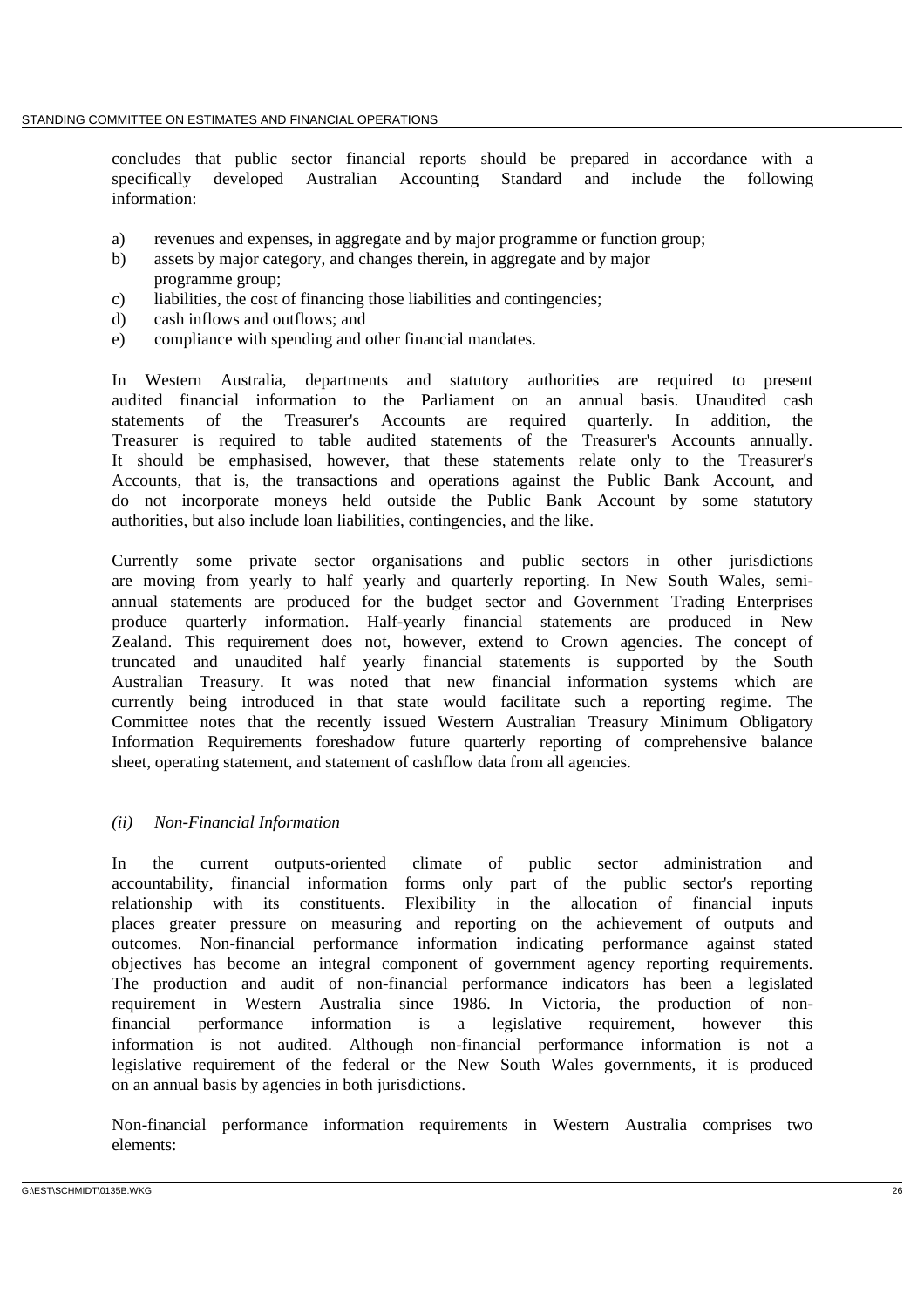- report on operations,
- performance indicators.

In Western Australia, this information is presented to the Parliament within the annual reports of departments and statutory authorities. Annual reporting requirements are specified in the Treasurer's Instructions. The report on operations is required to include two areas of information. First, the report must provide general information regarding the agency's enabling legislation, location, structure, objectives, programmes, subsidiary bodies, and publications. Second, the report must include a review of the agency's operations for the year, incorporating significant operations; changes in objectives, policies, laws, or other factors affecting agency or subsidiary body operations; Ministerial directives; human resources information; research and development, marketing, pricing, and capital works activities; and any other significant matters.

Performance indicators are the second element of non-financial reporting requirements in Western Australia. Performance indicators are intended to enable the assessment of agency performance in discharging established objectives (TI904). Agencies are required to disclose for each programme the programme objectives and key efficiency and effectiveness indicators. The indicators are required to be relevant, verifiable, free from bias, and quantifiable; and encompass the operations of the agency and its subsidiary bodies. In its Tenth Report on Performance Indicators (Standing Committee on Estimates and Financial Operations, 1994b), the Committee observed that agencies in Western Australia have made significant progress in the past decade in the development and reporting of performance indicators. The Committee also noted the difficulty experienced by agencies in identifying discrete objectives and developing valid and reliable performance indicators, and a lack of central agency leadership in the development of performance information.

In examining non-financial performance information across jurisdictions, the Committee noted that the distinction between outputs and outcomes remain a subject of some debate. In Western Australia, outputs and outcomes are conceptualised respectively as:

- a) the goods and services produced or provided by a programme or subprogramme; and
- b) the behaviour or circumstances the agency wants to occur or the needs the agency wants to satisfy.

Western Australian agencies are required to report on agency efficiency in terms of the production of outputs and agency effectiveness in terms of the realisation of outcomes/objectives. In Victoria, however, performance information does not extend to outcomes, and is currently moving toward the development and reporting of performance information, or "output measurement specifications", for service agencies. Similar to Western Australia, the New Zealand *Public Finance Act 1989* requires information regarding the achievement of both outputs and outcomes, but draws a clear separation of responsibility between Ministers and agencies. Outputs are seen to be the responsibility of the chief executive officer of an agency, and the realisation of outcomes the responsibility of Ministers. With respect to agency responsibility, this distinction overcomes issues of policy and measurement. The mechanism for Ministerial reporting on the responsibility for outcomes is not, however, addressed in the Act. This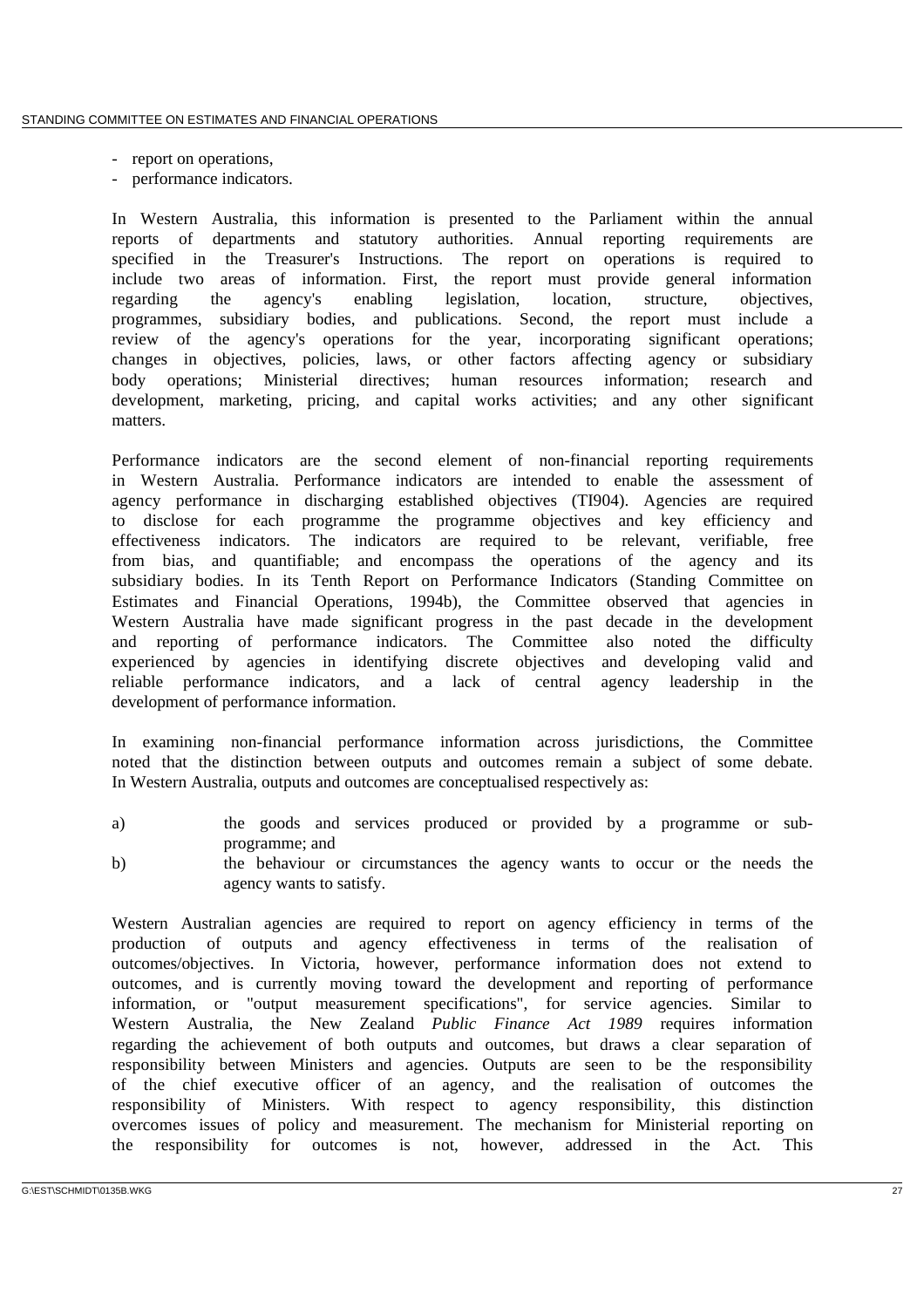accountability gap was highlighted by the Finance and Expenditure Committee (Finance and Expenditure Committee, 1989) in its review of the *Public Finance Bill 1989*. The Committee observed that the lack of such a provision was "a significant omission from the Bill". Rather than recommending changes to the Act, however, the Finance and Expenditure Committee felt that the matter was best addressed in the Standing Orders relating to the estimates procedures. This amendment notwithstanding, Ministers have yet to appear before the Finance and Expenditure Committee regarding the achievement of outcomes within the context of the estimates.

- *(i) Should the current audit requirements for non-financial performance indicators be extended to encompass the entire annual report?*
- *(ii) What level of specification should govern the information requirements of the annual report?*
- *(iii) Should agencies continue to be responsible for the achievement of both outcomes and outputs?*

# **4.5 AUDIT**

Public concern regarding the increasing size and expenditure of government during the 1960s and 1970s has contributed to a refocussing of the audit effort on the efficiency and effectiveness of government agencies. Value for money and performance audits have become an integral part of the Auditor General's role. This more comprehensive audit approach has implications for the scope and powers of the Auditor General. The changing face of public administration compounds this issue by raising the question of access to private sector organisations in receipt of public funds.

### *(i) Ambit*

The scope of the Auditor General's role needs to be considered across a number of dimensions:

- (a) Agencies to be encompassed by the audit mandate.
- (b) Performance audit.
- (c) Government policy.

In regard to the first issue, the *FAAA* currently requires the accounts of the Treasurer, statutory authorities and their subsidiaries, and government departments to be audited annually by the Auditor General. The Auditor General is also required, upon request by the Treasurer, to audit the accounts of any person in receipt of a specific purpose grant and advance.

The increasing use of competitive tendering and contracting out of services to the private sector has raised debate regarding the audit of private sector contractors. The Committee observed general opinion across jurisdictions in favour of the audit mandate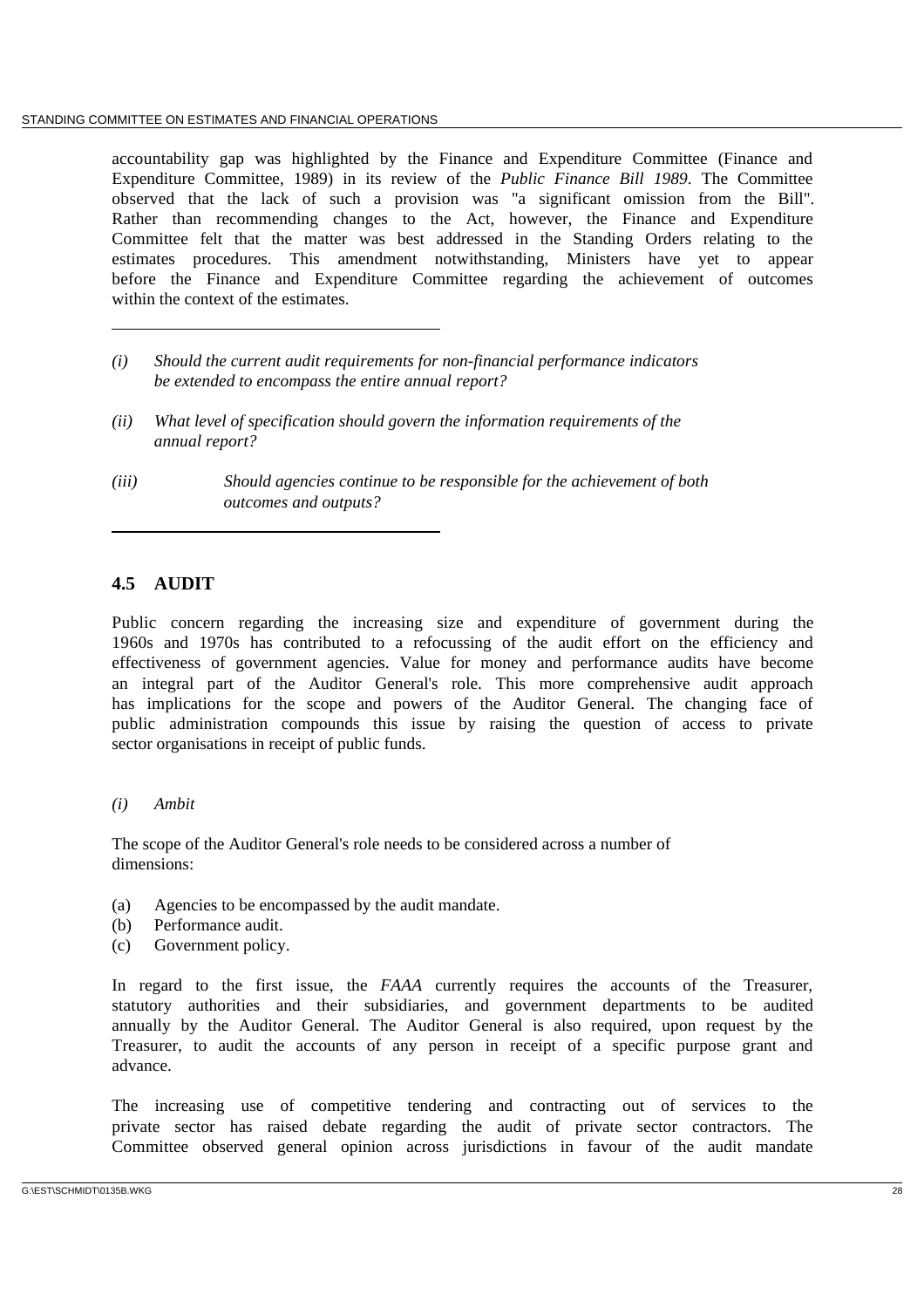extending to verification that the terms of the contract had been performed, the quality of the contract, and the manner in which the contract had been managed. In at least one jurisdiction, comment was made to the Committee that the heads of government agencies appear to believe that their responsibilities toward a service end when the contract has been let. Audit of the contract management process would reinforce the responsibility of government agencies to ensure that services are performed as agreed.

Second, it is generally accepted that the expanded scope of Auditors General to performance audit is a legitimate and valuable role. At present, this role is acknowledged in Western Australia by way of the requirement to produce and audit performance indicators and the Auditor General's authority to conduct performance examinations under s80 of the *FAAA*. In South Australia, with the exception of those organisations noted above, the audit mandate extends to efficiency, effectiveness, and legal compliance, and will soon incorporate full audit of annual reports. In New Zealand, non-financial performance information is audited for quantity, quality, and timeliness of information, including performance indicators, presented in the estimates. For policy and measurement reasons, New Zealand performance audit extends only to outputs, not outcomes.

The Committee also noted that at least one state has experienced conflict between the Auditor General and private sector boards of government trading enterprises with regard to performance audits. In arguing for the removal of barriers to competition with the private sector, the boards have moved to appoint private sector auditors which observe only a compliance audit mandate. The impact of performance audit on the commercial confidentiality of government commercial enterprises was also an expressed concern in most jurisdictions. In this regard, the Committee noted with interest that the downfall of the South Australian State Bank was attributed, in part, to the bank's failure to take advantage of the public auditor's wider mandate to examine effective, efficient, and ethical use of public funds. The South Australian Parliament currently grants (public) audit exemption to Workcover and the Meat Corporation.

Third, the Committee observed broad consensus across jurisdictions that Auditors General should not comment on government policy and that their mandate should be limited to the way in which policy is implemented. This position notwithstanding, Auditors General in most jurisdictions argued in favour of access to cabinet documents for the purposes of gaining a full understanding of the intent of government policy.

The Committee also noted that some jurisdictions afford the Auditor General a role in the process of making payments out of official bank accounts. In both New Zealand and Victoria, money may not be paid out of the New Zealand Crown Bank Account other than pursuant to a warrant signed by the Governor-General and certified by the Audit Office to the effect that each payment out of the Crown Bank Account is in terms of the Governor General's warrant and that there is an appropriation or other authority available against which it may be properly charged. Finally, the Committee observed that the *FAAA* is silent on the responsibility for monitoring the implementation of audit recommendations. In Western Australia, the Legislative Assembly Public Accounts and Expenditure Review Committee pursues attest and performance audit recommendations as a matter of routine. There is, however, no requirement that the audit office or the executive report to the Parliament on agencies' responses to audit recommendations.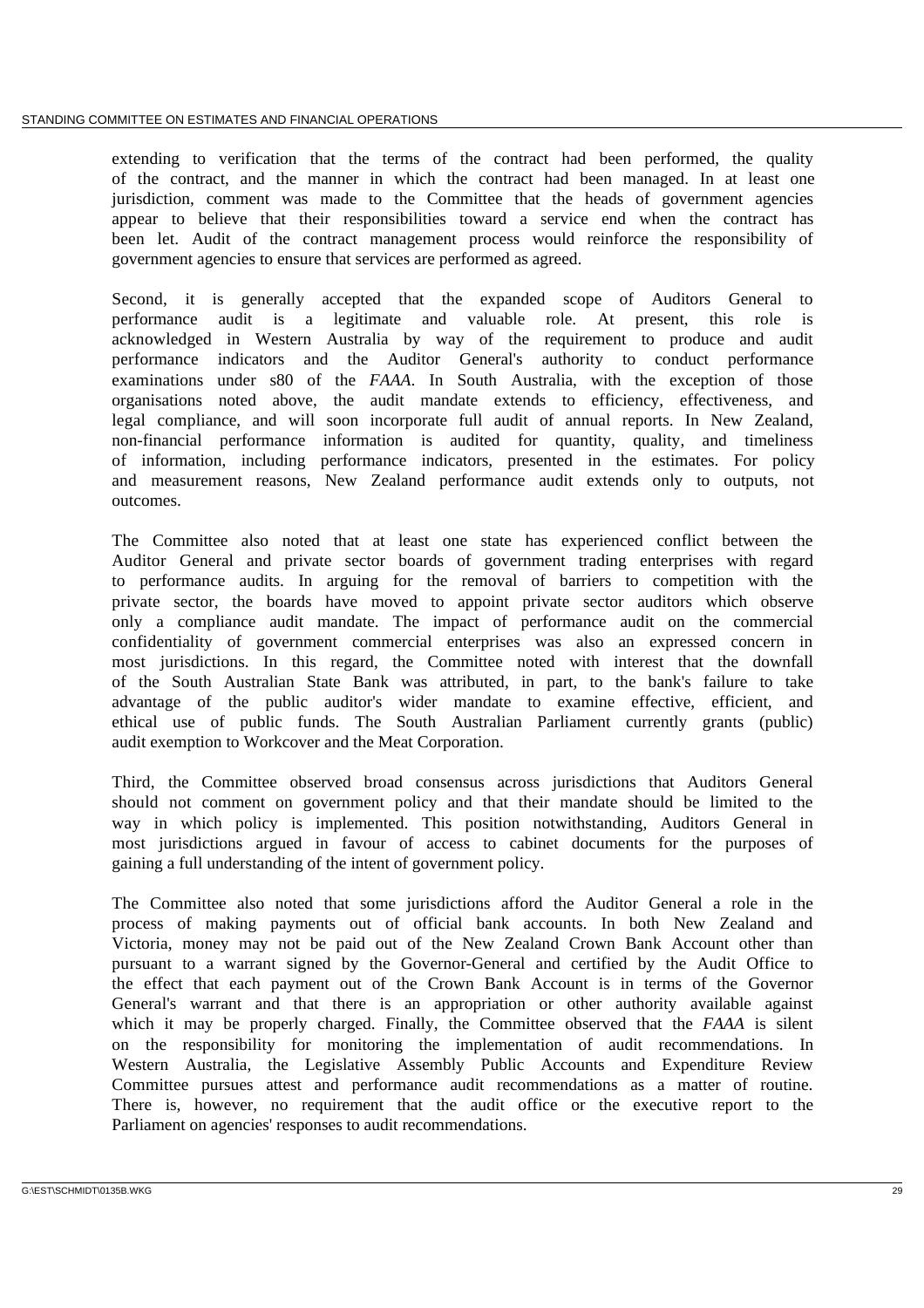#### *(ii) Access*

The *FAAA* currently provides for access by the Auditor General to accounts, information, documents, records, moneys, and property, and to compel the production of information and the appearance of persons. This privilege is unclear with respect to the private sector; is silent on the question of self-incrimination, legal professional privilege, and cabinet documents; and may be restricted in terms of commercial confidentiality.

The Western Australian Auditor General has stated that access to information by Auditors General should be guided by the principle of expediting the purposes of the enabling Act (Pearson, 1995). Accordingly, access should not be restricted on the grounds of selfincrimination, legal professional privilege, or commercial confidentiality, and should include cabinet documentation. With respect to competitive tendering and contracting out, the Auditor General notes that access should be limited to the information held by the purchasing public sector. The Auditor General recommends, however, that the office retain "reserve powers" to compel, in exceptional circumstances, the provision of information by persons outside the public sector. This would include instances where the information held by the government agency awarding the contract did not possess sufficient information to enable the Auditor General to form an audit opinion.

The Committee noted broad agreement with this position across jurisdictions. With respect to reserve powers of access, it was suggested to the Committee that an alternative investigative route in the event that agencies do not hold sufficient information may be inquiry by parliamentary committee, with appropriate subpoena powers. The Committee also noted general agreement that reserve powers of access to private contractors, where such powers are afforded, should be signalled in the performance contract.

The issue of access to information has also been addressed giving concurrent consideration to the reporting of that information. The Commonwealth *Auditor General Bill 1994*, for example, while affording the Auditor General wide powers of access to information, also enables the Attorney General to prevent the Auditor General from including information in a public document that the Attorney General believes to be sensitive. While representatives of the various jurisdictions visited by the Committee were generally agreed that the need exists to prevent the publication of some sensitive information, opinion was divided over the authority to prevent such disclosure. For example, the view was presented to the Committee that, just as private sector auditors report to directors and not directly to shareholders, so should the Auditor General report to the executive and not Parliament. Judgement with respect to the information that should be revealed to the Parliament would, therefore, more appropriately rest with the executive and not the Auditor General. Neither New South Wales nor New Zealand afford the executive this power of veto. In New South Wales, however, the government is afforded 28 days to consider and respond to a report of the Auditor General prior to it presentation to Parliament. On a less formal level, it was noted that, where Auditors General enjoy regular and private consultation with Parliaments and parliamentary committees, such matters may be resolved without a legislated authority.

### *(iii) Independence*

The Commission on Government is currently considering issues relevant to the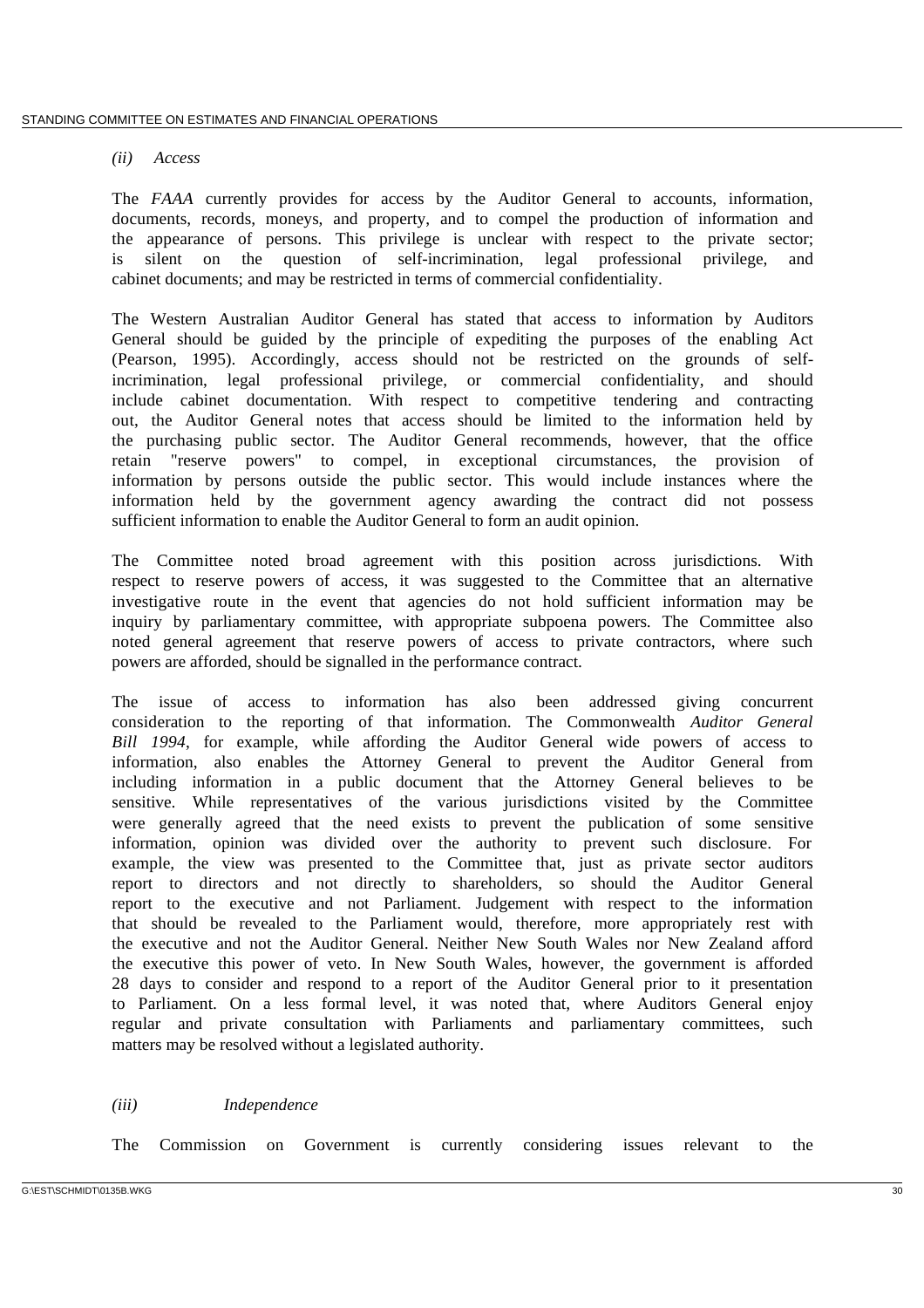independence of the Auditor General. These include the Auditor General's reporting relationship with Parliament, the method and terms of appointment of the Auditor General, the position of the Audit Office with respect to legislation governing the management of the public sector, and the approval of the Audit Office budget.

In most jurisdictions, the Committee noted a close working relationship between the Parliament and the Auditor General. This was particularly evident in New Zealand, where a significant proportion of the Auditor General's office budget is allocated to the provision of advisory and reporting services to Parliament. This includes substantial support to parliamentary committees during the scrutiny of the annual budget. In most jurisdictions, the relationship between the Parliament and the Auditor General largely consists of the reporting and follow up of the results of attest and performance audits. Most parliamentary committees with a public accounts or financial administration term of reference follow up audit recommendations to some degree. As noted above, however, responsibility for monitoring audit recommendations is typically not formally specified. The New Zealand audit office noted some difficulty in managing the parliamentary relationship in the absence of a committee that captures the audit sphere.

The Committee noted, despite the close relationship claimed and advocated between Parliaments and Auditors General, a reluctance to support the concept of a parliamentary committee with an oversight mandate. Advantages were acknowledged with regard to appointment and resourcing, however even in the case of committees with specifically no power of direction, it was felt these benefits were outweighed by the potential for abuse in terms of directing Auditors General toward and away from politically sensitive areas of inquiry. Similarly, executive powers to direct Auditors General were rejected across jurisdictions, although it was noted that some governments may request performance audits, particularly in relation to government commercial agencies where they are not subject to routine performance audit.

Related to the issue of the Auditor General's relationship with Parliament and the executive is the Auditor General's enabling legislation. The Western Australian Auditor General advocates a separate Audit Act and the establishment of the Office of the Auditor General as a statutory authority with the primary intent of reinforcing and demonstrating the primary relationship and accountability of the Auditor General to Parliament (Pearson, 1995). Separate legislation would achieve this end by transferring responsibility for audit legislation from the Treasurer to the Auditor General. The Auditor General notes that separate Audit Acts are the accepted position for the United Kingdom and for both federal and provincial governments in Canada. Establishment of the Office of the Auditor General as a statutory authority would have the effect of removing the office from the public service, reinforcing the office's position as independent of executive government and affording the office increased flexibility with regard to employment arrangements.

The Committee was somewhat surprised to encounter general ambivalence across jurisdictions as to the merits of a separate Audit Act. The New Zealand audit office sees the principal benefit of a separate Audit Act as the separation of the audit function from legislation administered by the Executive. Similarly, the Auditor General in Canberra considers the principal, if not the sole, benefit of a separate Act as symbolic.

With regard to the status of the audit office, the Committee noted that in both the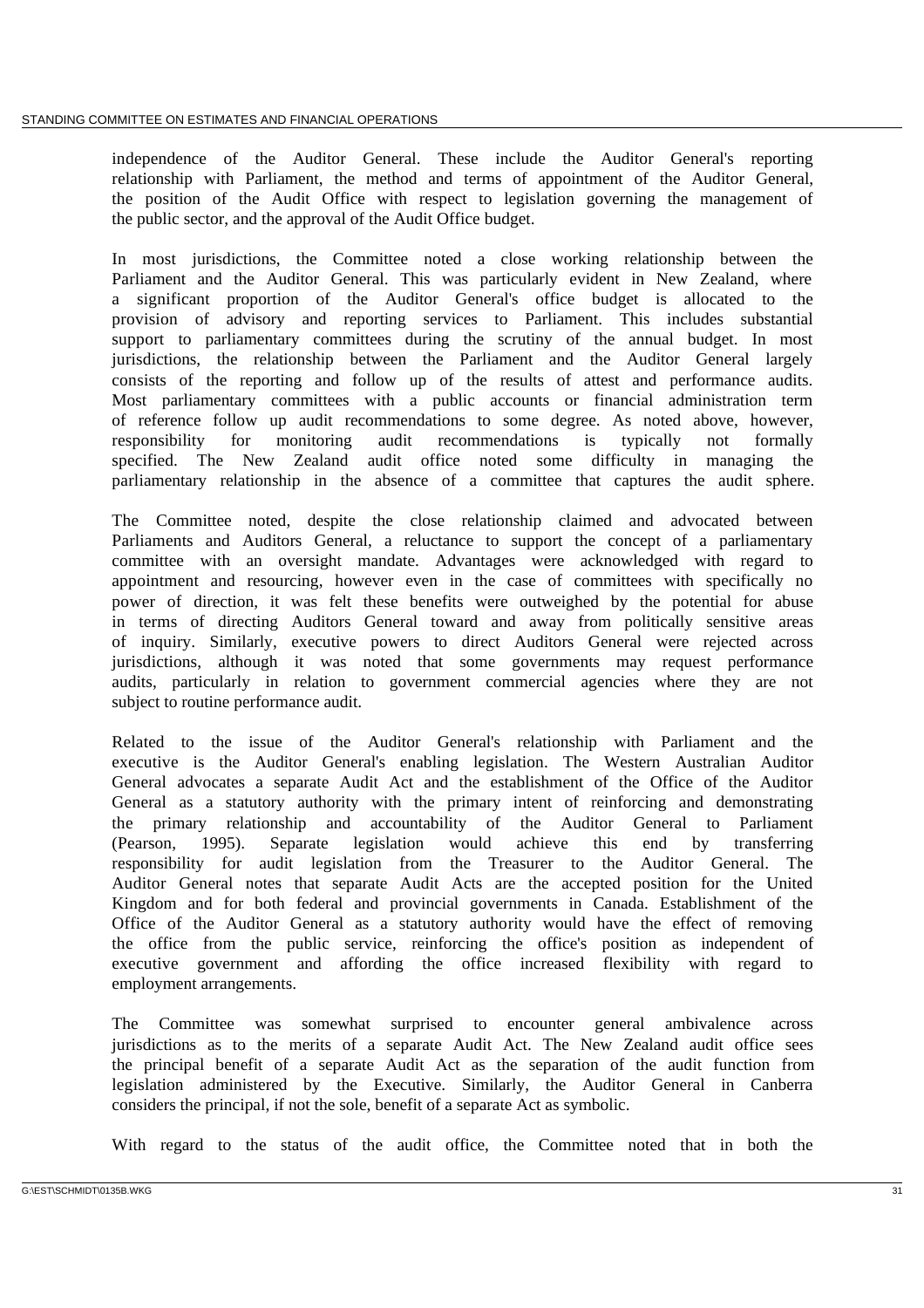Australian Commonwealth and New Zealand, the audit office is administered as a separate entity to the Auditor General. In New Zealand, this is achieved through administrative arrangement. Audit New Zealand provides attest audit services to the Auditor General and is funded out of audit fees paid by agencies. All other audit services are provided by the Office of the Auditor General and are funded by annual appropriation under the recommendation of the Offices of Parliament Committee chaired by the Speaker of the House of Representatives. These services include performance audits and advisory and reporting service to Parliament. The Australian National Audit Office, conversely, is to be established as a statutory authority, providing a symbolic separation from the executive and a real separation in terms of public service staffing constraints.

Relevant to the independence of the Auditor General is the issue of accountability of the office. A number of accountability measures already exist. Additional approaches may include requirements that the office track the outcomes of reports; review and follow up of reports by a parliamentary committee; and periodic external review. Audit legislation in Victoria and New South Wales requires the respective Audit Offices to be the subject of triennial independent performance audits.

- *(i) Should the ambit of the Auditor General extend to private sector contractors and continue to include performance audit of government trading enterprises? How should access in this regard be managed?*
- *(ii) What should be the locus of authority regarding the publication of sensitive information?*
- *(iii) What body should be responsible for the followup of the Auditor General's recommendations and should this responsibility be legislated?*
- *(iv) Under what legislative framework should the Auditor General and the Office of the Auditor General operate?*
- *(v) How should the accountability of the audit office be managed?*

### **4.6 FINANCIAL MANAGEMENT**

The above discussions are primarily concerned with public finance administration, as opposed to the way in which governments manage the public finance. The current New Zealand government recently passed legislation which, while not dictating, for example, the level of debt the country should have, establishes guiding principles for responsible fiscal management. The essential features of the *Fiscal Responsibility Act 1994* (monetary policy is independently controlled by the Reserve Bank of New Zealand) are

- 1. Minimum legislative obligations for the production of key fiscal information. The budgetary, monetary policy, and fiscal responsibility process in New Zealand, therefore, becomes transparent to public and finance analysts.
- 2. A key set of benchmarks against which fiscal policies can be assessed. These are: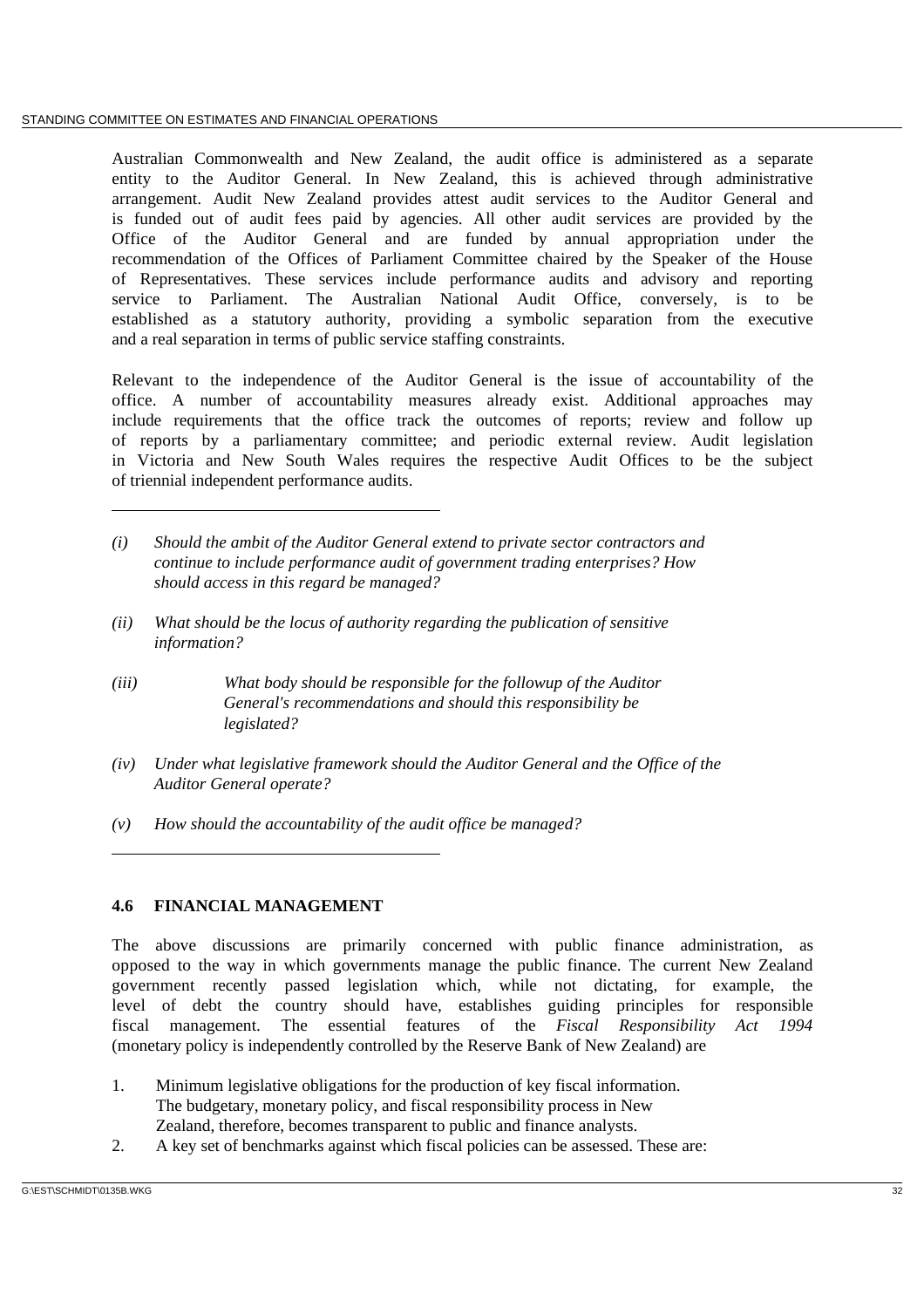- total crown debt is to be reduced to "prudent levels" by achieving operating surpluses every year until the prudent level has been reached;
- then total Crown debt is to be maintained at the prudent level by achieving, on average over an economic cycle, balance between operating revenue and operating expenditure, ie, a cyclically-adjusted balanced budget;
- on top of this, the government is required to achieve levels of Crown net worth that provide a buffer against adverse future events;
- there is a requirement to manage prudently the fiscal risks facing the Crown (eg, earthquakes). This means that such risks must be clearly identified and measured as best as can be done;
- lastly, the government must pursue policies consistent with a reasonable degree of predicability about the level and stability of tax rates for future years.

(Bradford M, 1995)

Compliance with the provisions of the Act is not audited, as it is considered that this falls within the realm of policy. The Minister of Finance does, however, appear before the Standing Committee on Economics and Finance with respect to fiscal policy statements.

The Committee noted mixed opinions across jurisdictions regarding the perceived value of financial responsibility legislation. A Debt Elimination Bill is currently before the New South Wales Parliament. The Bill, which the Committee understands is to be retitled to reflect the broader financial responsibility scope of the Bill, includes fiscal targets (long, medium, and short term), and eight fiscal principles. The Bill focuses on requirements for government to report against fiscal standards, including reasons for any deviation from standards, rather than requiring the actual achievement of fiscal goals. The South Australian government is currently considering the establishment of similar legislation, perceiving the primary benefits to be increased transparency.

In some jurisdictions, however, the Committee noted scepticism regarding the value of financial responsibility legislation at state level. Although advantages of greater transparency and increased quality of reporting were generally acknowledged, it was observed that these can be achieved through traditional financial administration legislation. It was noted, for example, that the direction, substance, and responsibility for financial administration reforms in Victoria was made public by giving the reform programme a title, visual symbols, and an official launch. In Western Australia, major medium term fiscal objectives and strategies are published in the annual Budget Papers. The objectives and strategies published in the 1995 Budget Papers are reproduced at Appendix IV. It was also suggested to the Committee that, while such legislation may be appropriate at state level for the reasons noted above, avoidance of responsibility for subsequently unfavourable budget results would not be infeasible in the context of commonwealth-state funding relations. In essence, it was observed that such legislation may be a useful political tool, but would not be effective in its implementation.

*<sup>(</sup>i) What would be the merits of financial responsibility legislation in Western Australia?*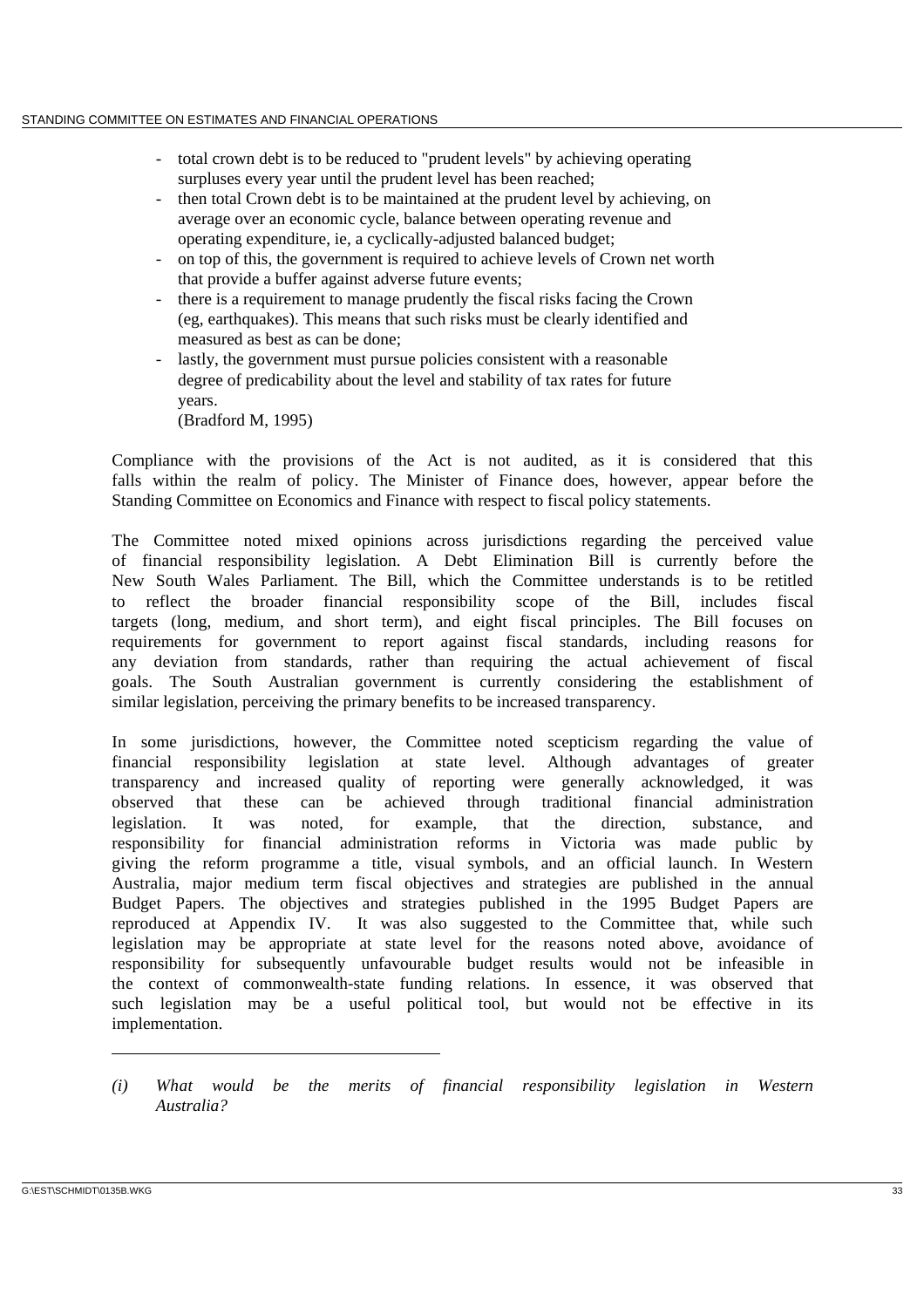## **5. CONCLUSION**

Fundamental changes to the structures and processes of any organisation, be it private or public, demand that regard be given to contingent changes to organisational support functions such as the administration of finances. While incremental changes have been made to the State's financial administration legislation over the past ten years to support the increasing pace of change in the public sector, it is timely that such legislation be afforded more comprehensive review. In this paper, the Committee has presented six general areas of consideration. The Committee has drawn on the experiences of other Australasian jurisdictions in developing specific questions for discussion. As noted previously, the Committee invites interested parties to address the specific questions raised in the paper and to raise issues with the Committee that are not included in the paper and may be relevant to the current review.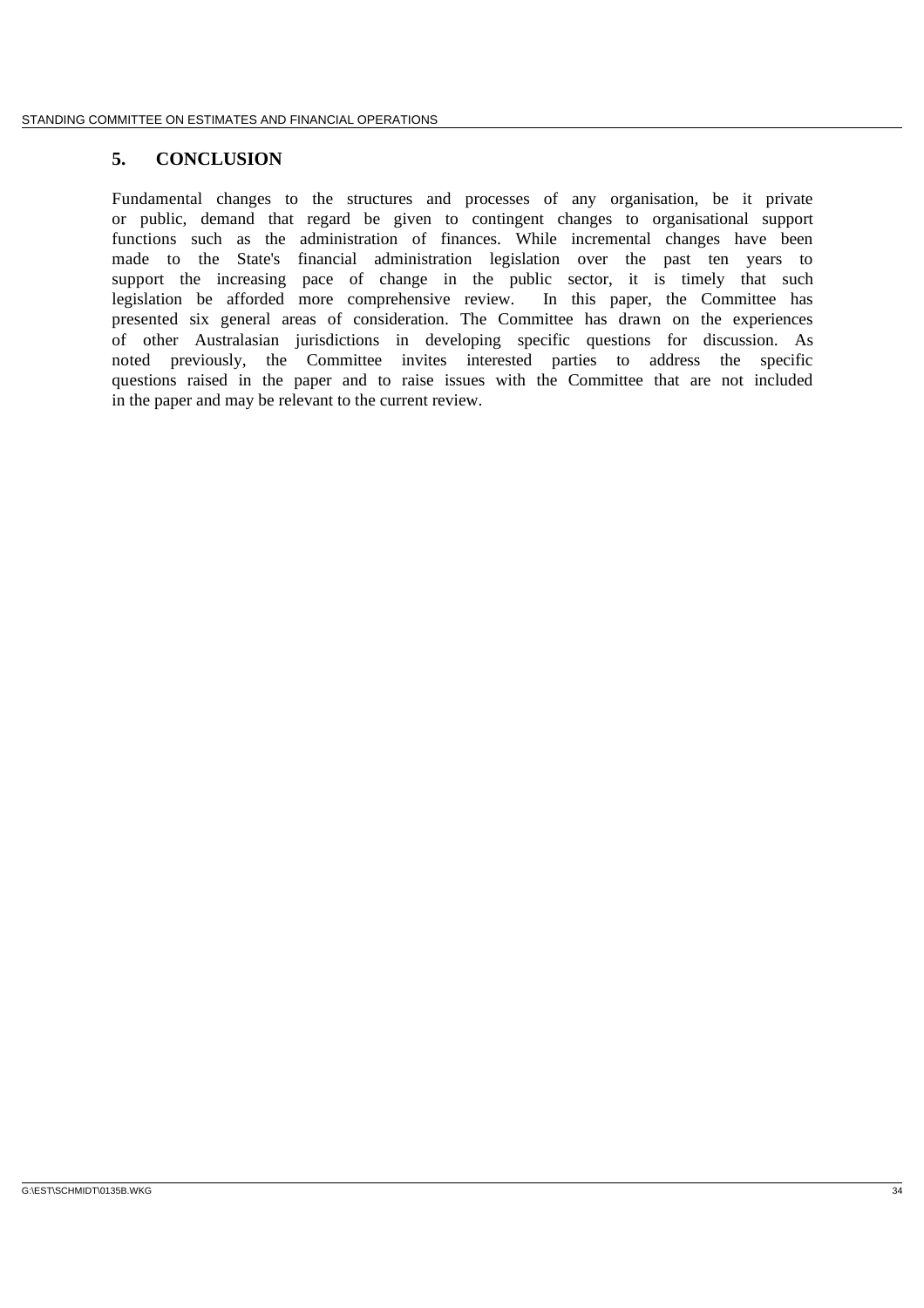#### **APPENDIX I**

#### **REFERENCES**

- ALFORD J and O'NEILL D, 1994. *The Contract State: Public Management and the Kennett Government.* (ed.s) Deakin Univ. Press, Geelong.
- BEAVIS S and NICHOLSON J, 1993. "Rise and Rise of the Quangocrats". *The Guardian*, Friday 19 November.
- BOSTON J, 1989. "Corporate Management: The New Zealand Experience". In Davis G, Weller P, and Lewis C (eds) *Corporate Management in Australian Government*, Macmillan, Melbourne.
- BOSTON J, 1991. "Reorganising the Machinery of Government: Objectives and Outcomes". In Boston J, Martin J, Pallot J, and Walsh P (eds), *Reshaping the State: New Zealand's Bureaucratic Revolution*, Oxford University Press, Auckland.
- BOSTON J, MARTIN J, PALLOT J, and WALSH P, 1991. *Reshaping the State: New Zealand's Bureaucratic Revolution*, (eds), Oxford University Press, Auckland.
- BRADFORD M, 1995. "The New Zealand Fiscal Responsibility Act: The Model and The Experience", Paper presented at the 9th Biennial Conference of the Council of Public Accounts Committees.
- CONTROLLER AND AUDITOR GENERAL, 1990. *Report on Statements of Corporate Intent 1990.* Government Printer, Wellington.
- COURT R, 1993. "Competitive Tendering and Contracting". Circular to Ministers,  $N^{\circ}46$ , Office of the Premier (Western Australia).
- HOGGETT P, 1991. "A New Management in the Public Sector?". *Policy and Politics*, v19, 4, 243-256.
- JENKINS K, CAINES K, and JACKSON A, 1988. *Improving Management in Government: The Next Steps*. Report to the Prime Minister, HMSO, London.
- KREITNER R and KINICKI A, 1989. *Organisational Behaviour*. BPI Irwin, Homewood, Il.
- MARSH I, 1994. "The Changing Ethos of Public Service." *Australian Journal of Public Administration*, 53, 3, 277-286.
- MAYSTON G, 1992. "Capital Accounting, User Needs, and the Foundations of a Conceptual Framework for Public Sector Financial Reporting". *Financial Accountability and Management*, 265-280.
- MCCALLIFF F, SUTCLIFFE P,and DOUGHTY P, 1994. *Financial Reporting By Governments*. Australian Accounting Research Foundation.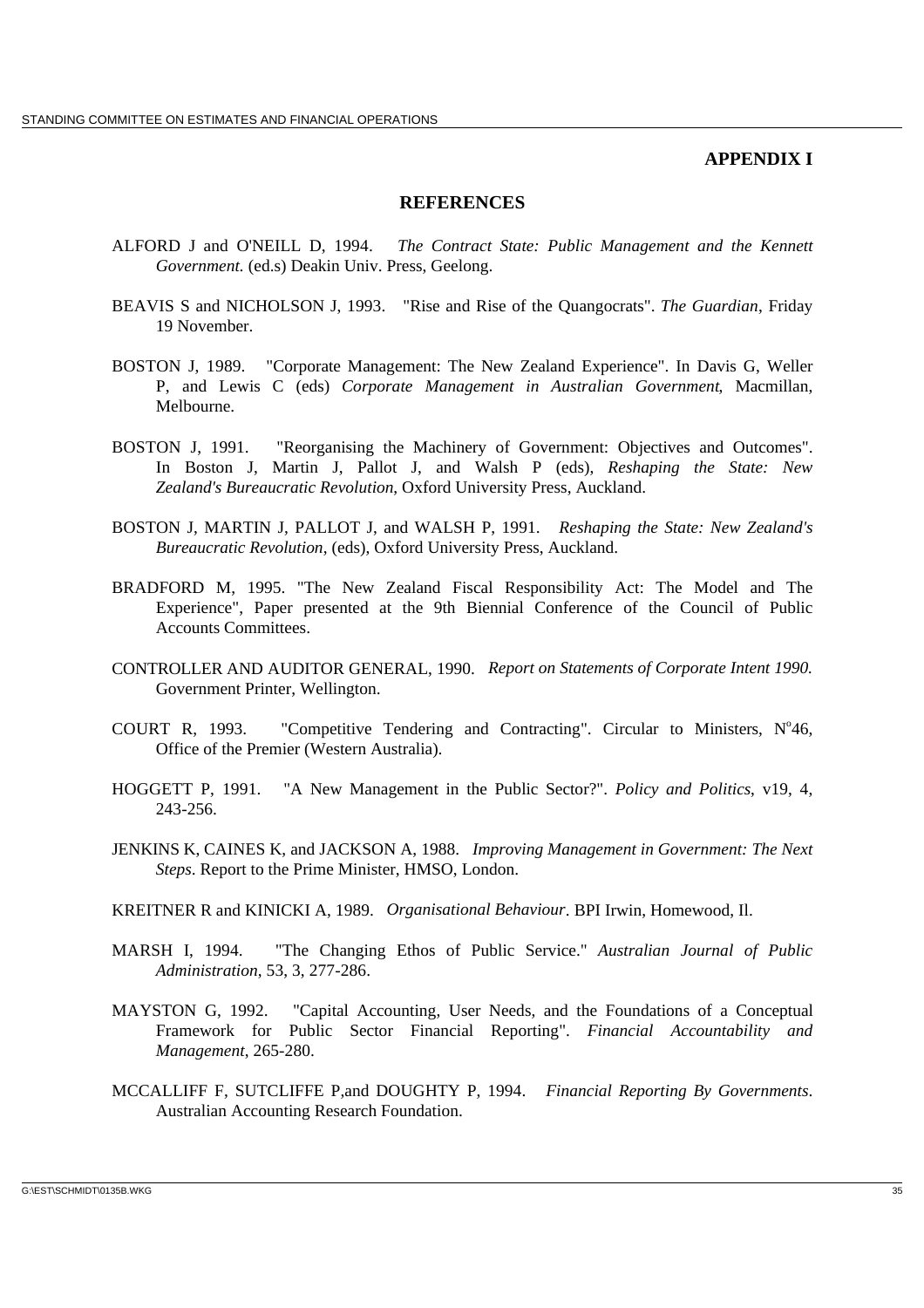- MCCARREY, 1993. *Report of the Commission to Review Public Sector Finances.* Commissioned by the Wester Australian Government.
- NEW ZEALAND FINANCE AND EXPENDITURE COMMITTEE, 1989. *Report on the Public Finance Bill 1989*.
- NEW ZEALAND FINANCE AND EXPENDITURE COMMITTEE, 1991. *Report on the inquiry into reporting by the Crown and its sub-entities to the House of Representatives*.
- OECD, 1993. *Future Orientations: Report by the Public Management Committee.* Unpublished. In Ives D, 1994. "Next Steps in Public Management". *Australian Journal of Public Administration*, v53, 3, 335-340.
- OSBORNE D and GAEBLER T, 1992. *Reinventing Government:How the Entrepreneurial Spirit is Transforming the Public Sector*. Addison-Wesley, Reading.
- PEARSON, 1995. Submission to the Commission on Government on Specified Matters 3 and 6.
- PRYER, 1995. "Hasten Reform: Employers". *The West Australian*, 28 February.
- PUBLIC ACCOUNTS AND EXPENDITURE REVIEW COMMITTEE, 1991. *Annual Reporting and the Parliament.*
- SELF P, 1993. *Government by the Market? The Politics of Public Choice*. MacMillan, London.
- STANDING COMMITTEE ON ESTIMATES AND FINANCIAL OPERATIONS, 1994a. *Report on the Consolidated Fund Estimates 1994/95*.
- STANDING COMMITTEE ON ESTIMATES AND FINANCIAL OPERATIONS, 1994b. *Report on Performance Indicators*.
- STANDING COMMITTEE ON GOVERNMENT AGENCIES, 1994. *State Agencies: Their Nature and Function*. Legislative Council of Western Australia.
- TREASURY DEPARTMENT, 1985. Explanatory memorandum to the *Financial Administration and Audit Bill 1985*.
- TREASURY DEPARTMENT, 1995. *Minimum Obligatory Information Requirements.*
- UHR J, 1989. "Corporate Management and Accountability: From Effectiveness to Leadership". In Davis G, Weller P, and Lewis C (eds), *Corporate Management in Australian Governments*, MacMillan, Brisbane.
- WEBER M, 1947. *The Theory of Social and Economic Organisation.* Translated by Henderson AM and Parsons T, Oxford Univ. Press, New York.
- WESTERN AUSTRALIAN ROYAL COMMISSION INTO THE ACTIVITIES OF GOVERNMENT AND OTHE MATTERS, 1992.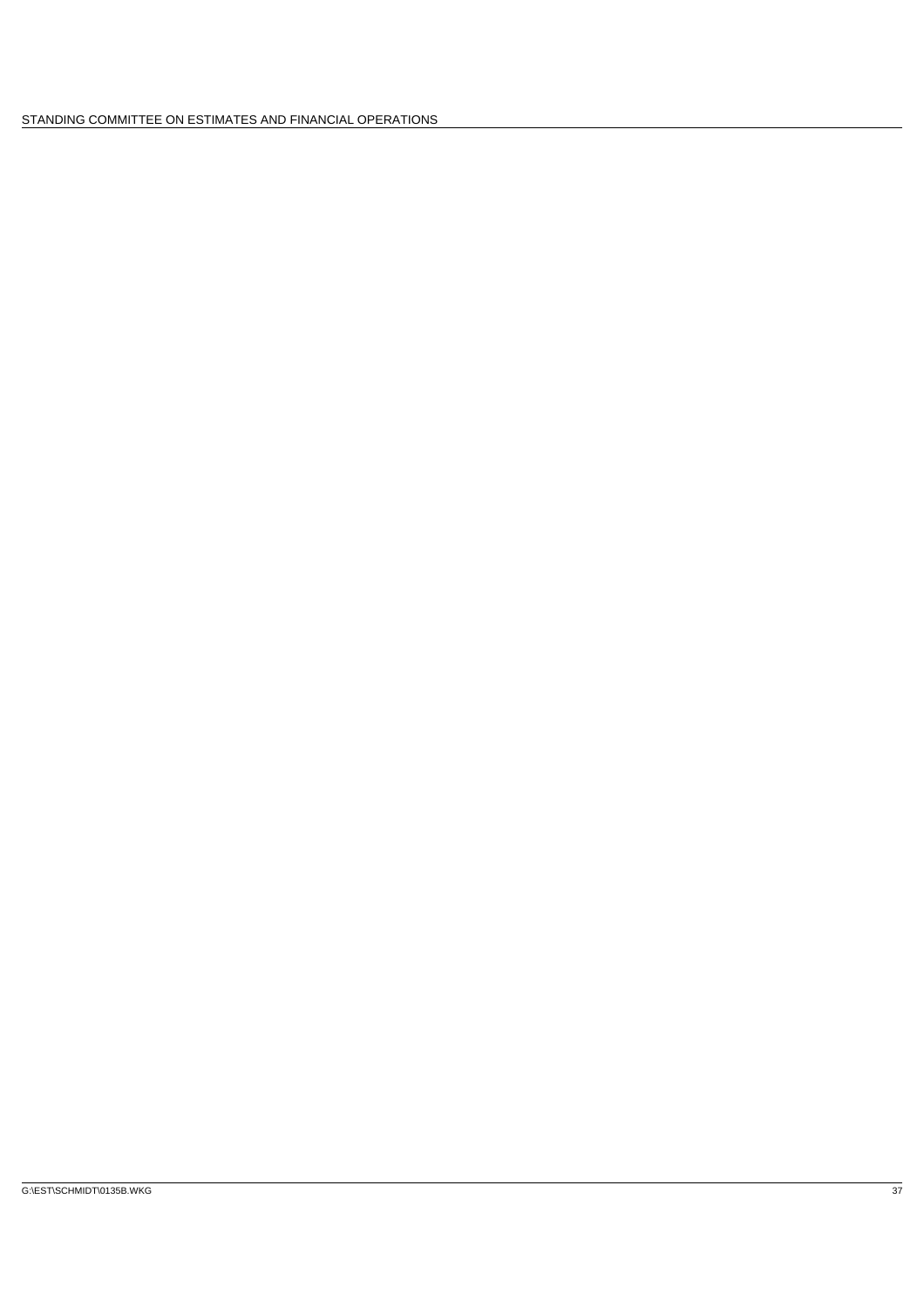## **APPENDIX II**

## **COMMISSION ON GOVERNMENT: RELEVANT TERMS OF REFERENCE**

- *3. The operation and adequacy of the Financial Administration and Audit Act 1985 (particularly section 58C) with regard to providing Ministers, the Parliament, and the Auditor General with access to all information held by, or relating to, undertakings or commitments of, organisation in the public sector.*
- *6. The legislation governing the functions of the Auditor General with regard to the obligations of persons to answer any question put by the Auditor General; and to produce any relevant documents, notwithstanding that the answer or the information may result in or tend towards self-incrimination.*
- *7. The necessity and framework for legislation governing monitoring, control, and Parliamentary scrutiny of State-owned companies, enterprises, partnerships, and statutory authorities.*
- *14. The most effective means of securing the financial independence of Parliament so as to enable Parliament to undertake its business.*
- *17. The means best suited to be adopted by Parliament to bring the entire public sector under its scrutiny and review, having regard particularly*
	- *(a) to the use of parliamentary committees for the purpose,*
	- *(b) to question time, and*
	- *(c) to the manner in which the departments and agencies of government should be required to report to Parliament.*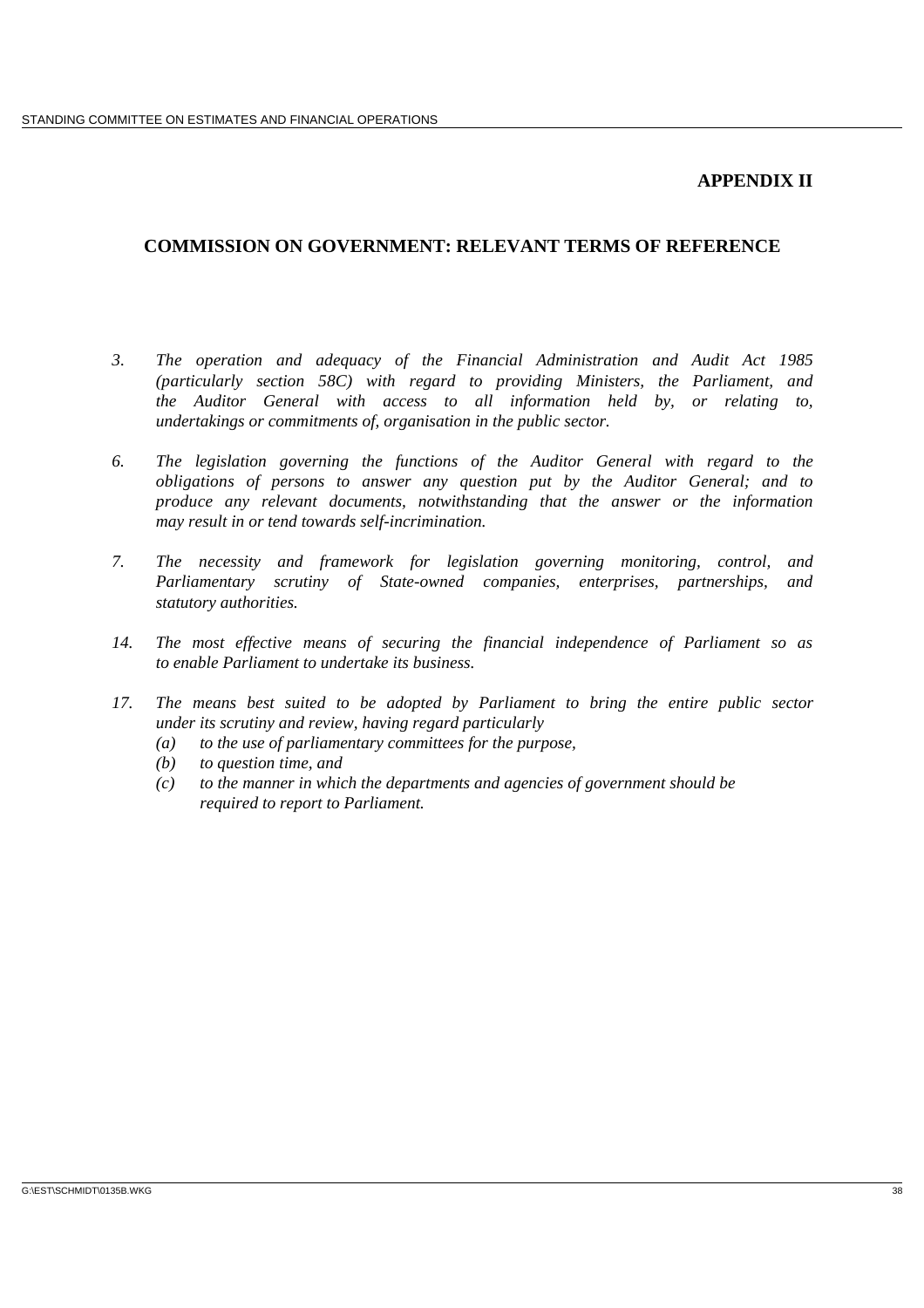### **APPENDIX III**

## **MODES OF APPROPRIATION IN NEW ZEALAND**

- MODE  $A(a)$  In the case of outputs, an appropriation of public money for the acquisition of goods and services of a non-capital nature relating to a specified class of outputs or a programme:
	- (b) In the case of capital contributions, an appropriation of public money for the purchase or development of capital assets:
	- (c) In the case of benefits and grants, an appropriation of public money for the making of payments of benefits or grants on behalf of the Crown:
- MODE  $B(a)$  In the case of outputs, an appropriation for the costs to be incurred in the supply of a specified class of outputs:
	- (b) In the case of capital contributions, an appropriation of public money to increase the amount of the Crown's net asset holding in a department: (c) In the case of benefits and grants, an appropriation of public money for the making of payments of benefits or grants on behalf of the Crown:
- MODE  $C(a)$  In the case of outputs, an appropriation of public money for acquiring a specified class of outputs required by the Crown:
	- (b) In the case of capital contributions, an appropriation of public money to increase the amount of the Crown's net asset holding in a department:
	- (c) In the case of benefits and grants, an appropriation of public money for the making of payments of benefits or grants on behalf of the Crown.

(s2 *Public Finance Act 1989 (NZ)*)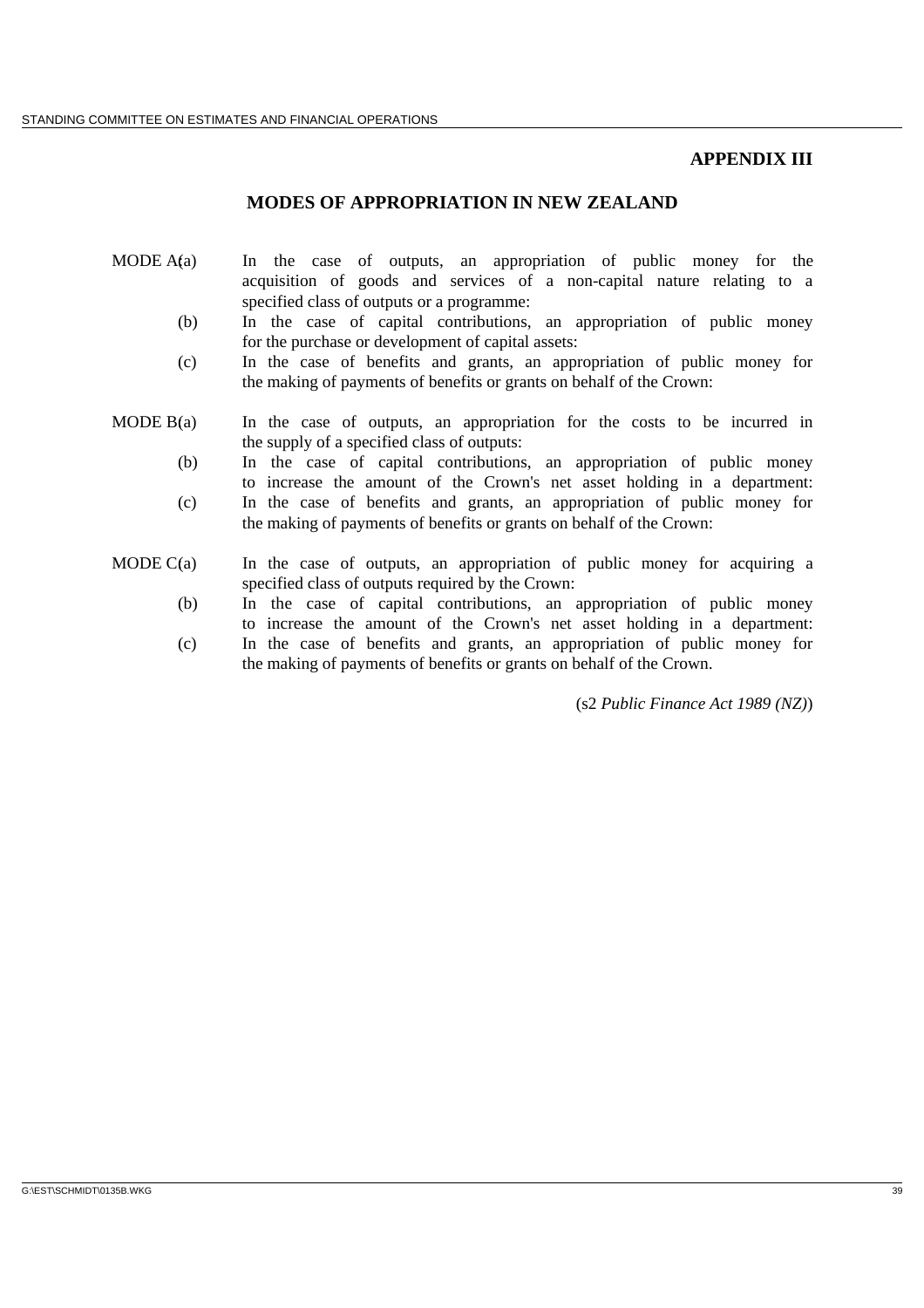## **APPENDIX IV**

# **WA GOVERNMENT MEDIUM TERM OBJECTIVES AND BUDGET STRATEGY 1995**

## **OBJECTIVES**

- Provide an appropriate economic and financial environment which encourages growth in Western Australian business through
	- keeping tax rates and charges as low as possible;
	- privatising (including contracting out) those government functions which are more appropriately performed by the private sector; and
	- implementing efficiencies within the State's major trading enterprises including through corporatisation and commercialisation reforms;
- reduce government agencies' reliance on debt and to reduce the State's net debt;
- restore the State's AAA rating;
- maintain balanced or surplus Budgets during the Government's current term.

## **STRATEGIES**

- the Consolidated Fund cash financing requirement has been reduced to zero in 1995/96 and the three out-years;
- further payroll tax concessions have been provided for small to medium sized businesses from 1995/96, reflecting the Government's commitment to reducing the burden of this tax;
- stamp duty rates on listed marketable security transactions have been halved from 1995/96, to protect Western Australia's business and revenue bases, in light of commensurate cuts in Queensland and other States;
- expenditure growth has been tightly held;
- surpluses projected against recurrent transactions have been used to finance the works programme, thereby eliminating the need for borrowings in 1995/96 and the three out-years; and
- accelerated debt repayment arrangements continue in 1995/96 and the out-years.